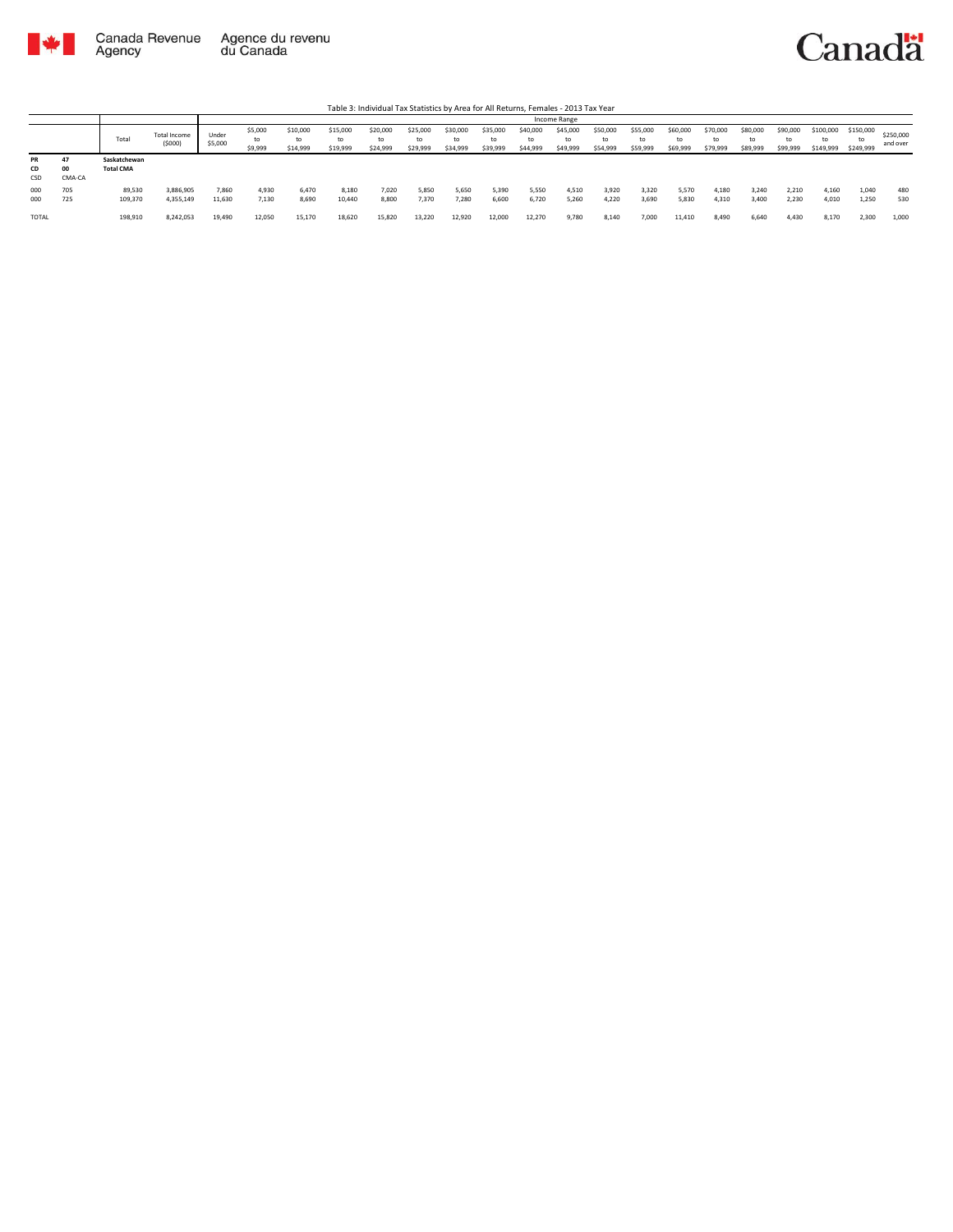

Table 3: Individual Tax Statistics by Area for All Returns, Females - 2013 Tax Year

|                        |                    |                                 |                     |         |               |                |                |                |                |                |                |                | Income Range   |                |                |                |                |                |                |           |                 |           |
|------------------------|--------------------|---------------------------------|---------------------|---------|---------------|----------------|----------------|----------------|----------------|----------------|----------------|----------------|----------------|----------------|----------------|----------------|----------------|----------------|----------------|-----------|-----------------|-----------|
|                        |                    |                                 | <b>Total Income</b> | Under   | \$5,000       | \$10,000       | \$15,000       | \$20,000       | \$25,000       | \$30,000       | \$35,000       | \$40,000       | \$45,000       | \$50,000       | \$55,000       | \$60,000       | \$70,000       | \$80,000       | \$90,000       | \$100,000 | \$150,000       | \$250,000 |
|                        |                    | Total                           | (5000)              | \$5,000 | to<br>\$9,999 | to<br>\$14,999 | to<br>\$19,999 | to<br>\$24,999 | to<br>\$29,999 | to<br>\$34,999 | to<br>\$39,999 | to<br>\$44,999 | to<br>\$49,999 | to<br>\$54,999 | to<br>\$59,999 | to<br>\$69,999 | to<br>\$79,999 | to<br>\$89,999 | to<br>\$99,999 | \$149,999 | to<br>\$249,999 | and over  |
| <b>PR</b><br>CD<br>CSD | 47<br>00<br>CMA-CA | Saskatchewan<br><b>Total CA</b> |                     |         |               |                |                |                |                |                |                |                |                |                |                |                |                |                |                |           |                 |           |
| 000                    | 710                | 7,730                           | 276,145             | 610     | 490           | 610            | 1,050          | 750            | 650            | 570            | 540            | 500            | 330            | 270            | 210            | 290            | 250            | 210            | 140            | 190       | 60              | 20        |
| 000                    | 715                | 14,740                          | 524.249             | 1.240   | 920           | 1,300          | 1.730          | 1,520          | 1,220          | 1,160          | 940            | 910            | 690            | 490            | 420            | 610            | 490            | 350            | 240            | 380       | 110             | 40        |
| 000                    | 720                | 8,400                           | 310,411             | 570     | 480           | 810            | 1.010          | 810            | 680            | 670            | 550            | 590            | 340            | 270            | 230            | 410            | 260            | 260            | 150            | 210       | 70              | 30        |
| 000                    | 735                | 8,410                           | 302,677             | 920     | 560           | 700            | 1.010          | 720            | 610            | 570            | 560            | 480            | 390            | 300            | 230            | 380            | 290            | 220            | 170            | 240       | 60              | 20        |
| 000                    | 745                | 17,100                          | 596,170             | 2.140   | 1,220         | 1.490          | 1.960          | 1,440          | 1,130          | 1,120          | 1,060          | 890            | 730            | 610            | 490            | 800            | 610            | 510            | 300            | 480       | 100             | 40        |
| 000                    | 750                | 5,410                           | 238,992             | 470     | 340           | 390            | 480            | 450            | 410            | 380            | 340            | 350            | 270            | 220            | 190            | 280            | 230            | 160            | 110            | 220       | 90              | 40        |
| 000                    | 840                | 5,310                           | 192,543             | 650     | 360           | 420            | 490            | 390            | 440            | 430            | 340            | 290            | 280            | 210            | 170            | 250            | 200            | 120            | 80             | 140       | 30              | 20        |
| <b>TOTAL</b>           |                    | 67,110                          | 2,441,187           | 6,590   | 4,360         | 5,710          | 7.730          | 6,070          | 5,150          | 4,900          | 4,320          | 4,010          | 3,020          | 2,370          | 1,930          | 3,020          | 2,330          | 1,830          | 1,180          | 1,860     | 530             | 200       |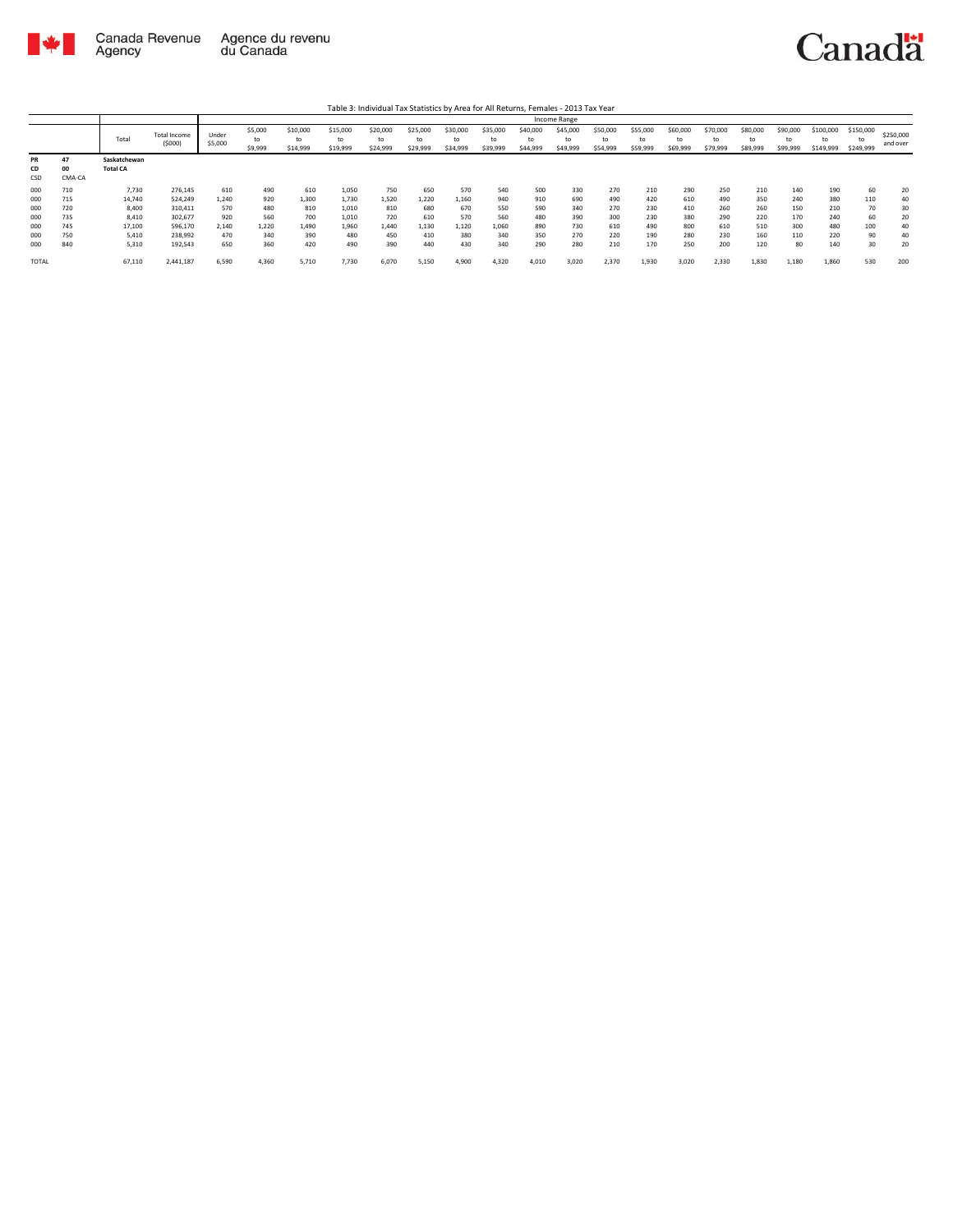

|            |            |                |                     |         |         |          |          |          |          |          |          |          | <b>Income Range</b> |          |          |          |          |          |          |           |           |           |
|------------|------------|----------------|---------------------|---------|---------|----------|----------|----------|----------|----------|----------|----------|---------------------|----------|----------|----------|----------|----------|----------|-----------|-----------|-----------|
|            |            |                | <b>Total Income</b> | Under   | \$5,000 | \$10,000 | \$15,000 | \$20,000 | \$25,000 | \$30,000 | \$35,000 | \$40,000 | \$45,000            | \$50,000 | \$55,000 | \$60,000 | \$70,000 | \$80,000 | \$90,000 | \$100,000 | \$150,000 | \$250,000 |
|            |            | Total          | (5000)              | \$5,000 | to      | to       | to       | to       | to       | to       | to       | to       | to                  | to       | to       | to       | to       | to       | to       | to        | to        | and over  |
|            |            |                |                     |         | \$9,999 | \$14,999 | \$19,999 | \$24,999 | \$29,999 | \$34,999 | \$39,999 | \$44,999 | \$49,999            | \$54,999 | \$59,999 | \$69,999 | \$79,999 | \$89,999 | \$99,999 | \$149,999 | \$249,999 |           |
| PR         | 47         | Saskatchewan   |                     |         |         |          |          |          |          |          |          |          |                     |          |          |          |          |          |          |           |           |           |
| CD         | 01         | Division No. 1 |                     |         |         |          |          |          |          |          |          |          |                     |          |          |          |          |          |          |           |           |           |
| CSD        | CMA-CA     |                |                     |         |         |          |          |          |          |          |          |          |                     |          |          |          |          |          |          |           |           |           |
| 001        | 999        | 40             | 1,471               |         |         |          |          |          |          |          |          |          |                     |          |          |          |          |          |          |           |           |           |
| 002        | 999        | 170            | 6,376               | 10      | 10      | 10       | 10       | 20       | 20       | 10       |          | $10\,$   |                     |          |          |          |          |          |          |           |           |           |
| 004        | 999        | 90             | 2,888               | 10      |         |          |          |          |          |          |          |          |                     |          |          |          |          |          |          |           |           |           |
| 006        | 999        | 140            | 6,323               | 10      |         |          | 20       | 20       | 10       | 10       |          | 10       |                     |          |          |          |          |          |          |           |           |           |
| 008        | 998        | 460            | 19,411              | 40      | 30      | 30       | 40       | 40       | 40       | 30       | 20       | 30       | 20                  | 10       | 10       | 30       | 20       | 20       |          | 20        |           |           |
| 011        | 998        | 30             | 993                 |         |         |          |          |          |          |          |          |          |                     |          |          |          |          |          |          |           |           |           |
| 012        | 997        | 100            | 3,336               |         |         | 10       | 10       | 10       |          |          |          |          |                     |          |          |          |          |          |          |           |           |           |
| 014        | 997        | 640            | 24,089              | 90      | 40      | 60       | 80       | 50       | 30       | 30       | 30       | 50       | 40                  | 30       | 10       | 30       | 20       | 20       |          | 30        |           |           |
| 016        | 996        | 80             | 3,040               |         |         |          |          |          |          |          |          |          |                     |          |          |          |          |          |          |           |           |           |
| 017        | 997        | 90             | 3,602               |         |         |          |          |          |          |          |          |          |                     |          |          |          |          |          |          |           |           |           |
| 018        | 996<br>996 | 80<br>50       | 4,036               |         |         |          |          |          |          |          |          |          |                     |          |          |          |          |          |          |           |           |           |
| 019<br>027 | 996        | 70             | 2,183<br>3,661      |         |         |          |          |          |          |          |          |          |                     |          |          |          |          |          |          |           |           |           |
| 031        | 997        | 140            | 6,367               | 10      | 10      | 10       | 10       | 10       |          |          |          |          | 10                  |          |          |          |          |          |          |           |           |           |
| 032        | 997        | 270            | 13,124              | 30      | 20      | 20       | 20       | 10       | 20       | 20       | 10       | 20       |                     | 10       |          | 10       | 20       | 20       | 10       | 20        |           |           |
| 036        | 999        | 80             | 3,611               |         |         |          |          |          |          |          |          |          |                     |          |          |          |          |          |          |           |           |           |
| 037        | 997        | 140            | 5,295               | 20      |         | 20       | 10       | 10       |          |          |          | $10\,$   |                     |          |          | 10       |          |          |          |           |           |           |
| 039        | 997        | 120            | 4,572               | 20      |         |          | 10       |          | 10       | 10       |          |          |                     |          |          |          |          |          |          |           |           |           |
| 041        | 999        | 50             | 1,625               |         |         |          |          |          |          |          |          |          |                     |          |          |          |          |          |          |           |           |           |
| 043        | 999        | 70             | 3,152               |         |         |          |          |          |          |          |          |          |                     |          |          |          |          |          |          |           |           |           |
| 044        | 999        | 60             | 1,831               | 10      |         |          |          |          |          |          |          |          |                     |          |          |          |          |          |          |           |           |           |
| 047        | 999        | 230            | 8,960               | 20      | 20      | 20       | 30       | 20       | 20       | 20       | 20       | 10       | 20                  |          |          |          |          |          |          |           |           |           |
| 049        | 999        | 400            | 15,386              | 20      | 30      | 40       | 50       | 40       | 40       | 20       | 20       | 30       | $10\,$              | 20       |          | 20       | 20       |          |          | 10        |           |           |
| 053        | 999        | 60             | 2,789               |         |         |          |          |          |          |          |          |          |                     |          |          |          |          |          |          |           |           |           |
| 054        | 998        | 120            | 3,557               | 20      |         |          | 20       | 10       | 10       |          | 10       |          |                     |          |          |          |          |          |          |           |           |           |
| 056        | 998        | 1,030          | 36,729              | 220     | 60      | 70       | 100      | 70       | 80       | 60       | 40       | 50       | 40                  | 30       | 20       | 40       | 30       | 30       | 20       | 40        | 20        |           |
| 058        | 999        | 110            | 4,747               | 10      | 10      |          | 10       | 10       | 10       |          |          |          |                     |          |          |          |          |          |          |           |           |           |
| 059        | 998        | 230            | 9,669               | 30      | 20      | 20       | 20       | 20       | 20       | 20       |          | $10\,$   | 10                  |          |          |          | $10\,$   |          |          |           |           |           |
| 061        | 998        | 50             | 1,285               | 10      |         |          |          |          |          |          |          |          |                     |          |          |          |          |          |          |           |           |           |
| 064<br>066 | 999<br>997 | 20<br>460      | 707<br>17,488       | 70      | 30      | 30       | 50       | 40       | 40       | 20       | 30       | 20       | 20                  | 20       | 10       | 20       | 20       | 20       | 10       | 10        |           |           |
| 067        | 999        | 10             | 817                 |         |         |          |          |          |          |          |          |          |                     |          |          |          |          |          |          |           |           |           |
| 069        | 998        | 90             | 3,021               |         | 10      |          | 10       |          |          |          |          |          |                     |          |          |          |          |          |          |           |           |           |
| 072        | 998        |                |                     |         |         |          |          |          |          |          |          |          |                     |          |          |          |          |          |          |           |           |           |
| 076        | 997        | 320            | 10,965              | 30      | 20      | 30       | 30       | 30       | 30       | 20       | 20       | 30       | 10                  | 10       | 10       | 20       | 10       |          |          |           |           |           |
| 078        | 999        | 250            | 8,597               | 10      | 20      | 40       | 30       | 30       | 30       | 10       | 20       | $10\,$   | 10                  |          |          |          | 10       |          |          |           |           |           |
| 079        | 999        | 80             | 3,265               |         |         |          |          |          |          |          |          |          |                     |          |          |          |          |          |          |           |           |           |
| 091        | 998        | 120            | 3,685               | 10      |         | 20       | 20       | 20       |          |          |          |          |                     |          |          |          |          |          |          |           |           |           |
| 094        | 998        |                |                     |         |         |          |          |          |          |          |          |          |                     |          |          |          |          |          |          |           |           |           |
| 096        | 997        | 200            | 6,002               | 30      | 20      | 10       | 40       | 20       | 10       | 20       | 10       | $10\,$   |                     |          |          |          |          |          |          |           |           |           |
| 810        | 999        |                |                     |         |         |          |          |          |          |          |          |          |                     |          |          |          |          |          |          |           |           |           |
| 813        | 999        |                |                     |         |         |          |          |          |          |          |          |          |                     |          |          |          |          |          |          |           |           |           |
| 814        | 999        |                |                     |         |         |          |          |          |          |          |          |          |                     |          |          |          |          |          |          |           |           |           |
| 817        | 999        |                |                     |         |         |          |          |          |          |          |          |          |                     |          |          |          |          |          |          |           |           |           |
| 819        | 999        | 30             | 841                 |         |         |          |          |          |          |          |          |          |                     |          |          |          |          |          |          |           |           |           |
| TOTAL      |            | 6,770          | 260,076             | 830     | 460     | 550      | 730      | 560      | 530      | 400      | 350      | 400      | 320                 | 240      | 160      | 290      | 260      | 190      | 120      | 260       | 80        | 40        |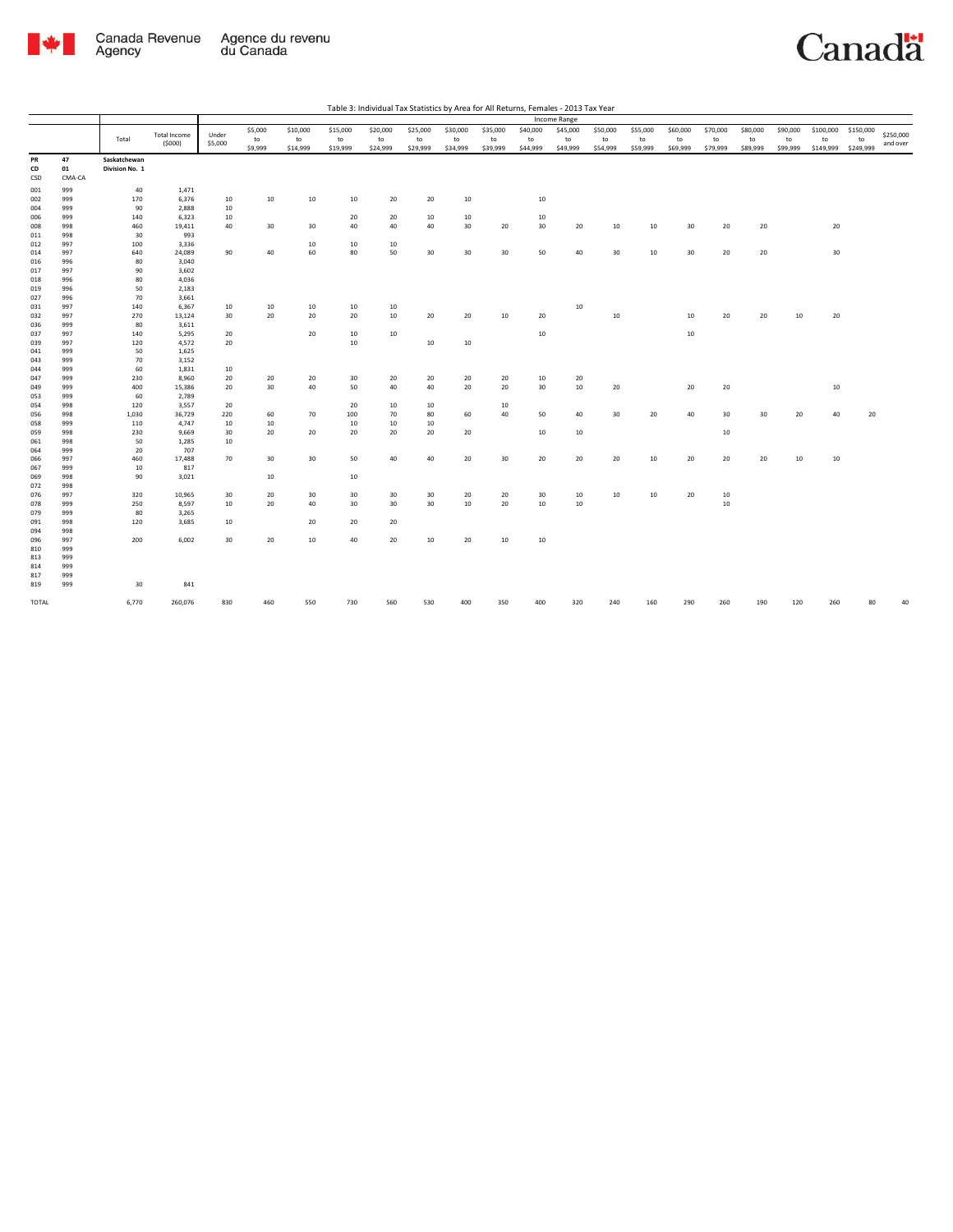

|            |            |                |                        |         |         |          |          |          |          |          |          |          | Income Range |          |          |          |          |          |          |           |           |           |
|------------|------------|----------------|------------------------|---------|---------|----------|----------|----------|----------|----------|----------|----------|--------------|----------|----------|----------|----------|----------|----------|-----------|-----------|-----------|
|            |            |                |                        |         | \$5,000 | \$10,000 | \$15,000 | \$20,000 | \$25,000 | \$30,000 | \$35,000 | \$40,000 | \$45,000     | \$50,000 | \$55,000 | \$60,000 | \$70,000 | \$80,000 | \$90,000 | \$100,000 | \$150,000 | \$250,000 |
|            |            | Total          | Total Income<br>(5000) | Under   | to      | to       | to       | to       | to       | to       | to       | to       | to           | to       | to       | to       | to       | to       | to       | to        | to        |           |
|            |            |                |                        | \$5,000 | \$9,999 | \$14,999 | \$19,999 | \$24,999 | \$29,999 | \$34,999 | \$39,999 | \$44,999 | \$49,999     | \$54,999 | \$59,999 | \$69,999 | \$79,999 | \$89,999 | \$99,999 | \$149,999 | \$249,999 | and over  |
| PR         | 47         | Saskatchewan   |                        |         |         |          |          |          |          |          |          |          |              |          |          |          |          |          |          |           |           |           |
| CD         | 02         | Division No. 2 |                        |         |         |          |          |          |          |          |          |          |              |          |          |          |          |          |          |           |           |           |
| CSD        | CMA-CA     |                |                        |         |         |          |          |          |          |          |          |          |              |          |          |          |          |          |          |           |           |           |
| 001        | 997        | 350            | 15,925                 | 50      | 30      | 20       | 20       | 30       | 30       | 20       | 20       |          | 20           | 10       | 10       | 20       | 10       |          |          | 20        |           |           |
| 002        | 997        | 130            | 4,723                  | 20      | 20      |          |          |          |          |          | 10       |          | $10\,$       |          |          |          |          |          |          |           |           |           |
| 006        | 997        | 80             | 3,292                  | 10      |         |          | 10       |          |          |          |          |          |              |          |          |          |          |          |          |           |           |           |
| 008        | 999        |                |                        |         |         |          |          |          |          |          |          |          |              |          |          |          |          |          |          |           |           |           |
| 011        | 998        | 40             | 1,799                  |         |         |          |          |          |          |          |          |          |              |          |          |          |          |          |          |           |           |           |
| 012        | 999        | 60             | 1,624                  |         |         | 10       |          |          |          |          |          |          |              |          |          |          |          |          |          |           |           |           |
| 015        | 999        | 40             | 1,432                  |         |         |          |          |          |          |          |          |          |              |          |          |          |          |          |          |           |           |           |
| 016        | 999        | 70             | 2,346                  | 10      |         |          |          |          |          |          |          |          |              |          |          |          |          |          |          |           |           |           |
| 018        | 999        | 50             | 1,548                  |         |         |          |          |          |          |          |          |          |              |          |          |          |          |          |          |           |           |           |
| 023        | 997        | 140            | 4,729                  | 10      | 20      | 10       | 20       | 10       | 10       | 10       |          |          |              |          |          |          |          |          |          |           |           |           |
| 024        | 998        | 130            | 4,206                  |         | 10      |          | 20       | 30       | $10\,$   |          |          |          |              |          |          |          |          |          |          |           |           |           |
| 026        | 998        | 20             | 862                    |         |         |          |          |          |          |          |          |          |              |          |          |          |          |          |          |           |           |           |
| 028        | 999        | 110            | 3,159                  | 20      |         |          | 10       |          | $10\,$   |          |          |          | 10           |          |          |          |          |          |          |           |           |           |
| 029        | 999        | 110            | 4,110                  |         |         |          | 20       |          | $10\,$   |          |          |          |              |          |          |          |          |          |          |           |           |           |
| 031        | 998        | 330            | 12,149                 | 30      | 20      | 30       | 30       | 30       | 30       | 20       | 20       | 30       | 20           |          |          | 20       | 20       | 10       |          |           |           |           |
| 033        | 999        | 60             | 2,132                  |         |         |          |          |          |          |          |          |          |              |          |          |          |          |          |          |           |           |           |
| 036        | 999        | 20             | 506                    |         |         |          |          |          |          |          |          |          |              |          |          |          |          |          |          |           |           |           |
| 038        | 999        | 60             | 2,110                  |         |         |          |          |          |          |          |          |          |              |          |          |          |          |          |          |           |           |           |
|            | 997        |                |                        |         |         |          |          |          |          |          |          |          |              |          |          |          |          |          |          |           |           |           |
| 039<br>041 | 997        | 140            |                        |         |         | 10       | 10       |          | 10       | 10       | 10       | 10       |              |          |          |          |          |          |          |           |           |           |
| 042        | 999        | 70             | 5,471<br>2,550         | 20      | 10      |          |          | 10       |          |          |          |          |              |          |          |          |          |          |          |           |           |           |
|            |            |                |                        |         |         |          |          |          |          |          |          |          |              |          |          |          |          |          |          |           |           |           |
| 044<br>047 | 998<br>998 | 30             | 1,134                  | 360     |         |          | 490      |          |          |          |          | 310      |              | 180      | 160      | 250      | 210      | 150      | 100      | 190       |           | 30        |
|            |            | 4,940          | 201,676                |         | 290     | 370      |          | 470      | 370      | 390      | 330      |          | 260          |          |          |          |          |          |          |           |           |           |
| 048        | 999<br>997 | 70             | 2,475<br>998           |         |         |          |          |          |          |          |          |          |              |          |          |          |          |          |          |           |           |           |
| 051        | 999        | 40<br>80       |                        |         |         |          |          |          |          |          |          |          |              |          |          |          |          |          |          |           |           |           |
| 052        |            |                | 2,388                  |         |         |          | 10<br>10 |          |          |          |          |          |              |          |          |          |          |          |          |           |           |           |
| 054        | 999        | 80             | 2,668                  |         |         |          |          | 10       |          | 10       |          |          |              |          |          |          |          |          |          |           |           |           |
| 057<br>058 | 999<br>998 | 40<br>250      | 1,444<br>7,712         | 30      | 30      | 30       | 40       | 20       | 10       | 20       | 10       | 20       | 10           | 10       |          |          |          |          |          |           |           |           |
|            |            |                |                        |         |         |          |          |          |          |          |          |          |              |          |          |          |          |          |          |           |           |           |
| 061        | 997        | 20             | 766                    |         |         |          |          |          |          |          |          |          |              | 20       |          | 20       | 20       |          |          |           |           |           |
| 062        | 997        | 260            | 10,748                 | 30      |         | 20       | 20       | 30       | 30       | 20       | 20       | 20       |              |          |          |          |          |          |          |           |           |           |
| 066        | 997        | 100            | 3,899                  |         |         | 10       | 10       |          |          |          |          |          |              | 10       | 20       |          |          |          |          |           |           |           |
| 067        | 997<br>997 | 240            | 8,989                  | 30      | 20      | 10       | 20       | 20       | 20       | 20       | 10       | 10       |              |          |          | 10       |          |          |          |           |           |           |
| 069        |            | 30             | 1,151                  |         |         |          |          |          |          |          |          |          |              |          |          |          |          |          |          |           |           |           |
| 071        | 997        | 70             | 2,576                  |         |         |          |          |          |          |          |          |          |              |          |          |          |          |          |          |           |           |           |
| 072        | 999        | 220            | 9,953                  | 30      | 10      | 20       | 10       | 10       | 20       | 20       | 20       | $10\,$   | 10           |          |          | 20       | 10       |          |          |           |           |           |
| 073        | 997        | 50             | 1,570                  |         |         |          |          |          |          |          |          |          |              |          |          |          |          |          |          |           |           |           |
| 076        | 997        | 20             | 486                    |         |         |          |          |          |          |          |          |          |              |          |          |          |          |          |          |           |           |           |
| 077        | 999        |                |                        |         |         |          |          |          |          |          |          |          |              |          |          |          |          |          |          |           |           |           |
| 078        | 999        | 160            | 6,262                  |         |         | 20       | 20       | 20       | 10       | 10       | 10       |          |              |          |          | $10\,$   |          |          |          |           |           |           |
| 079        | 999        | 90             | 4,214                  |         |         |          |          |          |          | 10       |          |          |              |          |          |          |          |          |          |           |           |           |
| TOTAL      |            | 8,810          | 345,954                | 780     | 580     | 690      | 880      | 800      | 660      | 670      | 570      | 540      | 430          | 320      | 270      | 430      | 350      | 250      | 160      | 290       | 80        | 40        |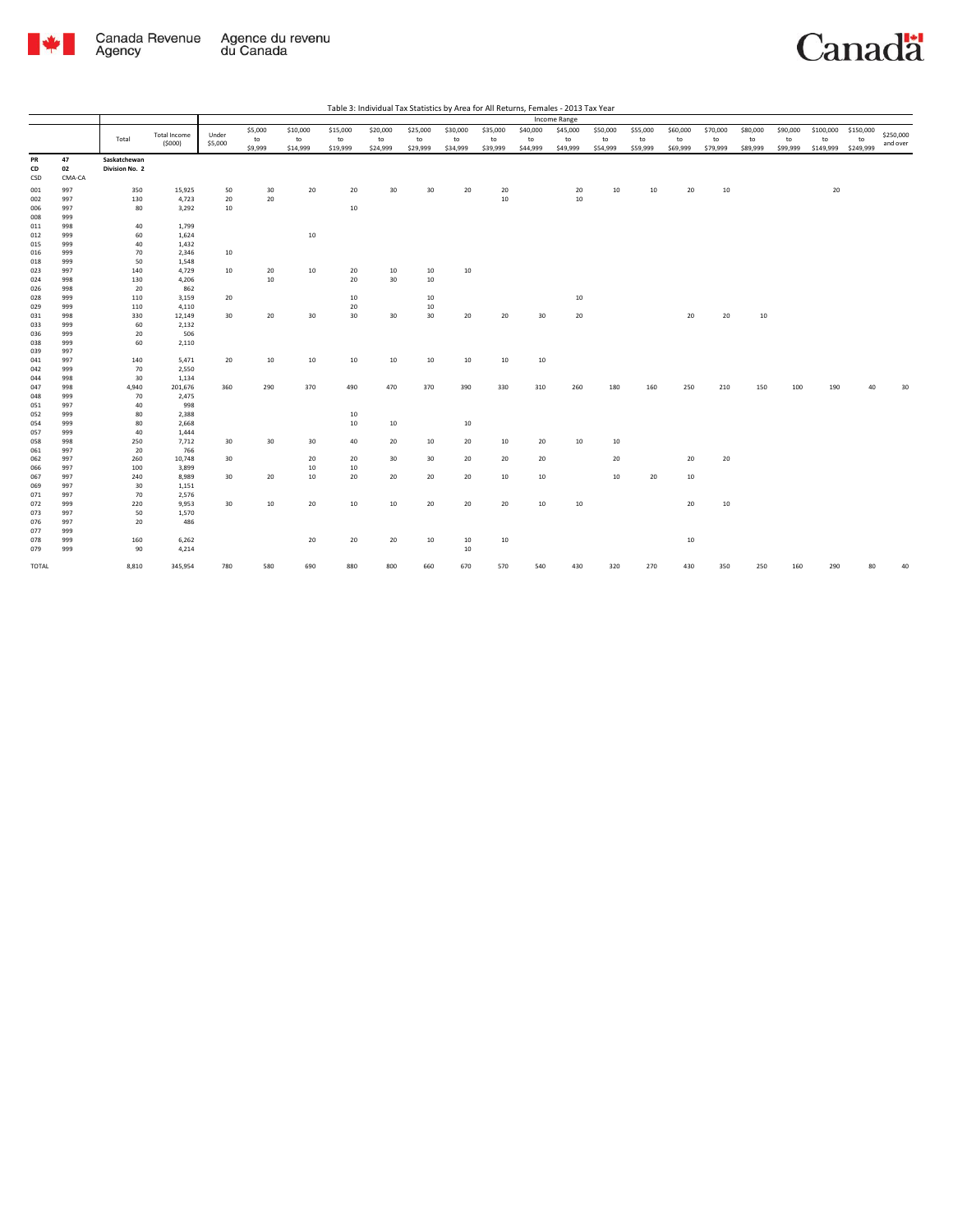

|                 |                    |                                |              |         |         |                 |          |          |          |          |          |          | Income Range |          |          |          |          |          |          |           |           |           |
|-----------------|--------------------|--------------------------------|--------------|---------|---------|-----------------|----------|----------|----------|----------|----------|----------|--------------|----------|----------|----------|----------|----------|----------|-----------|-----------|-----------|
|                 |                    |                                |              |         | \$5,000 | \$10,000        | \$15,000 | \$20,000 | \$25,000 | \$30,000 | \$35,000 | \$40,000 | \$45,000     | \$50,000 | \$55,000 | \$60,000 | \$70,000 | \$80,000 | \$90,000 | \$100,000 | \$150,000 |           |
|                 |                    | Total                          | Total Income | Under   | to      | to              | to       | to       | to       | to       | to       | to       | to           | to       | to       | to       | to       | to       | to       | to        | to        | \$250,000 |
|                 |                    |                                | (5000)       | \$5,000 | \$9,999 | \$14,999        | \$19,999 | \$24,999 | \$29,999 | \$34,999 | \$39,999 | \$44,999 | \$49,999     | \$54,999 | \$59,999 | \$69,999 | \$79,999 | \$89,999 | \$99,999 | \$149,999 | \$249,999 | and over  |
| PR<br>CD<br>CSD | 47<br>03<br>CMA-CA | Saskatchewan<br>Division No. 3 |              |         |         |                 |          |          |          |          |          |          |              |          |          |          |          |          |          |           |           |           |
| 004             | 997                | 390                            | 14,149       | 40      | 30      | 40              | 40       | 40       | 20       | 30       | 30       | 30       | 20           | 20       | 20       |          |          | 20       |          | 20        |           |           |
| 006             | 999                | 70                             | 2,009        |         |         |                 | 10       |          |          |          |          |          |              |          |          |          |          |          |          |           |           |           |
| 009             | 997                | 170                            | 5,105        | 20      | 10      | 20              | 20       | 20       | 10       |          | 10       | $10\,$   |              |          |          |          |          |          |          |           |           |           |
| 011             | 999                | 190                            | 5,893        | 20      | 20      | 20              | 20       | 20       | 20       | 10       | 10       | $10\,$   |              |          |          |          |          |          |          |           |           |           |
| 016             | 999                | 40                             | 993          |         |         |                 |          |          |          |          |          |          |              |          |          |          |          |          |          |           |           |           |
| 018             | 999                | 130                            | 4,468        | 10      | 10      | 10              |          | 20       | 10       |          |          |          |              |          |          |          |          |          |          |           |           |           |
| 019             | 999                | 90                             | 3,673        | 10      | 10      | 10              |          |          |          |          |          |          |              |          |          |          |          |          |          |           |           |           |
| 022             | 998                | 110                            | 3,547        | 10      |         | 10              | 10       | 20       |          |          |          |          |              |          |          |          |          |          |          |           |           |           |
| 026             | 998                | 110                            | 2,722        | 10      |         | 20              | 20       | 10       |          |          |          |          |              |          |          |          |          |          |          |           |           |           |
| 028             | 998                | 130                            | 4,146        | 20      |         | 20              |          |          | 20       |          |          |          |              |          |          |          |          |          |          |           |           |           |
| 029             | 999                | 110                            | 3,201        |         | 10      | 20              | 20       | 10       |          |          |          |          |              |          |          |          |          |          |          |           |           |           |
| 034             | 999                |                                |              |         |         |                 |          |          |          |          |          |          |              |          |          |          |          |          |          |           |           |           |
| 036             | 998                | 1,380                          | 49,091       | 80      | 80      | 130             | 190      | 150      | 120      | 100      | 110      | 80       | 60           | 50       | 50       | 50       | 30       | 40       | 30       | 40        |           |           |
| 038             | 998                | 70                             | 2,863        |         |         |                 |          |          |          |          |          |          |              |          |          |          |          |          |          |           |           |           |
| 041             | 999                | 40                             | 2,489        |         |         |                 |          |          |          |          |          |          |              |          |          |          |          |          |          |           |           |           |
| 042             | 998                | 40                             | 1,395        |         |         |                 |          |          |          |          |          |          |              |          |          |          |          |          |          |           |           |           |
| 044             | 999                | 270                            | 9,582        | 20      | 10      | 30              | 30       | 30       | 20       | 20       | 20       | 10       | 20           |          |          | 20       |          |          |          |           |           |           |
| 048             | 997                | 30                             | 950          |         |         |                 |          |          |          |          |          |          |              |          |          |          |          |          |          |           |           |           |
| 051             | 997                | 90                             | 2,993        | 10      | 10      |                 |          |          |          |          |          |          |              |          |          |          |          |          |          |           |           |           |
| 052             | 999                | 50                             | 1,658        |         |         |                 |          |          |          |          |          |          |              |          |          |          |          |          |          |           |           |           |
| 054             | 998                | 50                             | 1,532        |         |         |                 |          |          |          |          |          |          |              |          |          |          |          |          |          |           |           |           |
| 058             | 998                | 360                            | 11,550       | 50      | 30      | 30 <sup>2</sup> | 40       | 50       | 20       | 20       | 20       | 20       | 10           | 10       | 10       | 10       |          |          |          | 10        |           |           |
| 059             | 997                | 70                             | 1,632        | 20      |         |                 |          |          |          |          |          |          |              |          |          |          |          |          |          |           |           |           |
| 061             | 999                | 20                             | 661          |         |         |                 |          |          |          |          |          |          |              |          |          |          |          |          |          |           |           |           |
| 062             | 997                | 130                            | 5,077        |         | 10      | 30 <sup>2</sup> | 20       |          |          |          |          |          |              |          |          |          |          |          |          |           |           |           |
| 064             | 998                | 40                             | 1,750        |         |         |                 |          |          |          |          |          |          |              |          |          |          |          |          |          |           |           |           |
| 068             | 998                | 130                            | 4,814        |         |         | 10              | 10       | 20       | 10       |          | 10       |          |              |          |          |          |          |          |          |           |           |           |
| 071             | 998                | 480                            | 17,381       | 40      | 40      | 40              | 60       | 50       | 30       | 40       | 30       | 40       | 20           | 20       | 10       | 20       | 10       | 10       | 10       |           |           |           |
| 074             | 999                | 60                             | 1,869        |         |         |                 |          | 10       |          |          |          |          |              |          |          |          |          |          |          |           |           |           |
| 092             | 997                | 230                            | 7,804        | 20      | 30      | 30              | 30       | 20       | 10       | 10       | 10       |          |              | 10       |          |          |          | 10       |          |           |           |           |
| 093             | 999                |                                |              |         |         |                 |          |          |          |          |          |          |              |          |          |          |          |          |          |           |           |           |
| 096             | 997                | 40                             | 991          |         |         |                 |          |          |          |          |          |          |              |          |          |          |          |          |          |           |           |           |
| TOTAL           |                    | 5,120                          | 176,258      | 440     | 390     | 540             | 620      | 520      | 390      | 340      | 350      | 290      | 210          | 180      | 150      | 190      | 130      | 150      | 80       | 130       | 40        | 20        |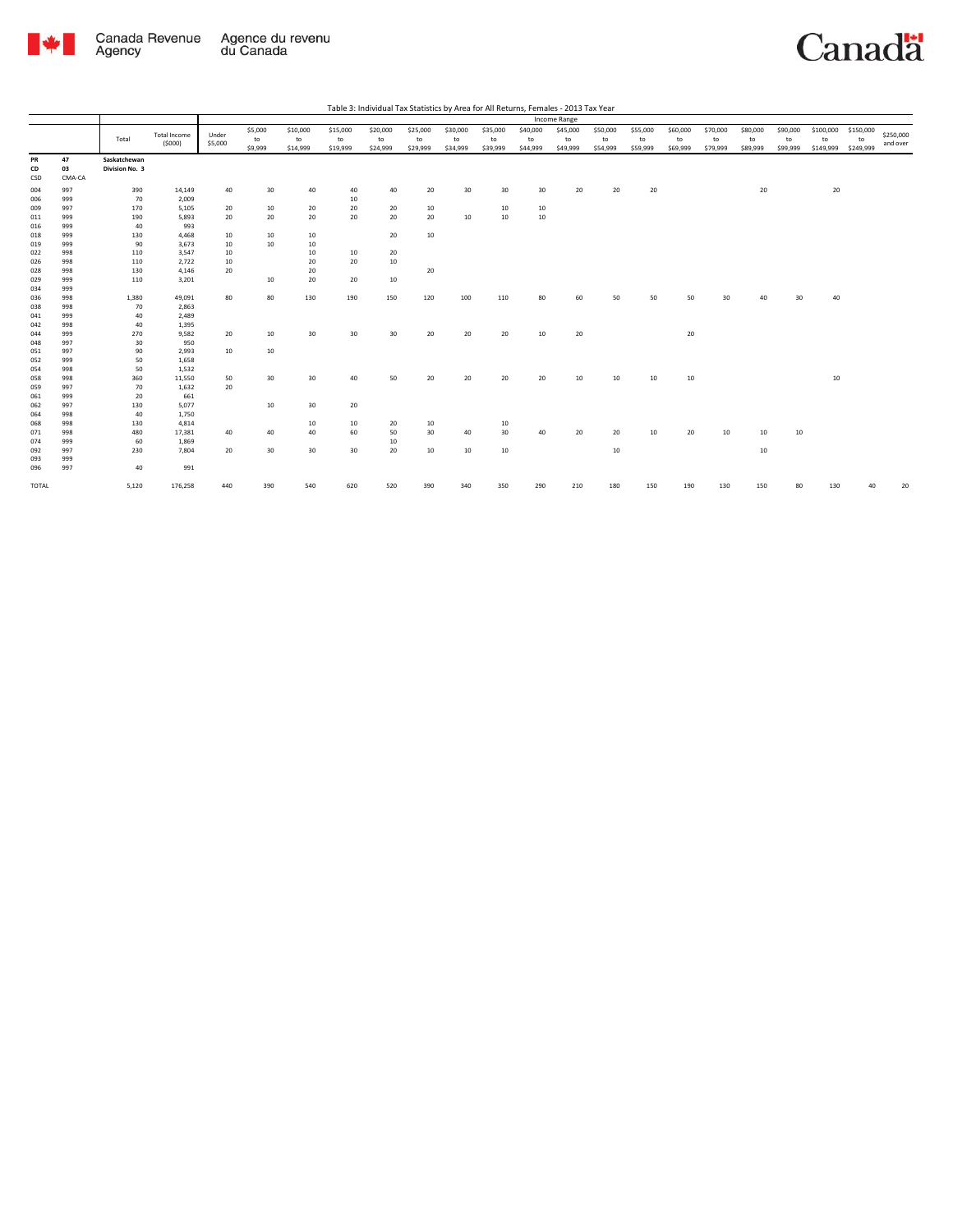

Agency

## Canadä

Total Total Income (\$000) Under \$5,000 \$5,000 to \$9,999 \$10,000 to \$14,999 \$15,000 to \$19,999 \$20,000 to \$24,999 \$25,000 to \$29,999 \$30,000 to \$34,999 \$35,000 to \$39,999 \$40,000 to \$44,999 \$45,000 to \$49,999 \$50,000 to \$54,999 \$55,000 to \$59,999 \$60,000 to \$69,999 \$70,000 to \$79,999 \$80,000 to \$89,999 \$90,000 to \$99,999 \$100,000 to \$149,999 \$150,000 to \$249,999 \$250,000 and over Table 3: Individual Tax Statistics by Area for All Returns, Females - 2013 Tax Year Income Range **PR 47 Saskatchewan CD 04 Division No. 4 PR**<br>CSD 04<br>CSD CMA-CA<br>003 999<br>011 9999<br>011 9999<br>021 9999<br>028 9997<br>028 9999<br>056 9999<br>056 9999<br>056 9998  $\begin{array}{ccc} 10 & & 394 \\ 20 & & 4,108 \\ 20 & & 679 \\ 240 & & 7,594 \\ 120 & & 3,887 \\ 30 & & 1,175 \\ 490 & & 15,478 \\ \end{array}$ 009 999 120 4,108 10 20 20 10 011 999 20 679 012 998 240 7,594 40 20 20 30 10 20 20 10 10 10 10 10 019 999 120 3,887 10 10 10 10 20 021 999 30 1,175 026 998 490 15,478 40 40 70 70 50 40 40 30 30 20 10 10 20 20 10 028 997 60 1,531 10 029 997 40 1,862 036 997 1,060 38,040 90 60 130 140 90 90 70 60 70 50 40 30 40 20 20 20 40 999998<br>999899998<br>999899998<br>99989998<br>9989998<br>9989998 048 998 1,480 43,477 170 130 160 200 140 100 100 100 80 50 40 30 50 40 40 20 30 050 999 80 2,346 10 10 054 998 150 4,714 20 20 10 20 10 10 10 056 999 20 561 058 997 80 4,685 061 997 220 7,666 30 20 20 20 20 10 20 10 20 TOTAL 4,220 138,197 430 320 490 540 380 320 300 240 240 180 120 100 170 110 90 60 100 20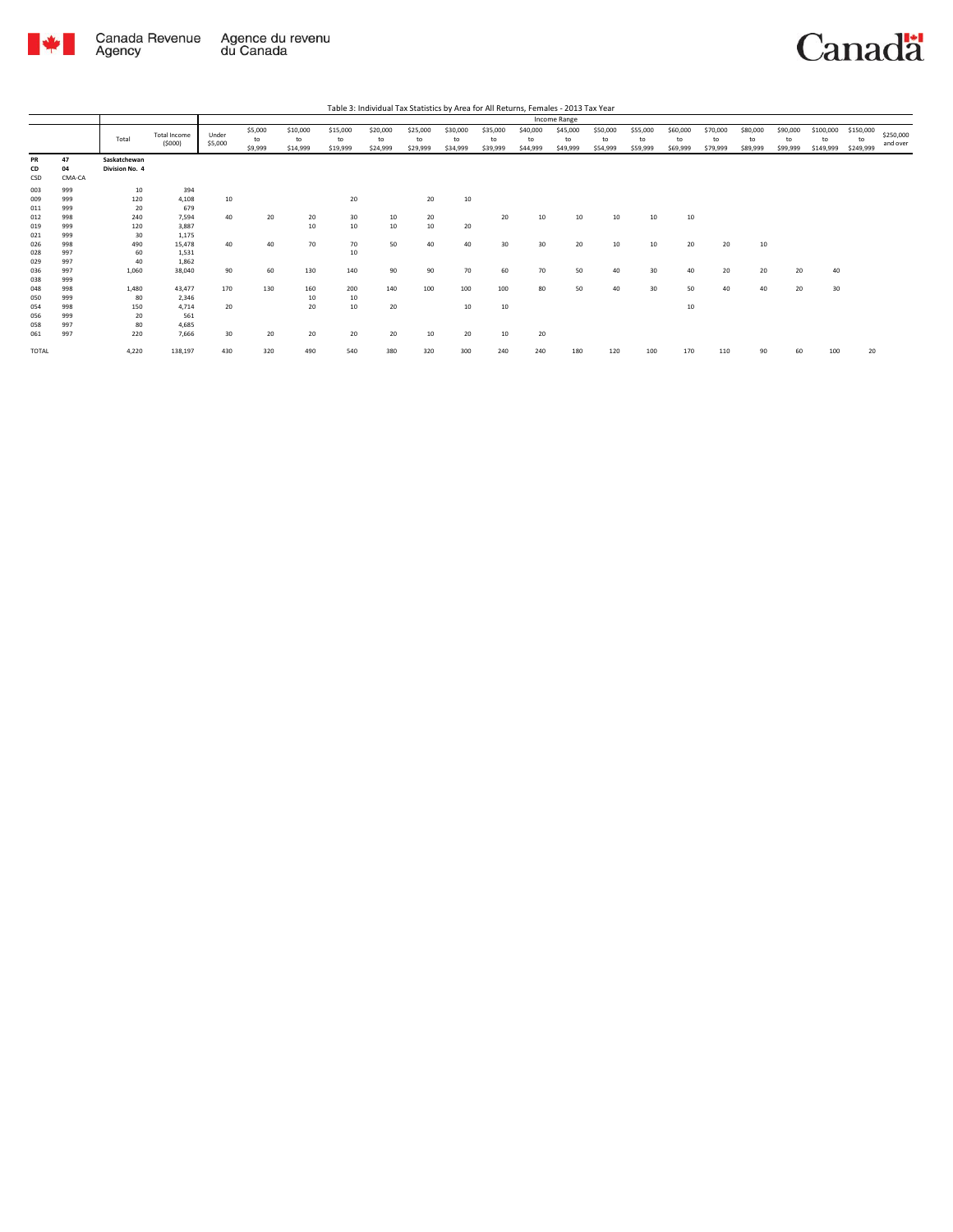

| ble 3: Individual Tax Statistics by Area for All Returns, Females - 2013 Tax Year |  |  |  |
|-----------------------------------------------------------------------------------|--|--|--|

|            |            |                |                               |                  |          |           |          | Table 3: Individual Tax Statistics by Area for All Returns, Females - 2013 Tax Year |          |          |          |          |                     |          |          |          |          |          |          |           |           |           |
|------------|------------|----------------|-------------------------------|------------------|----------|-----------|----------|-------------------------------------------------------------------------------------|----------|----------|----------|----------|---------------------|----------|----------|----------|----------|----------|----------|-----------|-----------|-----------|
|            |            |                |                               |                  |          |           |          |                                                                                     |          |          |          |          | <b>Income Range</b> |          |          |          |          |          |          |           |           |           |
|            |            |                |                               |                  | \$5,000  | \$10,000  | \$15,000 | \$20,000                                                                            | \$25,000 | \$30,000 | \$35,000 | \$40,000 | \$45,000            | \$50,000 | \$55,000 | \$60,000 | \$70,000 | \$80,000 | \$90,000 | \$100,000 | \$150,000 | \$250,000 |
|            |            | Total          | <b>Total Income</b><br>(5000) | Under<br>\$5,000 | to       | to        | to       | to                                                                                  | to       | to       | to       | to       | to                  | to       | to       | to       | to       | to       | to       | to        | to        | and over  |
|            |            |                |                               |                  | \$9,999  | \$14,999  | \$19,999 | \$24,999                                                                            | \$29,999 | \$34,999 | \$39,999 | \$44,999 | \$49,999            | \$54,999 | \$59,999 | \$69,999 | \$79,999 | \$89,999 | \$99,999 | \$149,999 | \$249,999 |           |
| PR         | 47         | Saskatchewan   |                               |                  |          |           |          |                                                                                     |          |          |          |          |                     |          |          |          |          |          |          |           |           |           |
| CD         | 05         | Division No. 5 |                               |                  |          |           |          |                                                                                     |          |          |          |          |                     |          |          |          |          |          |          |           |           |           |
| CSD        | CMA-CA     |                |                               |                  |          |           |          |                                                                                     |          |          |          |          |                     |          |          |          |          |          |          |           |           |           |
| 001        | 998        | 50             | 1,230                         |                  |          |           |          |                                                                                     |          |          |          |          |                     |          |          |          |          |          |          |           |           |           |
| 002        | 999        | 30             | 750                           |                  |          |           |          |                                                                                     |          |          |          |          |                     |          |          |          |          |          |          |           |           |           |
| 004        | 998        | 1,400          | 51,758                        | 110              | 80       | 120       | 170      | 140                                                                                 | 110      | 120      | 80       | 90       | 60                  | 60       | 50       | 60       | 40       | 30       | 20       | 30        | 10        |           |
| 006        | 999        | 40             | 817                           |                  |          |           |          |                                                                                     |          |          |          |          |                     |          |          |          |          |          |          |           |           |           |
| 007        | 997        | 50             | 1,635                         |                  |          |           |          |                                                                                     |          |          |          |          |                     |          |          |          |          |          |          |           |           |           |
| 009        | 999        | 110<br>120     | 3,864                         | 10               |          | 10        | 20<br>10 | 10                                                                                  |          |          |          |          |                     |          |          |          |          |          |          |           |           |           |
| 011        | 998        |                | 5,785                         | 10               |          |           |          |                                                                                     |          |          |          |          |                     |          |          |          |          |          |          |           |           |           |
| 014<br>016 | 997<br>999 | 50<br>1,310    | 1,233<br>36,940               | 290              | 90       | 10<br>110 | 170      | 120                                                                                 | 80       | 70       | 70       | 70       | 40                  | 40       | 30       | 50       | 40       | 20       | $10\,$   | 20        |           |           |
| 018        | 997        | 150            | 5,629                         | 10               | 10       | 20        | 20       | 10                                                                                  | 10       | $10\,$   |          | $10\,$   |                     |          |          |          |          |          |          |           |           |           |
| 019        | 997        | 100            | 3,042                         |                  |          | 20        | 10       | 10                                                                                  |          | 10       |          |          |                     |          |          |          |          |          |          |           |           |           |
| 021        | 999        | 70             | 1,835                         |                  |          |           | 10       |                                                                                     |          |          |          |          |                     |          |          |          |          |          |          |           |           |           |
| 024        | 997        | 360            | 11,894                        | 30               | 20       | 40        | 50       | 40                                                                                  | 30       | 30       | 20       | 20       | 20                  | 10       |          | 10       |          |          |          |           |           |           |
| 027        | 998        | 170            | 6,068                         | 20               |          | 10        | 20       | 20                                                                                  | 20       |          | 10       | $10\,$   |                     |          |          |          |          |          |          |           |           |           |
| 028        | 998        | 160            | 3,859                         | 30               | 10       | 10        | 20       | 10                                                                                  | 10       | 10       |          |          |                     |          |          |          |          |          |          |           |           |           |
| 029        | 998        | 420            | 12,899                        | 60               | 40       | 50        | 50       | 50                                                                                  | 20       | 20       | 30       | 20       | 20                  | 10       |          | 20       |          | 10       |          | 10        |           |           |
| 031        | 999        | 200            | 4,162                         | 80               | 10       | 10        | 20       | 20                                                                                  |          |          | 10       |          |                     |          |          |          |          |          |          |           |           |           |
| 034        | 998        | 650            | 19,799                        | 100              | 50       | 70        | 100      | 60                                                                                  | 40       | 30       | 40       | 30       | 30                  | 20       | 20       | 20       | 20       | 10       | 10       | 20        |           |           |
| 037        | 999        | 220            | 8,643                         | 20               | 20       | 20        | 30       | 10                                                                                  | 10       | 20       | 10       | 20       |                     |          |          | 20       |          |          |          |           |           |           |
| 038        | 998        | 330            | 11,427                        | 30               | 30       | 30        | 40       | 30                                                                                  | 20       | 20       | 20       | 20       | 10                  |          | $10\,$   | 10       | 10       |          |          |           |           |           |
| 041        | 999        | 80             | 2,861                         |                  |          |           | 10       |                                                                                     |          |          |          |          |                     |          |          |          |          |          |          |           |           |           |
| 042<br>043 | 999<br>999 | 40<br>80       | 1,627<br>2,669                |                  |          |           | 20       |                                                                                     |          |          |          |          |                     |          |          |          |          |          |          |           |           |           |
| 047        | 998        | 40             | 962                           |                  |          |           |          |                                                                                     |          |          |          |          |                     |          |          |          |          |          |          |           |           |           |
| 048        | 997        | 750            | 25,802                        | 60               | 50       | 70        | 100      | 80                                                                                  | 50       | 50       | 50       | 40       | 30                  | 20       | 20       | 30       | 20       | 20       | 20       | 20        |           |           |
| 049        | 999        | 10             | 327                           |                  |          |           |          |                                                                                     |          |          |          |          |                     |          |          |          |          |          |          |           |           |           |
| 050        | 999        |                |                               |                  |          |           |          |                                                                                     |          |          |          |          |                     |          |          |          |          |          |          |           |           |           |
| 051        | 998        | 150            | 4,433                         | 30               |          | 20        | 30       | 10                                                                                  | 20       |          |          |          |                     |          |          |          |          |          |          |           |           |           |
| 052        | 998        | 1,440          | 50,461                        | 140              | 100      | 120       | 210      | 140                                                                                 | 110      | 90       | 90       | 60       | 60                  | 50       | 40       | 50       | 40       | 40       | 40       | 50        | 10        |           |
| 054        | 999        |                |                               |                  |          |           |          |                                                                                     |          |          |          |          |                     |          |          |          |          |          |          |           |           |           |
| 055        | 999        | 30             | 852                           |                  |          |           |          |                                                                                     |          |          |          |          |                     |          |          |          |          |          |          |           |           |           |
| 056        | 999        | 140            | 4,640                         | 20               | 10       | 10        | 20       | 10                                                                                  | 20       |          |          |          | 10                  |          |          |          |          |          |          |           |           |           |
| 057        | 997        | 110            | 3,407                         | 10               | 10       |           | 30       | $10\,$                                                                              |          |          |          |          |                     |          |          |          |          |          |          |           |           |           |
| 058        | 999        | 50             | 1,627                         |                  |          |           | 10       |                                                                                     |          |          |          |          |                     |          |          |          |          |          |          |           |           |           |
| 059        | 999        | 80             | 2,539                         |                  |          |           | 20       |                                                                                     |          |          |          |          |                     |          |          |          |          |          |          |           |           |           |
| 061        | 999        | 40             |                               |                  |          |           |          |                                                                                     |          |          |          |          |                     |          |          |          |          |          |          |           |           |           |
| 062        | 999<br>998 | 80             | 1,187                         |                  |          |           | 20       |                                                                                     |          |          |          |          |                     |          |          |          |          |          |          |           |           |           |
| 063<br>064 | 997        | 110            | 1,955<br>3,346                | 10<br>10         |          | 10        | 20       | 20                                                                                  |          |          |          |          |                     |          |          |          |          |          |          |           |           |           |
| 066        | 997        | 190            | 6,750                         | 10               | 10       | 20        | 30       | 20                                                                                  | 20       | 20       |          | $20\,$   |                     |          |          |          |          |          |          |           |           |           |
| 067        | 997        | 40             | 973                           |                  |          |           |          |                                                                                     |          |          |          |          |                     |          |          |          |          |          |          |           |           |           |
| 068        | 999        |                |                               |                  |          |           |          |                                                                                     |          |          |          |          |                     |          |          |          |          |          |          |           |           |           |
| 069        | 999        | $10\,$         | 534                           |                  |          |           |          |                                                                                     |          |          |          |          |                     |          |          |          |          |          |          |           |           |           |
| 073        | 997        | 10             | 347                           |                  |          |           |          |                                                                                     |          |          |          |          |                     |          |          |          |          |          |          |           |           |           |
| 074        | 997        | 2,480          | 81,917                        | 220              | 150      | 250       | 320      | 260                                                                                 | 200      | 180      | 180      | 140      | 110                 | 90       | 80       | 100      | 70       | 50       | 30       | 50        | 10        |           |
| 077        | 997        | 260            | 8,299                         | 30               | 30       | 20        | 30       | 30                                                                                  | 30       | 20       | 20       |          | $10\,$              | $10\,$   |          | 10       |          |          |          |           |           |           |
| 078        | 996        | 200            | 6,322                         | 20               | 20       | 20        | 30       | 20                                                                                  | 20       | 20       | 20       |          |                     |          |          |          |          |          |          |           |           |           |
| 079        | 996        | 130            | 3,819                         | 20               | 10       | 10        | 20       |                                                                                     | 10       |          |          |          |                     |          |          |          |          |          |          |           |           |           |
| 093        | 998        | 120            | 4,005                         | 10               | 10       | 20        | 20       |                                                                                     |          |          |          |          |                     |          |          |          |          |          |          |           |           |           |
| 094        | 997        | 350            | 11,174                        | 40               | 30       | 30        | 50       | 30                                                                                  | 30       | 20       | 20       | 20       | 10                  |          | 10       | 10       | 10       |          |          | 10        |           |           |
| 096        | 997        | 80             | 1,905                         |                  | 10<br>20 | 10<br>10  | 10<br>20 |                                                                                     |          |          |          |          |                     |          |          |          |          |          |          |           |           |           |
| 803<br>804 | 997<br>998 | 200<br>210     | 2,166<br>4,328                | 120<br>70        | 10       | 20        | 20       | 10                                                                                  | 10<br>10 | $10\,$   | $10\,$   |          | 10                  |          |          |          |          |          |          |           |           |           |
| 805        | 998        | 110            | 3,890                         | 20               | 10       |           |          | 20                                                                                  |          |          |          |          |                     |          |          |          |          |          |          |           |           |           |
| 806        | 998        | 110            | 2,509                         | 40               |          |           | 10       |                                                                                     | 10       |          |          |          |                     |          |          |          |          |          |          |           |           |           |
| 807        | 999        | 30             | 1,056                         |                  |          |           |          |                                                                                     |          |          |          |          |                     |          |          |          |          |          |          |           |           |           |
|            |            |                |                               |                  |          |           |          |                                                                                     |          |          |          |          |                     |          |          |          |          |          |          |           |           |           |
| TOTAL      |            | 13,710         | 442,735                       | 1,780            | 960      | 1,290     | 1,840    | 1,300                                                                               | 1,030    | 900      | 810      | 700      | 550                 | 430      | 370      | 490      | 350      | 300      | 200      | 320       | R٥        |           |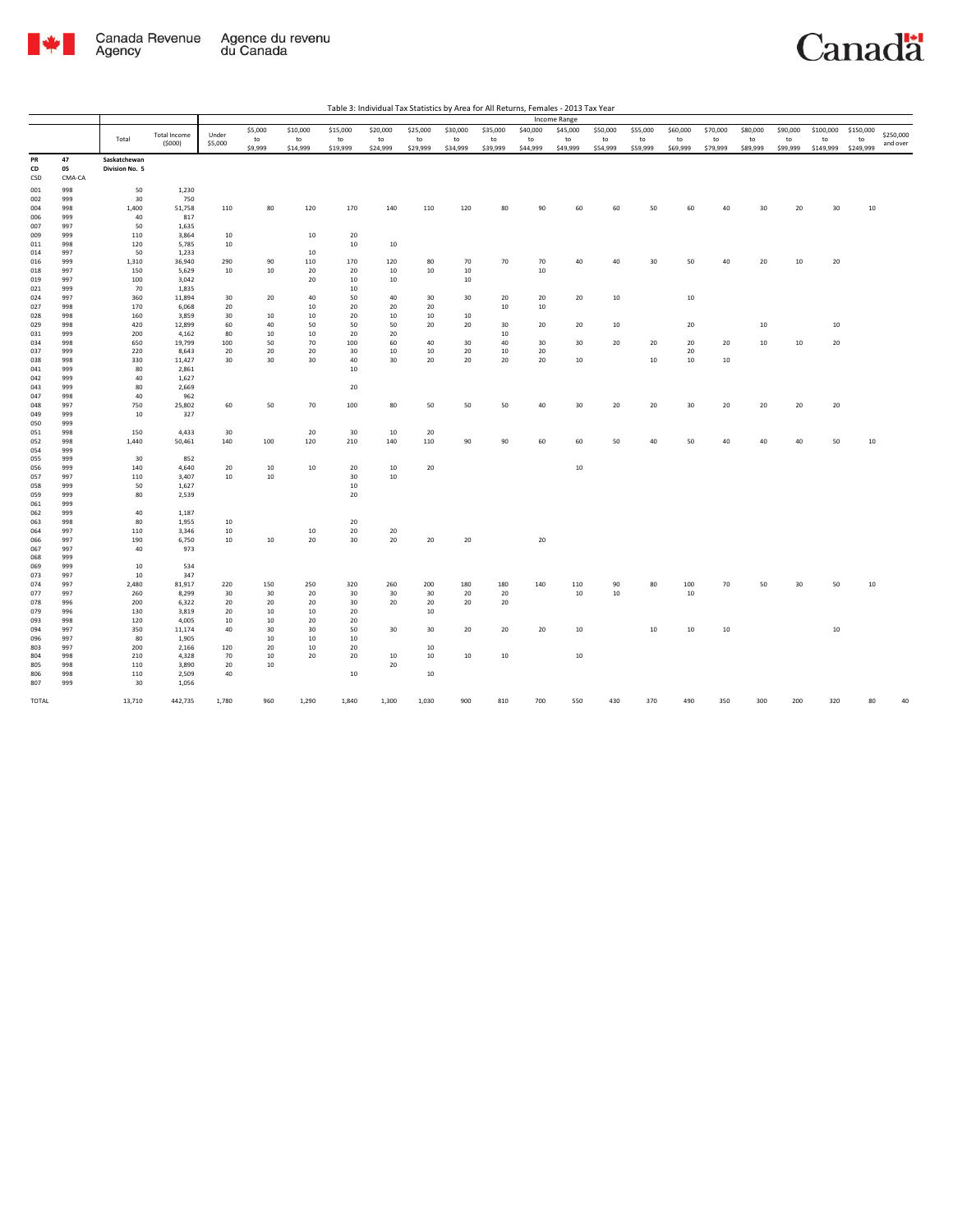

|                  |            |                                |                     |              |         |              |                  |          |          |          |          |          | Income Range |          |          |          |          |                 |          |           |           |           |
|------------------|------------|--------------------------------|---------------------|--------------|---------|--------------|------------------|----------|----------|----------|----------|----------|--------------|----------|----------|----------|----------|-----------------|----------|-----------|-----------|-----------|
|                  |            |                                | <b>Total Income</b> | Under        | \$5,000 | \$10,000     | \$15,000         | \$20,000 | \$25,000 | \$30,000 | \$35,000 | \$40,000 | \$45,000     | \$50,000 | \$55,000 | \$60,000 | \$70,000 | \$80,000        | \$90,000 | \$100,000 | \$150,000 | \$250,000 |
|                  |            | Total                          | (5000)              | \$5,000      | to      | to           | to               | to       | to       | to       | to       | to       | to           | to       | to       | to       | to       | to              | to       | to        | to        | and over  |
|                  |            |                                |                     |              | \$9,999 | \$14,999     | \$19,999         | \$24,999 | \$29,999 | \$34,999 | \$39,999 | \$44,999 | \$49,999     | \$54,999 | \$59,999 | \$69,999 | \$79,999 | \$89,999        | \$99,999 | \$149,999 | \$249,999 |           |
| PR<br>${\sf CD}$ | 47<br>06   | Saskatchewan<br>Division No. 6 |                     |              |         |              |                  |          |          |          |          |          |              |          |          |          |          |                 |          |           |           |           |
| CSD              | CMA-CA     |                                |                     |              |         |              |                  |          |          |          |          |          |              |          |          |          |          |                 |          |           |           |           |
| 001              | 998        | 140                            | 3,700               | 30           | 10      | 20           | $20\,$           |          |          |          | $10\,$   |          |              |          |          |          |          |                 |          |           |           |           |
| 002              | 997        | 170                            | 5,957               | 30           | 10      | $20\,$       | $30\,$           | 10       | 20       |          |          |          |              |          |          |          |          |                 |          |           |           |           |
| 003              | 999        | 30                             | 775                 |              |         |              |                  |          |          |          |          |          |              |          |          |          |          |                 |          |           |           |           |
| 004              | 997        | 160                            | 5,538               | 20           | 10      |              | 20               | 10       | 20       | 10       | 10       | 20       |              |          |          |          |          |                 |          |           |           |           |
| 006              | 996        | 90                             | 3,469               |              |         |              |                  |          | 10       |          |          |          |              |          |          |          |          |                 |          |           |           |           |
| 007              | 996        | 130                            | 4,694               |              |         |              | 20               |          | 20       |          |          |          |              |          |          |          | 10       |                 |          |           |           |           |
| 008<br>009       | 996<br>996 | 180<br>130                     | 6,139<br>5,084      | 20<br>10     | 10      | 20<br>20     | $10\,$<br>$10\,$ | 10<br>10 | 10       | 20       | $10\,$   | 10       |              |          |          | 10       |          |                 |          |           |           |           |
| 011              | 996        | 370                            | 15,132              | 30           | 30      | 30           | 30               | 30       | 20       | 40       | 20       | 20       | 20           | 20       | 20       | 20       | 20       | 20              |          |           |           |           |
| 013              | 996        | 60                             | 5,001               |              |         |              |                  |          |          |          |          |          |              |          |          |          |          |                 |          |           |           |           |
| 014              | 997        | 130                            | 5,420               |              | $10\,$  |              |                  |          |          |          | 10       | 10       | $10\,$       |          |          | $10\,$   |          |                 |          |           |           |           |
| 016              | 997        | 30                             | 1,145               |              |         |              |                  |          |          |          |          |          |              |          |          |          |          |                 |          |           |           |           |
| 017              | 996        | 230                            | 8,440               | 30           | 20      | 20           | 20               | 20       | 20       | 20       | 10       | 20       |              | $10\,$   |          | $10\,$   | 10       |                 |          |           |           |           |
| 018<br>019       | 997<br>999 | 110<br>30                      | 3,766<br>1,522      |              |         | $10\,$       | $10\,$           |          | $10\,$   |          | $10\,$   | $10\,$   |              |          |          |          |          |                 |          |           |           |           |
| 034              | 996        | 240                            | 9,191               | 20           | 20      | 20           | 20               | 20       | 10       | 30       | 20       | 10       | 20           | 10       |          | 10       |          | 10              |          |           |           |           |
| 036              | 996        | 350                            | 12,441              | 30           | 30      | 30           | 40               | 30       | 30       | 30       | 20       | 30       | 20           | 20       | 10       | 10       | 10       | 10              |          | 10        |           |           |
| 037              | 996        | 200                            | 8,070               | 20           | 10      | $10\,$       | 20               | 20       | $10\,$   | $10\,$   | 20       | 10       | 10           | 10       |          | 10       |          |                 |          |           |           |           |
| 038              | 997        | 10                             | 242                 |              |         |              |                  |          |          |          |          |          |              |          |          |          |          |                 |          |           |           |           |
| 039<br>041       | 997<br>999 | 970<br>40                      | 37,757<br>467       | 80<br>20     | 60      | 60           | 110              | 90       | 80       | 80       | 60       | 50       | 50           | 40       | 30       | 40       | 40       | 30 <sub>o</sub> | 30       | 30        |           |           |
| 042              | 998        | 50                             | 1,660               |              |         |              |                  |          |          |          |          |          |              |          |          |          |          |                 |          |           |           |           |
| 046              | 997        | 70                             | 2,299               | $10\,$       |         |              |                  |          |          |          |          |          |              |          |          |          |          |                 |          |           |           |           |
| 047              | 999        |                                |                     |              |         |              |                  |          |          |          |          |          |              |          |          |          |          |                 |          |           |           |           |
| 048              | 997        |                                |                     |              |         |              |                  |          |          |          |          |          |              |          |          |          |          |                 |          |           |           |           |
| 049              | 997        | 190                            | 5,912               | 30           | 10      | 20           | 20               | 20       |          |          | $10\,$   | 20       |              |          |          |          |          |                 |          |           |           |           |
| 051              | 997        | 1,810                          | 54,924              | 410          | 110     | 140          | 220              | 140      | 120      | 100      | 90       | 100      | 50           | 50       | 50       | 60       | 50       | 50              | 20       | 50        |           |           |
| 059<br>060       | 997<br>999 | 100<br>10                      | 3,154<br>266        | 10           |         | 10           |                  | 10       |          | $10\,$   |          |          |              |          |          |          |          |                 |          |           |           |           |
| 061              | 996        | 160                            | 6,312               | 20           |         | 20           | 20               | 10       | $10\,$   | $10\,$   | $10\,$   | 10       |              |          |          |          |          |                 |          |           |           |           |
| 062              | 999        | 30                             | 750                 |              |         |              |                  |          |          |          |          |          |              |          |          |          |          |                 |          |           |           |           |
| 063              | 997        | 100                            | 3,248               |              |         | $10\,$       | 20               |          |          |          |          |          |              |          |          |          |          |                 |          |           |           |           |
| 064              | 999        | 60                             | 2,270               |              |         |              |                  |          |          |          |          |          |              |          |          |          |          |                 |          |           |           |           |
| 065<br>067       | 999<br>997 | 20<br>60                       | 706<br>2,273        |              |         |              |                  |          |          |          |          |          |              |          |          |          |          |                 |          |           |           |           |
| 068              | 999        | 40                             | 1,263               |              |         |              |                  |          |          |          |          |          |              |          |          |          |          |                 |          |           |           |           |
| 069              | 999        | 10                             | 461                 |              |         |              |                  |          |          |          |          |          |              |          |          |          |          |                 |          |           |           |           |
| 070              | 997        | 290                            | 11,502              | 30           | 10      | 20           | 30               | 20       | 20       | 10       | 20       | 20       | 10           | 10       | 10       | 20       | 20       |                 |          | 20        |           |           |
| 071              | 996        | 200                            | 7,115               | 10           | $10\,$  | 20           | 30               | 20       | 10       | 10       | 20       | 20       | 10           |          |          | $10\,$   |          |                 |          |           |           |           |
| 072              | 996        | 90                             | 4,289               |              |         |              |                  |          |          |          |          |          |              |          |          |          |          |                 |          |           |           |           |
| 073<br>074       | 997<br>997 | 40<br>380                      | 1,372<br>12,671     | 40           | 20      | 40           | 40               | 60       | 20       | 30       | 20       | 20       | 20           |          | $10\,$   | $10\,$   |          |                 |          |           |           |           |
| 075              | 996        | 50                             | 1,987               |              |         |              |                  |          |          |          |          |          |              |          |          |          |          |                 |          |           |           |           |
| 076              | 999        | 20                             | 910                 |              |         |              |                  |          |          |          |          |          |              |          |          |          |          |                 |          |           |           |           |
| 077              | 996        | 40                             | 1,659               |              |         |              |                  |          |          |          |          |          |              |          |          |          |          |                 |          |           |           |           |
| 078              | 996        | 90                             | 3,530               | 10           |         |              |                  |          |          |          |          |          |              |          |          |          |          |                 |          |           |           |           |
| 079              | 996        | 200                            | 6,531               | 20           | 10      | 30           | 20               | 20       | 20       | $10\,$   |          | $10\,$   | $10\,$       |          |          | $10\,$   |          |                 |          |           |           |           |
| 080<br>082       | 999<br>999 | 30                             | 1,196               |              |         |              |                  |          |          |          |          |          |              |          |          |          |          |                 |          |           |           |           |
| 085              | 999        | 20                             | 617                 |              |         |              |                  |          |          |          |          |          |              |          |          |          |          |                 |          |           |           |           |
| 091              | 997        | 90                             | 3,402               | 10           |         | 10           | 10               |          |          |          |          |          |              |          |          |          |          |                 |          |           |           |           |
| 092              | 997        | 310                            | 10,747              | 30           | 30      | 30           | 50               | 30       | 20       | 20       | $10\,$   | 20       | 20           |          | 10       | 20       |          | 20              |          |           |           |           |
| 093              | 999        | 20                             | 946                 |              |         |              |                  |          |          |          |          |          |              |          |          |          |          |                 |          |           |           |           |
| 094              | 997        | 370                            | 12,189              | 40           | 20      | 40           | 50               | 40       | $20\,$   | 30       | 20       | 20       | 10           | 20       | 10       | 20       | $10\,$   |                 |          |           |           |           |
| 096<br>097       | 997<br>998 | 140<br>80                      | 4,501<br>2,114      | 10<br>$10\,$ | $10\,$  | 20<br>$10\,$ | 30<br>$20\,$     | $10\,$   |          | $10\,$   |          |          |              |          |          |          |          |                 |          |           |           |           |
| 098              | 999        | 120                            | 3,485               | 20           |         |              | 20               | 20       |          |          |          |          |              |          |          |          |          |                 |          |           |           |           |
| 099              | 999        |                                |                     |              |         |              |                  |          |          |          |          |          |              |          |          |          |          |                 |          |           |           |           |
| 809              | 997        | 150                            | 5,855               | 30           |         | 10           | 20               | 10       |          |          |          |          | $10\,$       |          |          |          |          |                 |          | $10\,$    |           |           |
| 810              | 997        | 230                            | 5,223               | 70           | 20      | 20           | 40               | 20       | 20       | 10       |          | $10\,$   |              |          |          |          |          |                 |          |           |           |           |
| 813<br>814       | 997<br>997 | 30<br>10                       | 953<br>339          |              |         |              |                  |          |          |          |          |          |              |          |          |          |          |                 |          |           |           |           |
| 815              | 997        |                                |                     |              |         |              |                  |          |          |          |          |          |              |          |          |          |          |                 |          |           |           |           |
| 818              | 997        |                                |                     |              |         |              |                  |          |          |          |          |          |              |          |          |          |          |                 |          |           |           |           |
|                  |            |                                |                     |              |         |              |                  |          |          |          |          |          |              |          |          |          |          |                 |          |           |           |           |
| TOTAL            |            | 9,560                          | 333,654             | 1,270        | 630     | 830          | 1,100            | 790      | 670      | 630      | 550      | 570      | 410          | 330      | 280      | 440      | 300      | 260             | 150      | 260       | 70        | 30        |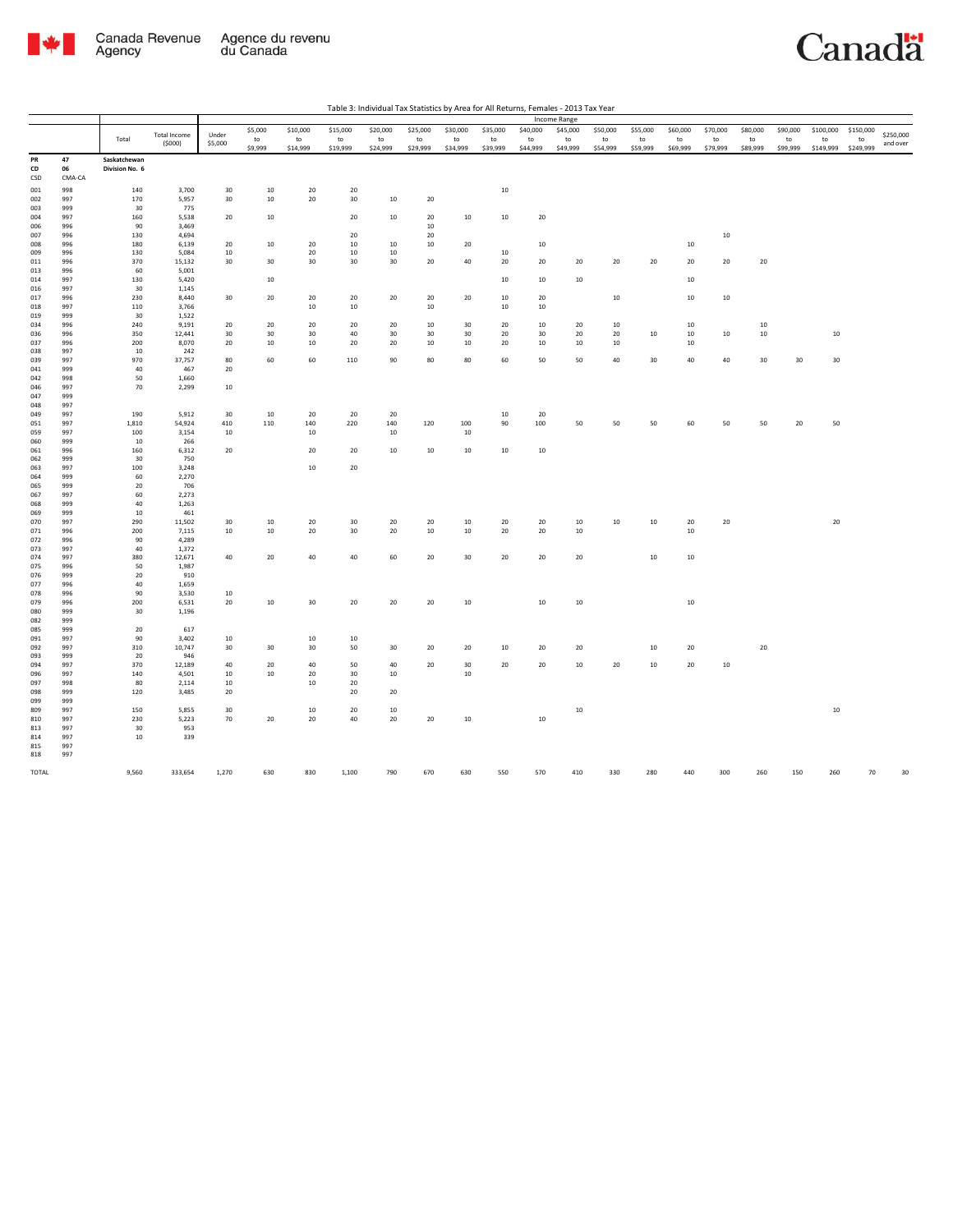

TOTAL

3,940

124,708

|            |            |                |                               |                  |                          |                            |                            |                            |                            |                            |                            |                            | Income Range               |                            |                            |                            |                            |                            |                            |                              |                              |                       |
|------------|------------|----------------|-------------------------------|------------------|--------------------------|----------------------------|----------------------------|----------------------------|----------------------------|----------------------------|----------------------------|----------------------------|----------------------------|----------------------------|----------------------------|----------------------------|----------------------------|----------------------------|----------------------------|------------------------------|------------------------------|-----------------------|
|            |            | Total          | <b>Total Income</b><br>(5000) | Under<br>\$5,000 | \$5,000<br>to<br>\$9,999 | \$10,000<br>to<br>\$14,999 | \$15,000<br>to<br>\$19,999 | \$20,000<br>to<br>\$24,999 | \$25,000<br>to<br>\$29,999 | \$30,000<br>to<br>\$34,999 | \$35,000<br>to<br>\$39,999 | \$40,000<br>to<br>\$44,999 | \$45,000<br>to<br>\$49,999 | \$50,000<br>to<br>\$54,999 | \$55,000<br>to<br>\$59,999 | \$60,000<br>to<br>\$69,999 | \$70,000<br>to<br>\$79,999 | \$80,000<br>to<br>\$89,999 | \$90,000<br>to<br>\$99,999 | \$100,000<br>to<br>\$149,999 | \$150,000<br>to<br>\$249,999 | \$250,000<br>and over |
| PR         | 47         | Saskatchewan   |                               |                  |                          |                            |                            |                            |                            |                            |                            |                            |                            |                            |                            |                            |                            |                            |                            |                              |                              |                       |
| CD         | 07         | Division No. 7 |                               |                  |                          |                            |                            |                            |                            |                            |                            |                            |                            |                            |                            |                            |                            |                            |                            |                              |                              |                       |
| CSD        | CMA-CA     |                |                               |                  |                          |                            |                            |                            |                            |                            |                            |                            |                            |                            |                            |                            |                            |                            |                            |                              |                              |                       |
| 001        | 996        | 20             | 476                           |                  |                          |                            |                            |                            |                            |                            |                            |                            |                            |                            |                            |                            |                            |                            |                            |                              |                              |                       |
| 004        | 996        |                |                               |                  |                          |                            |                            |                            |                            |                            |                            |                            |                            |                            |                            |                            |                            |                            |                            |                              |                              |                       |
| 006        | 997        |                |                               |                  |                          |                            |                            |                            |                            |                            |                            |                            |                            |                            |                            |                            |                            |                            |                            |                              |                              |                       |
| 008        | 999        | 50             | 1,511                         |                  |                          |                            |                            |                            |                            |                            |                            |                            |                            |                            |                            |                            |                            |                            |                            |                              |                              |                       |
| 011        | 999        | 70             | 2,287                         |                  |                          |                            | $10\,$                     |                            |                            |                            |                            |                            |                            |                            |                            |                            |                            |                            |                            |                              |                              |                       |
| 012        | 999<br>998 | 130            |                               |                  |                          |                            | 10                         | $10\,$                     |                            |                            |                            |                            |                            |                            |                            |                            |                            |                            |                            |                              |                              |                       |
| 014        | 998        | 50             | 4,120<br>1,253                | 20               | 10                       | 30<br>10                   |                            |                            |                            |                            |                            |                            |                            |                            |                            |                            |                            |                            |                            |                              |                              |                       |
| 016<br>018 | 996        | 130            | 4,084                         | 10               | 20                       |                            | 20                         |                            |                            |                            |                            | $10\,$                     |                            |                            |                            |                            |                            |                            |                            |                              |                              |                       |
| 020        | 999        |                |                               |                  |                          |                            |                            |                            |                            |                            |                            |                            |                            |                            |                            |                            |                            |                            |                            |                              |                              |                       |
| 021        | 997        | 120            | 3,409                         |                  | 20                       | 20                         | 30                         | 10                         |                            |                            |                            |                            |                            |                            |                            |                            |                            |                            |                            |                              |                              |                       |
| 022        | 996        | 180            | 5,690                         | 20               | 20                       | 20                         | 30                         | 10                         | 20                         | 10                         | 10                         |                            | 10                         |                            |                            | 10                         |                            |                            |                            |                              |                              |                       |
| 023        | 999        | 20             | 343                           |                  |                          |                            |                            |                            |                            |                            |                            |                            |                            |                            |                            |                            |                            |                            |                            |                              |                              |                       |
| 024        | 997        | 130            | 4,296                         | 10               | 10                       | 10                         | 20                         | 10                         |                            |                            |                            |                            |                            |                            |                            |                            |                            |                            |                            |                              |                              |                       |
| 026        | 997        | 420            | 11,634                        | 40               | 40                       | 70                         | 60                         | 50                         | 40                         | 20                         | 20                         | 20                         |                            | 10                         | 20                         | 10                         |                            |                            |                            |                              |                              |                       |
| 027        | 997        | 100            | 3,606                         | 10               | $10\,$                   | 10                         | 20                         |                            |                            |                            |                            |                            |                            |                            |                            |                            |                            |                            |                            |                              |                              |                       |
| 029        | 997        | 50             | 1,218                         |                  |                          |                            | $10\,$                     |                            |                            |                            |                            |                            |                            |                            |                            |                            |                            |                            |                            |                              |                              |                       |
| 031        | 999        | 80             | 2,252                         | 10               |                          |                            | $10\,$                     |                            |                            |                            |                            |                            |                            |                            |                            |                            |                            |                            |                            |                              |                              |                       |
| 032        | 997        | 70             | 2,199                         |                  | 10                       |                            | 10                         |                            |                            |                            |                            |                            |                            |                            |                            |                            |                            |                            |                            |                              |                              |                       |
| 034        | 996        | 110            | 3,665                         | 10               |                          | 10                         | 20                         |                            | 10                         |                            |                            |                            |                            |                            |                            |                            |                            |                            |                            |                              |                              |                       |
| 036        | 996        | 140            | 4,764                         | 20               | 10                       | $10\,$                     | 20<br>40                   | 10                         |                            |                            | 10                         | 10                         |                            |                            |                            |                            |                            |                            |                            |                              |                              |                       |
| 037<br>042 | 997<br>997 | 350<br>30      | 8,910<br>709                  | 60               | 60                       | $40\,$                     |                            | 40                         | 30                         | 20                         | $10\,$                     | $10\,$                     |                            |                            |                            | $10\,$                     |                            |                            |                            | 10                           |                              |                       |
| 043        | 996        | 60             | 2,674                         |                  |                          |                            |                            |                            |                            |                            |                            |                            |                            |                            |                            |                            |                            |                            |                            |                              |                              |                       |
| 044        | 999        | 70             | 2,572                         |                  |                          |                            |                            |                            |                            |                            |                            |                            |                            |                            |                            |                            |                            |                            |                            |                              |                              |                       |
| 047        | 997        | 40             | 1,392                         |                  |                          |                            |                            |                            |                            |                            |                            |                            |                            |                            |                            |                            |                            |                            |                            |                              |                              |                       |
| 048        | 999        | 10             | 301                           |                  |                          |                            |                            |                            |                            |                            |                            |                            |                            |                            |                            |                            |                            |                            |                            |                              |                              |                       |
| 049        | 997        | 100            | 3,553                         |                  |                          | 10                         | ${\bf 20}$                 |                            | 10                         |                            |                            |                            |                            |                            |                            |                            |                            |                            |                            |                              |                              |                       |
| 053        | 998        | 110            | 3,384                         |                  | 10                       | 10                         |                            |                            | 10                         | 10                         |                            |                            |                            |                            |                            |                            |                            |                            |                            |                              |                              |                       |
| 054        | 999        | 140            | 4,471                         |                  | $10\,$                   | 10                         | 20                         | 20                         | $10\,$                     |                            | 10                         |                            |                            |                            |                            |                            |                            |                            |                            |                              |                              |                       |
| 058        | 998        |                |                               |                  |                          |                            |                            |                            |                            |                            |                            |                            |                            |                            |                            |                            |                            |                            |                            |                              |                              |                       |
| 059        | 998        | 210            | 7,029                         | 20               | 20                       | 20                         | 20                         | 20                         | 20                         | 20                         | 10                         | 10                         |                            |                            |                            |                            | 10                         |                            |                            |                              |                              |                       |
| 062        | 997        | 80             | 2,784                         |                  |                          | 10                         | 10                         |                            |                            |                            |                            |                            |                            |                            |                            |                            |                            |                            |                            |                              |                              |                       |
| 063        | 997        | 180            | 6,247                         |                  | $10\,$                   | 30                         | 30                         | 20                         | 20                         | 10                         | 10                         |                            |                            |                            |                            |                            |                            |                            |                            |                              |                              |                       |
| 066        | 999        |                |                               |                  |                          |                            |                            |                            |                            |                            |                            |                            |                            |                            |                            |                            |                            |                            |                            |                              |                              |                       |
| 067<br>068 | 998<br>999 | 120            | 4,338<br>341                  |                  | $10\,$                   | $10\,$                     | 10                         | 10                         | 10                         |                            |                            |                            |                            |                            |                            |                            |                            |                            |                            |                              |                              |                       |
| 071        | 999        | 10<br>70       | 2,834                         |                  |                          |                            |                            | 10                         |                            |                            |                            |                            |                            |                            |                            |                            |                            |                            |                            |                              |                              |                       |
| 072        | 999        | 40             | 1,273                         |                  |                          |                            |                            |                            |                            |                            |                            |                            |                            |                            |                            |                            |                            |                            |                            |                              |                              |                       |
| 074        | 999        | 30             | 1,390                         |                  |                          |                            |                            |                            |                            |                            |                            |                            |                            |                            |                            |                            |                            |                            |                            |                              |                              |                       |
| 076        | 998        | 30             | 887                           |                  |                          |                            |                            |                            |                            |                            |                            |                            |                            |                            |                            |                            |                            |                            |                            |                              |                              |                       |
| 077        | 999        | 60             | 2,280                         |                  |                          |                            |                            |                            |                            |                            |                            |                            |                            |                            |                            |                            |                            |                            |                            |                              |                              |                       |
| 091        | 998        | 90             | 2,790                         |                  | 10                       | 10                         | 10                         |                            |                            |                            |                            |                            |                            |                            |                            |                            |                            |                            |                            |                              |                              |                       |
| 092        | 998        | 180            | 6,157                         | 20               | $10\,$                   | 20                         | 30                         | 20                         | 10                         |                            |                            | $10\,$                     |                            |                            |                            |                            |                            |                            |                            |                              |                              |                       |
| 093        | 999        | 20             | 489                           |                  |                          |                            |                            |                            |                            |                            |                            |                            |                            |                            |                            |                            |                            |                            |                            |                              |                              |                       |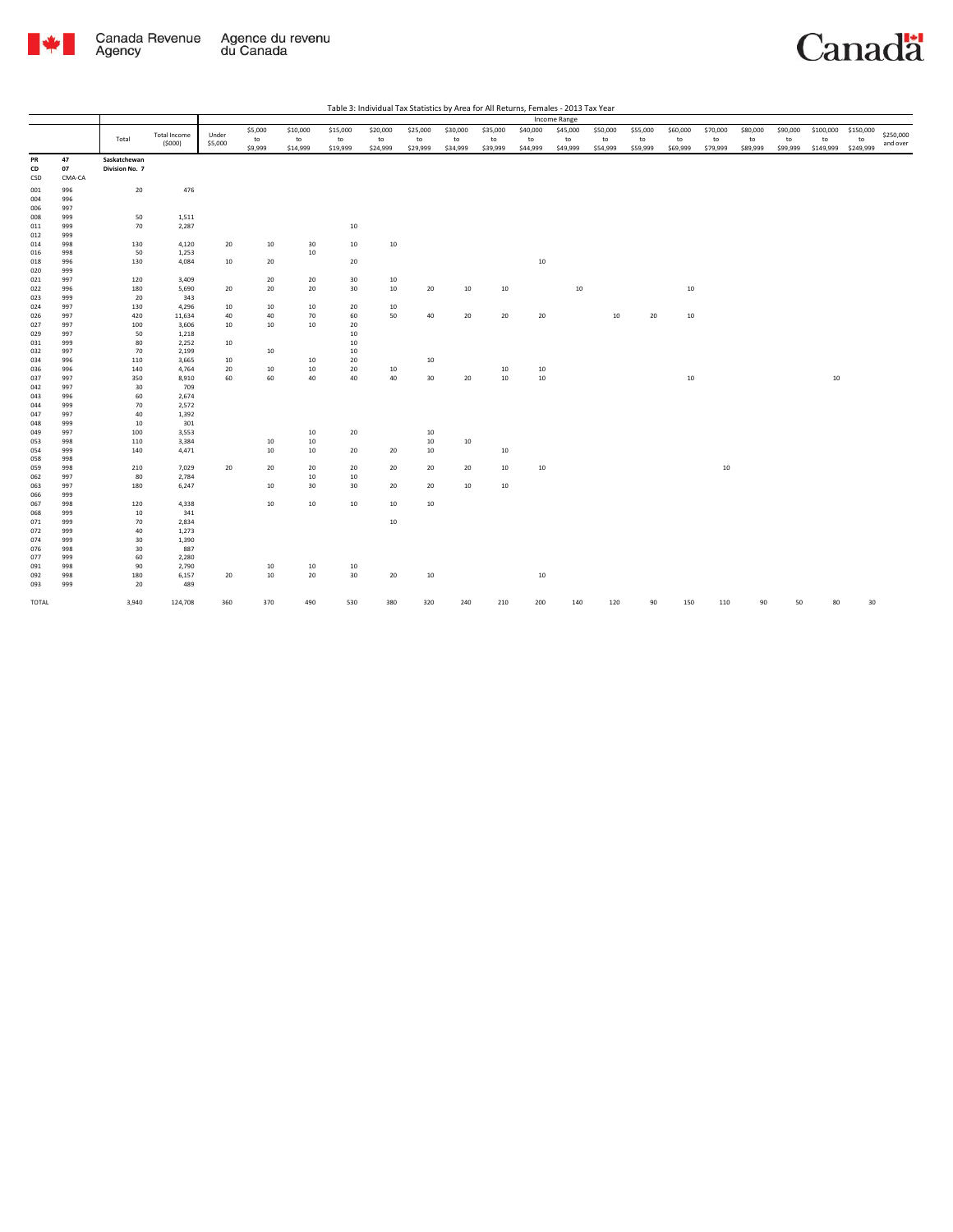

|                 |                    |                                |                     |         |         |          |          |          |            |          |          |          | Income Range |          |          |          |          |          |          |           |           |           |
|-----------------|--------------------|--------------------------------|---------------------|---------|---------|----------|----------|----------|------------|----------|----------|----------|--------------|----------|----------|----------|----------|----------|----------|-----------|-----------|-----------|
|                 |                    |                                |                     |         | \$5,000 | \$10,000 | \$15,000 | \$20,000 | \$25,000   | \$30,000 | \$35,000 | \$40,000 | \$45,000     | \$50,000 | \$55,000 | \$60,000 | \$70,000 | \$80,000 | \$90,000 | \$100,000 | \$150,000 | \$250,000 |
|                 |                    | Total                          | <b>Total Income</b> | Under   | to      | to       | to       | to       | ${\sf to}$ | to       | to       | to       | to           | to       | to       | to       | to       | to       | to       | to        | to        |           |
|                 |                    |                                | (5000)              | \$5,000 | \$9,999 | \$14,999 | \$19,999 | \$24,999 | \$29,999   | \$34,999 | \$39,999 | \$44,999 | \$49,999     | \$54,999 | \$59,999 | \$69,999 | \$79,999 | \$89,999 | \$99,999 | \$149,999 | \$249,999 | and over  |
| PR<br>CD<br>CSD | 47<br>08<br>CMA-CA | Saskatchewan<br>Division No. 8 |                     |         |         |          |          |          |            |          |          |          |              |          |          |          |          |          |          |           |           |           |
| 006             | 997                | 160                            | 7,097               | 20      | 10      | 10       | 20       |          | 10         |          |          | 20       | 10           |          |          |          |          |          |          |           |           |           |
| 008             | 999                | 10                             | 532                 |         |         |          |          |          |            |          |          |          |              |          |          |          |          |          |          |           |           |           |
| 009             | 997                | 80                             | 2,475               | 10      |         |          |          | 10       |            |          |          |          |              |          |          |          |          |          |          |           |           |           |
| 011             | 997                | 350                            | 12,317              | 30      | 30      | 50       | 40       | 30       | 20         | 20       | 20       | 20       | 20           | 10       |          | 20       |          | 10       |          |           |           |           |
| 012             | 998                | 80                             | 1,909               |         |         |          | 20       |          |            |          |          |          |              |          |          |          |          |          |          |           |           |           |
| 016             | 999                | 50                             | 1,623               |         |         |          |          |          |            |          |          |          |              |          |          |          |          |          |          |           |           |           |
| 022             | 997                | 100                            | 3,275               |         |         |          | 10       | 10       |            |          |          |          |              |          |          |          |          |          |          |           |           |           |
| 026             | 999                | 200                            | 6,308               | 10      | 10      | 40       | 30       | 20       | 20         | 10       |          | $10\,$   | 10           |          |          | 10       |          | 10       |          |           |           |           |
| 028             | 997                | 80                             | 3,224               | 10      |         |          |          |          |            |          |          |          |              |          |          |          |          |          |          |           |           |           |
| 029             | 997                | 40                             | 1,643               |         |         |          |          |          |            |          |          |          |              |          |          |          |          |          |          |           |           |           |
| 031             | 997                | 180                            | 6,828               |         |         | 20       | 30       | 20       | 10         | 10       | 10       | 10       | 20           |          |          | 10       |          |          |          |           |           |           |
| 032             | 997                | 140                            | 5,981               | 10      |         | 10       | 20       | 10       |            | 10       | 10       | 10       | 10           |          |          |          |          |          |          |           |           |           |
| 034             | 997                | 40                             | 1,260               |         |         |          |          |          |            |          |          |          |              |          |          |          |          |          |          |           |           |           |
| 036             | 999                |                                |                     |         |         |          |          |          |            |          |          |          |              |          |          |          |          |          |          |           |           |           |
| 038             | 996                | 100                            | 3,900               | 10      |         |          | $10\,$   |          |            |          |          |          |              |          |          |          |          |          |          |           |           |           |
| 039             | 999                | 20                             | 725                 |         |         |          |          |          |            |          |          |          |              |          |          |          |          |          |          |           |           |           |
| 042             | 997                | 230                            | 8,446               | 10      | 10      | 30       | 30       | 20       | 20         | 20       | 10       | 20       | 10           | 10       | 10       |          |          |          |          |           |           |           |
| 044             | 997                | 190                            | 7,043               | 10      | 10      | 30       | 20       | 10       | 10         | 20       | 10       | 10       |              | 10       |          |          |          |          |          |           |           |           |
| 046             | 999                | 130                            | 4,373               |         |         | 10       | 30       | 10       |            |          |          | 10       |              |          |          |          |          |          |          |           |           |           |
| 047             | 999                |                                |                     |         |         |          |          |          |            |          |          |          |              |          |          |          |          |          |          |           |           |           |
| 048             | 999                | 50                             | 1,851               |         |         |          | 10       |          |            |          |          |          |              |          |          |          |          |          |          |           |           |           |
| 049             | 999                | 60                             | 1,911               |         |         |          |          |          |            |          |          |          |              |          |          |          |          |          |          |           |           |           |
| 053             | 998                | 60                             | 2,315               |         |         |          |          |          |            |          |          |          |              |          |          |          |          |          |          |           |           |           |
| 054             | 999                | 40                             | 1,096               |         |         |          |          |          |            |          |          |          |              |          |          |          |          |          |          |           |           |           |
| 056             | 998                | 20                             | 684                 |         |         |          |          |          |            |          |          |          |              |          |          |          |          |          |          |           |           |           |
| 057             | 999                | 70                             | 2,055               |         |         |          |          | 10       |            |          |          |          |              |          |          |          |          |          |          |           |           |           |
| 058             | 998                | 530                            | 17,498              | 70      | 50      | 70       | 50       | 40       | 40         | 30       | 30       | 20       | 20           | 20       | 10       | 30       | 20       | 20       | 10       | 10        |           |           |
| 061             | 998                | 50                             | 1,497               |         |         |          |          |          |            |          |          |          |              |          |          |          |          |          |          |           |           |           |
| 062             | 997                | 110                            | 3,303               | 10      | 10      | 10       | 20       |          |            |          |          |          |              |          |          |          |          |          |          |           |           |           |
| 065             | 998                | 170                            | 6,042               | 20      | 10      |          | 20       | 10       | 20         | 10       | 20       | 20       |              |          |          |          |          |          |          |           |           |           |
| 068             | 998                | 190                            | 6,840               | 10      | 20      |          | 30       | 10       | $10\,$     |          | 10       | 20       |              |          | 10       | 10       |          |          |          |           |           |           |
| 071             | 998                | 80                             | 2,243               |         | 10      |          |          |          |            |          |          |          |              |          |          |          |          |          |          |           |           |           |
| 074             | 999                | 20                             | 1,374               |         |         |          |          |          |            |          |          |          |              |          |          |          |          |          |          |           |           |           |
| 076             | 998                | 560                            | 22,102              | 50      | 30      | 40       | 50       | 60       | 40         | 40       | 30       | 40       | 40           | 30       | 20       | 30       | 20       | 20       | 10       | 20        |           |           |
| 092             | 998                | 50                             | 1,738               |         |         |          |          |          |            |          |          |          |              |          |          |          |          |          |          |           |           |           |
| 094             | 998                | 330                            | 13,895              | 20      | 20      | 30       | 30       | 20       | 30         | 40       | 20       | 20       |              | 10       | 10       | 20       | 10       | 10       | 10       |           |           |           |
| TOTAL           |                    | 4,540                          | 165,696             | 400     | 330     | 450      | 530      | 380      | 310        | 300      | 270      | 310      | 230          | 180      | 130      | 210      | 140      | 130      | 90       | 100       | 40        | 20        |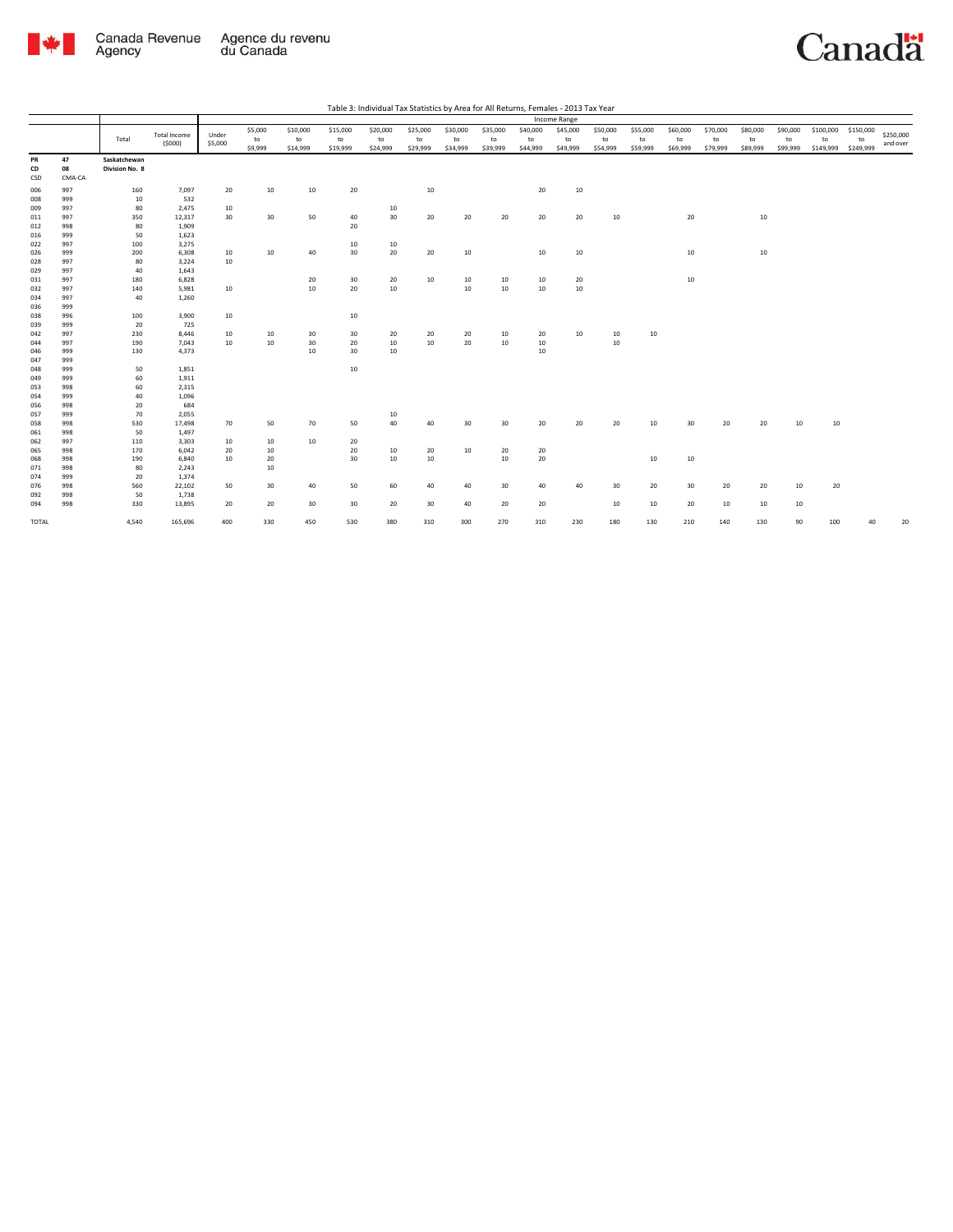

| Table 3: Individual Tax Statistics by Area for All Returns, Females - 2013 Tax Year |
|-------------------------------------------------------------------------------------|
|                                                                                     |

|                 |                    |                                |                        |                  |                          |                            |                            |                            |                            |                            |                            |                            | Income Range               |                            |                            |                            |                            |                            |                            |                              |                              |                       |
|-----------------|--------------------|--------------------------------|------------------------|------------------|--------------------------|----------------------------|----------------------------|----------------------------|----------------------------|----------------------------|----------------------------|----------------------------|----------------------------|----------------------------|----------------------------|----------------------------|----------------------------|----------------------------|----------------------------|------------------------------|------------------------------|-----------------------|
|                 |                    | Total                          | Total Income<br>(5000) | Under<br>\$5,000 | \$5,000<br>to<br>\$9,999 | \$10,000<br>to<br>\$14,999 | \$15,000<br>to<br>\$19,999 | \$20,000<br>to<br>\$24,999 | \$25,000<br>to<br>\$29,999 | \$30,000<br>to<br>\$34,999 | \$35,000<br>to<br>\$39,999 | \$40,000<br>to<br>\$44,999 | \$45,000<br>to<br>\$49,999 | \$50,000<br>to<br>\$54,999 | \$55,000<br>to<br>\$59,999 | \$60,000<br>to<br>\$69,999 | \$70,000<br>to<br>\$79,999 | \$80,000<br>to<br>\$89,999 | \$90,000<br>to<br>\$99,999 | \$100,000<br>to<br>\$149,999 | \$150,000<br>to<br>\$249,999 | \$250,000<br>and over |
| PR<br>CD<br>CSD | 47<br>09<br>CMA-CA | Saskatchewan<br>Division No. 9 |                        |                  |                          |                            |                            |                            |                            |                            |                            |                            |                            |                            |                            |                            |                            |                            |                            |                              |                              |                       |
| 001             | 997                | 100                            | 2,321                  | 20               |                          |                            | 30                         |                            |                            |                            |                            |                            |                            |                            |                            |                            |                            |                            |                            |                              |                              |                       |
| 002             | 999                | 90                             | 2,329                  |                  |                          |                            | 20                         |                            |                            |                            |                            |                            |                            |                            |                            |                            |                            |                            |                            |                              |                              |                       |
| 006             | 996                | 500                            | 17,879                 | 60               | 30                       | 40                         | 50                         | 50                         | 40                         | 30                         | 40                         | 40                         | 20                         | 20                         | 10                         | 20                         | 20                         | 20                         |                            | 20                           |                              |                       |
| 009             | 996                | 130                            | 3,716                  | 20               |                          | 20                         | 20                         | 10                         |                            |                            |                            |                            |                            |                            |                            |                            |                            |                            |                            |                              |                              |                       |
| 019             | 997                | 100                            | 3,017                  |                  | 10                       | 10                         | 20                         |                            |                            |                            |                            |                            |                            |                            |                            |                            |                            |                            |                            |                              |                              |                       |
| 023             | 997                | 70                             | 1,665                  | 10               |                          |                            | 20                         |                            |                            |                            |                            |                            |                            |                            |                            |                            |                            |                            |                            |                              |                              |                       |
| 024             | 999                | 50                             | 1,485                  |                  |                          |                            | 10                         |                            |                            |                            |                            |                            |                            |                            |                            |                            |                            |                            |                            |                              |                              |                       |
| 028             | 997                | 240                            | 7,426                  | 20               |                          | 30                         | 50                         | 20                         | 20                         | 10                         | 20                         | 10                         |                            | 10                         |                            | 10                         |                            |                            |                            |                              |                              |                       |
| 029             | 997                | 260                            | 7,292                  | 30               | 30                       | 20                         | 50                         | 30                         | 20                         | 10                         | 10                         | 20                         | 10                         |                            |                            |                            |                            |                            |                            |                              |                              |                       |
| 032             | 997                | 980                            | 31,444                 | 70               | 60                       | 110                        | 180                        | 100                        | 70                         | 70                         | 50                         | 60                         | 40                         | 30                         | 30                         | 30                         | 20                         | 20                         | 10                         | 20                           |                              |                       |
| 033             | 997                | 150                            | 4,198                  |                  | 10                       | 20                         | 30                         | 20                         | 10                         | 10                         |                            |                            |                            |                            |                            |                            |                            |                            |                            |                              |                              |                       |
| 037             | 997                | 30                             | 688                    |                  |                          |                            |                            |                            |                            |                            |                            |                            |                            |                            |                            |                            |                            |                            |                            |                              |                              |                       |
| 038             | 999                | 60                             | 1,785                  |                  |                          |                            | 10                         |                            |                            |                            |                            |                            |                            |                            |                            |                            |                            |                            |                            |                              |                              |                       |
| 039             | 997<br>998         | 1,360<br>50                    | 33,549<br>1,193        | 360              | 80                       | 130                        | 210                        | 120                        | 70                         | 70                         | 60                         | 60                         | 50                         | 20                         | 20                         | 30                         | 20                         | 20                         | 10                         | 20                           |                              |                       |
| 042             | 999                | 110                            | 3,142                  | 20               |                          | 10<br>10                   | 20                         |                            |                            |                            |                            |                            |                            |                            |                            |                            |                            |                            |                            |                              |                              |                       |
| 044<br>046      | 999                | 130                            | 3,748                  | 20               |                          | 10                         | 20                         | 10                         | 10                         |                            |                            |                            |                            |                            |                            |                            |                            |                            |                            |                              |                              |                       |
| 049             | 998                | 150                            | 3,495                  | 20               | 10                       | 20                         | 30                         | 20                         |                            |                            |                            | $10\,$                     |                            |                            |                            |                            |                            |                            |                            |                              |                              |                       |
| 053             | 998                | 100                            | 2,547                  | 10               |                          | 20                         | 20                         |                            |                            |                            | 10                         |                            |                            |                            |                            |                            |                            |                            |                            |                              |                              |                       |
| 054             | 999                | 20                             | 899                    |                  |                          |                            |                            |                            |                            |                            |                            |                            |                            |                            |                            |                            |                            |                            |                            |                              |                              |                       |
| 056             | 999                | 70                             | 1,913                  | 10               |                          |                            | 20                         |                            |                            |                            |                            |                            |                            |                            |                            |                            |                            |                            |                            |                              |                              |                       |
| 058             | 999                | 160                            | 4,470                  | 10               | 10                       | 20                         | 30                         | 20                         | 10                         |                            | 10                         | 10                         |                            |                            |                            |                            |                            |                            |                            |                              |                              |                       |
| 060             | 999                | 190                            | 4,689                  | 20               | 10                       | 30                         | 40                         | 20                         | 10                         | 10                         | 10                         |                            | 10                         |                            |                            |                            |                            |                            |                            |                              |                              |                       |
| 061             | 999                | 60                             | 1,781                  |                  |                          |                            | 20                         | 10                         |                            |                            |                            |                            |                            |                            |                            |                            |                            |                            |                            |                              |                              |                       |
| 062             | 998                | 280                            | 8,430                  | 30               | 20                       | 40                         | 60                         | 30                         | 20                         | 10                         | 10                         | 10                         | 10                         |                            |                            |                            | 10                         |                            |                            |                              |                              |                       |
| 064             | 999                | 440                            | 11,666                 | 50               | 40                       | 50                         | 90                         | 50                         | 20                         | 40                         | 20                         | 20                         | 20                         |                            |                            | 10                         |                            |                            |                            |                              |                              |                       |
| 065             | 999                | 40                             | 907                    |                  |                          |                            |                            |                            |                            |                            |                            |                            |                            |                            |                            |                            |                            |                            |                            |                              |                              |                       |
| 066             | 999                | 370                            | 10,223                 | 40               | 30                       | 40                         | 70                         | 40                         | 30                         | 30                         | 20                         | $10\,$                     |                            |                            |                            |                            |                            |                            |                            | 10                           |                              |                       |
| 067             | 997                | 170                            | 4,303                  | 30               | 10                       | 30                         | 30                         |                            |                            |                            |                            |                            |                            |                            |                            |                            |                            |                            |                            |                              |                              |                       |
| 069             | 999                | 90                             | 2,439                  | 10               |                          | 20                         | 20                         |                            |                            |                            |                            |                            |                            |                            |                            |                            |                            |                            |                            |                              |                              |                       |
| 071             | 999                | 100                            | 2,036                  | 20               | 10                       | 20                         | 20                         | 10                         |                            |                            |                            |                            |                            |                            |                            |                            |                            |                            |                            |                              |                              |                       |
| 072             | 999                | 170                            | 4,791                  | 30               | 10                       | 10                         | 40                         | 20                         | 10                         | 10                         |                            |                            |                            |                            |                            |                            |                            |                            |                            |                              |                              |                       |
| 075             | 999                | 80                             | 1.840                  | 20               |                          | 10                         | 20                         |                            |                            |                            |                            |                            |                            |                            |                            |                            |                            |                            |                            |                              |                              |                       |
| 076             | 999                |                                |                        |                  |                          |                            |                            |                            |                            |                            |                            |                            |                            |                            |                            |                            |                            |                            |                            |                              |                              |                       |
| 820             | 998                |                                |                        |                  |                          |                            |                            |                            |                            |                            |                            |                            |                            |                            |                            |                            |                            |                            |                            |                              |                              |                       |
| 821             | 999                | 40                             | 1,187                  |                  |                          |                            |                            |                            |                            |                            |                            |                            |                            |                            |                            |                            |                            |                            |                            |                              |                              |                       |
| TOTAL           |                    | 6,920                          | 194,635                | 970              | 480                      | 790                        | 1,260                      | 650                        | 460                        | 400                        | 370                        | 350                        | 250                        | 180                        | 120                        | 180                        | 130                        | 120                        | 60                         | 130                          | 30                           | 10                    |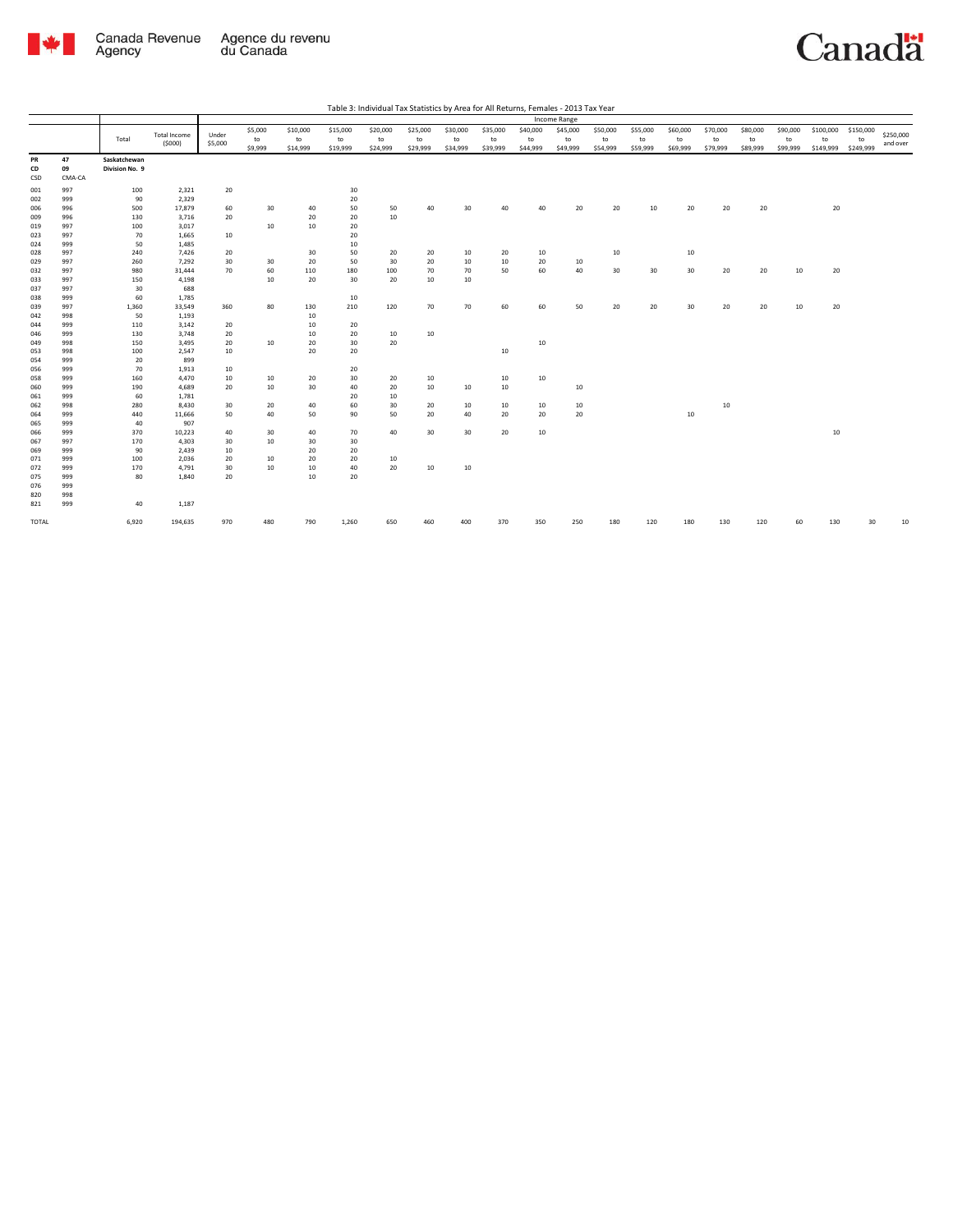

Total

Canadä

|                               |                  |                          |                            |                            | Table 3: Individual Tax Statistics by Area for All Returns, Females - 2013 Tax Year |                            |                            |                            |                            |                            |                            |                            |                            |                            |                            |                            |                              |                              |                       |
|-------------------------------|------------------|--------------------------|----------------------------|----------------------------|-------------------------------------------------------------------------------------|----------------------------|----------------------------|----------------------------|----------------------------|----------------------------|----------------------------|----------------------------|----------------------------|----------------------------|----------------------------|----------------------------|------------------------------|------------------------------|-----------------------|
|                               |                  |                          |                            |                            |                                                                                     |                            |                            |                            |                            | Income Range               |                            |                            |                            |                            |                            |                            |                              |                              |                       |
| <b>Total Income</b><br>(5000) | Under<br>\$5,000 | \$5,000<br>to<br>\$9,999 | \$10,000<br>to<br>\$14,999 | \$15,000<br>to<br>\$19,999 | \$20,000<br>to<br>\$24,999                                                          | \$25,000<br>to<br>\$29,999 | \$30,000<br>to<br>\$34,999 | \$35,000<br>to<br>\$39,999 | \$40,000<br>to<br>\$44,999 | \$45,000<br>to<br>\$49,999 | \$50,000<br>to<br>\$54,999 | \$55,000<br>to<br>\$59,999 | \$60,000<br>to<br>\$69,999 | \$70,000<br>to<br>\$79,999 | \$80,000<br>to<br>\$89,999 | \$90,000<br>to<br>\$99,999 | \$100,000<br>to<br>\$149,999 | \$150,000<br>to<br>\$249,999 | \$250,000<br>and over |
|                               |                  |                          |                            |                            |                                                                                     |                            |                            |                            |                            |                            |                            |                            |                            |                            |                            |                            |                              |                              |                       |
| 668                           |                  |                          |                            |                            |                                                                                     |                            |                            |                            |                            |                            |                            |                            |                            |                            |                            |                            |                              |                              |                       |
| 40,213<br>1,437               | 150<br>10        | 90                       | 140                        | 240<br>10                  | 120                                                                                 | 90                         | 90                         | 80                         | 70                         | 60                         | 30                         | 30                         | 40                         | 40                         | 30                         | 20                         | 20                           |                              |                       |

| PR        | 47           | Saskatchewan    |         |       |     |     |       |     |        |     |                  |     |                 |     |        |     |     |     |    |     |    |    |
|-----------|--------------|-----------------|---------|-------|-----|-----|-------|-----|--------|-----|------------------|-----|-----------------|-----|--------|-----|-----|-----|----|-----|----|----|
| CD<br>CSD | 10<br>CMA-CA | Division No. 10 |         |       |     |     |       |     |        |     |                  |     |                 |     |        |     |     |     |    |     |    |    |
| 002       | 999          | 30              | 668     |       |     |     |       |     |        |     |                  |     |                 |     |        |     |     |     |    |     |    |    |
| 003       | 998          |                 |         |       |     |     |       |     |        |     |                  |     |                 |     |        |     |     |     |    |     |    |    |
| 004       | 998          | 1,320           | 40,213  | 150   | 90  | 140 | 240   | 120 | 90     | 90  | 80               | 70  | 60              | 30  | 30     | 40  | 40  | 30  | 20 | 20  |    |    |
| 008       | 998          | 60              | 1,437   | 10    |     |     | 10    |     |        |     |                  |     |                 |     |        |     |     |     |    |     |    |    |
| 009       | 997          | 210             | 5,896   | 20    | 20  | 30  | 40    | 20  | 10     | 10  | 10               | 10  |                 |     |        |     |     |     |    |     |    |    |
| 011       | 999          | 10              | 435     |       |     |     |       |     |        |     |                  |     |                 |     |        |     |     |     |    |     |    |    |
| 012       | 999          | 30              | 414     | 20    |     |     |       |     |        |     |                  |     |                 |     |        |     |     |     |    |     |    |    |
| 014       | 998          | 100             | 3,301   | 20    |     |     | 10    |     | $10\,$ |     | $10\,$           |     |                 |     |        |     |     |     |    |     |    |    |
| 022       | 997          | 130             | 3,978   | 10    | 10  | 10  | 10    | 10  | 10     |     |                  | 20  |                 |     |        |     |     |     |    |     |    |    |
| 024       | 998          | 120             | 3,473   | 20    |     |     | 20    |     |        |     | 10               |     |                 |     |        |     |     |     |    |     |    |    |
| 027       | 998          | 260             | 8,270   | 50    | 20  | 20  | 30    | 20  | 20     |     | 20               | 10  | 10              |     | 10     | 10  |     |     |    |     |    |    |
| 028       | 999          | 20              | 134     | 10    |     |     |       |     |        |     |                  |     |                 |     |        |     |     |     |    |     |    |    |
| 029       | 997          | 460             | 5,380   | 240   | 40  | 40  | 40    | 30  | 20     |     |                  |     |                 |     |        |     |     |     |    |     |    |    |
| 031       | 998          | 150             | 4,360   | 20    |     | 20  | 30    | 10  |        |     |                  |     | $10\,$          |     |        |     |     |     |    |     |    |    |
| 036       | 998          | 50              | 1,124   |       |     |     |       |     |        |     |                  |     |                 |     |        |     |     |     |    |     |    |    |
| 038       | 997          | 700             | 22,508  | 60    | 40  | 80  | 120   | 90  | 60     | 40  | 40               | 40  | 30 <sup>°</sup> | 20  | 10     | 20  | 10  | 20  |    | 20  |    |    |
| 041       | 998          | 140             | 4,211   | 20    |     | 10  | 20    | 20  |        |     | 10 <sup>10</sup> |     | 10              |     |        |     |     |     |    |     |    |    |
| 043       | 999          | 70              | 2,067   |       |     |     |       | 10  |        |     |                  |     |                 |     |        |     |     |     |    |     |    |    |
| 046       | 998          | 230             | 7,450   | 20    | 20  | 20  | 30    | 30  | 20     | 20  | 20               | 10  |                 |     |        |     |     |     |    |     |    |    |
| 047       | 998          | 750             | 24,162  | 50    | 50  | 70  | 120   | 90  | 60     | 70  | 50               | 40  | 40              | 20  | 10     | 30  | 20  | 20  | 10 | 10  |    |    |
| 051       | 999          | 10              | 322     |       |     |     |       |     |        |     |                  |     |                 |     |        |     |     |     |    |     |    |    |
| 052       | 999          | 40              | 1,136   |       |     |     |       |     |        |     |                  |     |                 |     |        |     |     |     |    |     |    |    |
| 054       | 999          | 60              | 2,639   |       |     |     | 10    |     |        |     |                  |     |                 |     |        |     |     |     |    |     |    |    |
| 056       | 999          | 50              | 2,268   |       |     |     |       |     |        |     |                  |     |                 |     |        |     |     |     |    |     |    |    |
| 058       | 997          | 250             | 8,290   | 30    | 20  | 20  | 30    | 30  | 10     | 20  | 20               | 20  | 10              | 10  |        |     |     |     |    |     |    |    |
| 062       | 998          | 420             | 13,964  | 30    | 30  | 40  | 60    | 40  | 40     | 30  | 20               | 30  | 20              | 10  | 20     | 20  |     | 10  |    |     |    |    |
| 064       | 997          | 350             | 10,804  | 40    | 30  | 40  | 50    | 30  | 20     | 20  | 20               | 20  | 10              |     | $10\,$ | 20  |     | 10  |    |     |    |    |
| 066       | 999          | 50              | 1,450   |       |     |     |       |     |        |     |                  |     |                 |     |        |     |     |     |    |     |    |    |
| 068       | 999          |                 |         |       |     |     |       |     |        |     |                  |     |                 |     |        |     |     |     |    |     |    |    |
| 071       | 998          | 180             | 5,025   | 30    | 10  | 30  | 30    |     | $10\,$ | 10  |                  | 10  |                 |     |        |     |     |     |    |     |    |    |
| 072       | 999          | 40              | 1,120   |       |     |     |       |     |        |     |                  |     |                 |     |        |     |     |     |    |     |    |    |
| 822       | 998          | 180             | 2,441   | 90    | 20  | 20  | 20    | 10  |        |     |                  |     |                 |     |        |     |     |     |    |     |    |    |
| 823       | 999          | 20              | 245     |       |     |     |       |     |        |     |                  |     |                 |     |        |     |     |     |    |     |    |    |
| 824       | 997          | 20              | 414     |       |     |     |       |     |        |     |                  |     |                 |     |        |     |     |     |    |     |    |    |
| 825       | 998          | 220             | 2,770   | 110   | 10  | 20  | 20    |     |        |     |                  |     |                 |     |        |     |     |     |    |     |    |    |
| 840       | 999          |                 |         |       |     |     |       |     |        |     |                  |     |                 |     |        |     |     |     |    |     |    |    |
| 847       | 999          |                 |         |       |     |     |       |     |        |     |                  |     |                 |     |        |     |     |     |    |     |    |    |
| 849       | 999          |                 |         |       |     |     |       |     |        |     |                  |     |                 |     |        |     |     |     |    |     |    |    |
| TOTAL     |              | 6,700           | 192,657 | 1,110 | 460 | 690 | 1,010 | 630 | 450    | 390 | 370              | 340 | 260             | 170 | 140    | 200 | 150 | 140 | 70 | 100 | 20 | 20 |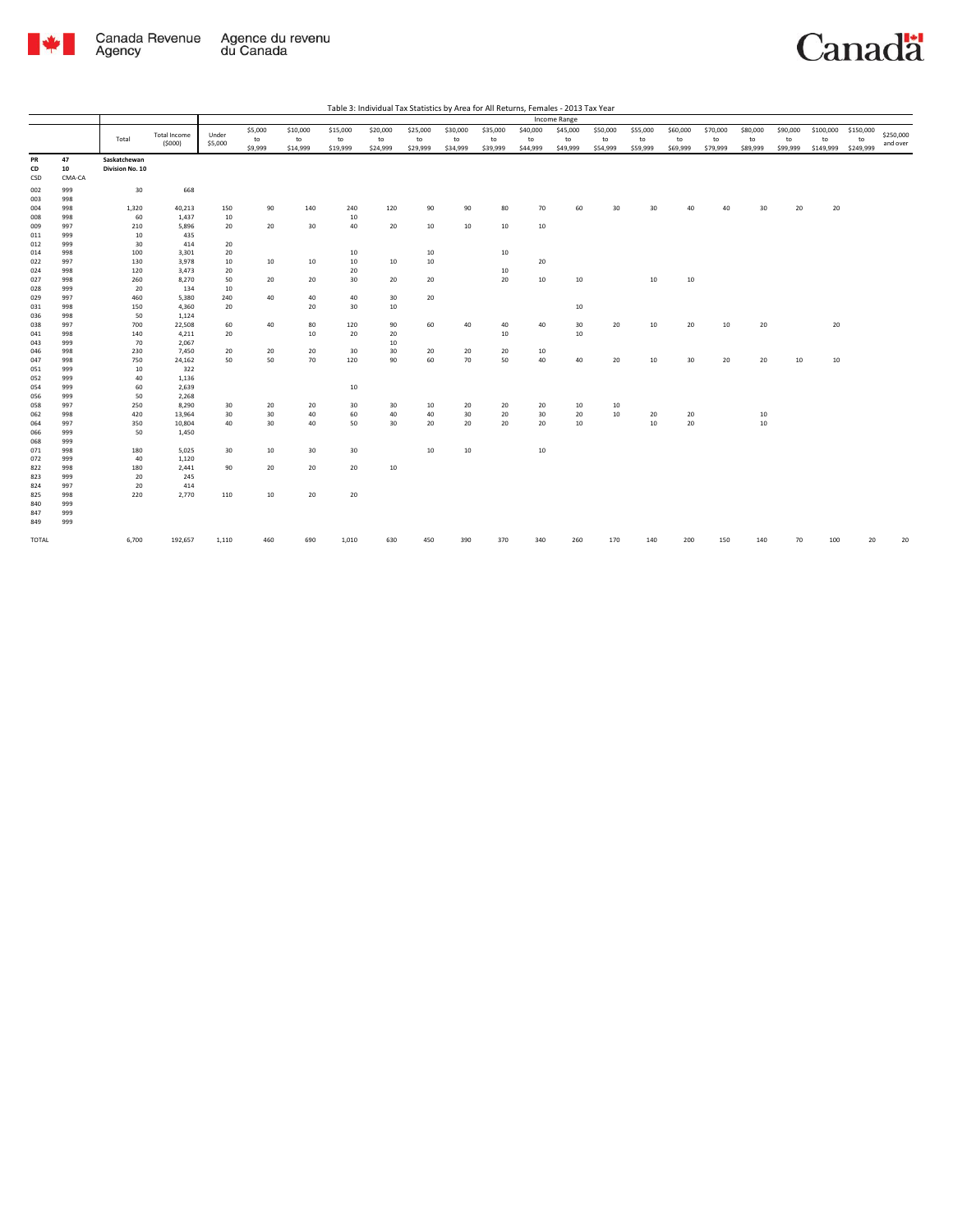

| Table 3: Individual Tax Statistics by Area for All Returns, Females - 2013 Tax Year |  |  |  |
|-------------------------------------------------------------------------------------|--|--|--|

|            |            |                 |                               |         |         |          |          |          |          |          |          |          | Income Range |          |          |          |          |          |          |           |           |           |
|------------|------------|-----------------|-------------------------------|---------|---------|----------|----------|----------|----------|----------|----------|----------|--------------|----------|----------|----------|----------|----------|----------|-----------|-----------|-----------|
|            |            |                 |                               |         | \$5,000 | \$10,000 | \$15,000 | \$20,000 | \$25,000 | \$30,000 | \$35,000 | \$40,000 | \$45,000     | \$50,000 | \$55,000 | \$60,000 | \$70,000 | \$80,000 | \$90,000 | \$100,000 | \$150,000 |           |
|            |            | Total           | <b>Total Income</b><br>(5000) | Under   | to      | to       | to       | to       | to       | to       | to       | to       | to           | to       | to       | to       | to       | to       | to       | to        | to        | \$250,000 |
|            |            |                 |                               | \$5,000 | \$9,999 | \$14,999 | \$19,999 | \$24,999 | \$29,999 | \$34,999 | \$39,999 | \$44,999 | \$49,999     | \$54,999 | \$59,999 | \$69,999 | \$79,999 | \$89,999 | \$99,999 | \$149,999 | \$249,999 | and over  |
| PR         | 47         | Saskatchewan    |                               |         |         |          |          |          |          |          |          |          |              |          |          |          |          |          |          |           |           |           |
| CD         | 11         | Division No. 11 |                               |         |         |          |          |          |          |          |          |          |              |          |          |          |          |          |          |           |           |           |
| CSD        | CMA-CA     |                 |                               |         |         |          |          |          |          |          |          |          |              |          |          |          |          |          |          |           |           |           |
| 002        | 999        | 50              | 1,681                         |         |         |          |          |          |          |          |          |          |              |          |          |          |          |          |          |           |           |           |
| 003        | 998        | 50              | 1,115                         |         |         |          | 10       |          |          |          |          |          |              |          |          |          |          |          |          |           |           |           |
| 004        | 999        | 130             | 4,215                         | 20      | 20      | 20       | 10       | 20       | 10       |          |          |          |              |          |          |          |          |          |          |           |           |           |
| 006        | 998        | 60              | 2,091                         |         |         |          |          |          |          |          |          |          |              |          |          |          |          |          |          |           |           |           |
| 007        | 999        |                 |                               |         |         |          |          |          |          |          |          |          |              |          |          |          |          |          |          |           |           |           |
| 008        | 998        | 170             | 5,796                         | 10      | 10      | 10       | 20       | 30       | 10       | 20       | 10       |          | 10           |          |          | 10       |          |          |          |           |           |           |
| 009        | 999        | 60              | 2,681                         |         |         |          |          |          |          |          |          |          |              |          |          |          |          |          |          |           |           |           |
| 011        | 997        | 100             | 3,065                         | 10      | 10      | 10       |          |          |          |          |          |          |              |          |          |          |          |          |          |           |           |           |
| 014        | 998        | 440             | 15,232                        | 40      | 30      | 40       | 70       | 40       | 40       | 30       | 30       | 30       | 20           | 20       | 20       | 20       | 10       | 10       |          |           |           |           |
| 016        | 998        | 90              | 3,483                         |         | 10      |          | 10       | 10       |          |          |          |          |              |          |          |          |          |          |          |           |           |           |
| 018        | 998        | 90              | 3,155                         | 10      |         |          |          |          |          |          |          |          |              |          |          |          |          |          |          |           |           |           |
| 019        | 997        | 140             | 4,874                         |         |         | 20       | 20       | 20       | 20       | 10       |          |          |              |          |          |          |          |          |          |           |           |           |
| 021        | 999        | 30              | 958                           |         |         |          |          |          |          |          |          |          |              |          |          |          |          |          |          |           |           |           |
| 022        | 999        | 40              | 1,698                         |         |         |          |          |          |          |          |          |          |              |          |          |          |          |          |          |           |           |           |
| 024        | 999        | 60              | 1,699                         |         |         |          |          | 10       |          |          |          |          |              |          |          |          |          |          |          |           |           |           |
| 026        | 998        | 40              | 1,598                         |         |         |          |          |          |          |          |          |          |              |          |          |          |          |          |          |           |           |           |
| 027        | 998        | 1,210           | 40,501                        | 130     | 90      | 120      | 150      | 120      | 90       | 80       | 100      | 70       | 50           | 30       | 30       | 50       | 50       | 20       | 20       | 20        |           |           |
| 028        | 999        | 10              | 327                           |         |         |          |          |          |          |          |          |          |              |          |          |          |          |          |          |           |           |           |
| 032        | 997        | 340             | 12,166                        | 30      | 20      | 30       | 30       | 40       | 30       | 20       | 20       | 30       | 20           | 10       |          | 10       | 10       |          |          | 10        |           |           |
| 034        | 997        | 20              | 640                           |         |         |          |          |          |          |          |          |          |              |          |          |          |          |          |          |           |           |           |
| 036        | 997        | 250             | 9,756                         | 20      | 20      | 20       | 30       | 30       | 20       | 10       | 20       | 40       | 10           |          |          |          |          |          |          |           |           |           |
| 038        | 999        | 40              | 942                           |         |         |          |          |          |          |          |          |          |              |          |          |          |          |          |          |           |           |           |
| 039        | 999        | 60              | 2,420                         |         |         |          |          |          |          |          |          |          |              |          |          |          |          |          |          |           |           |           |
| 041        | 999        | 60              | 2,156<br>229                  |         |         |          |          |          |          |          |          |          |              |          |          |          |          |          |          |           |           |           |
| 042<br>044 | 997<br>997 | 10<br>220       | 7,534                         | 20      | 20      | 30       | 30       | 20       | 20       | 20       |          |          |              | 10       |          |          |          |          |          |           |           |           |
| 046        | 999        | 110             | 3,170                         | 20      |         | 10       | 10       | 10       | 10       |          |          |          |              |          |          |          |          |          |          |           |           |           |
| 048        | 999        | 170             | 5,258                         | 20      | 10      | 20       | 20       | 20       | 10       | 10       | 10       |          |              |          |          |          |          |          |          |           |           |           |
| 049        | 998        | 640             | 23,034                        | 60      | 50      | 60       | 60       | 50       | 60       | 50       | 40       | 50       | 40           | 30       | 20       | 30       | 20       | 20       | 10       | 10        |           |           |
| 052        | 999        |                 |                               |         |         |          |          |          |          |          |          |          |              |          |          |          |          |          |          |           |           |           |
| 053        | 998        | 950             | 34,816                        | 70      | 60      | 90       | 110      | 100      | 90       | 70       | 70       | 50       | 40           | 30       | 20       | 50       | 30       | 30       | 20       | 30        |           |           |
| 054        | 999        | 110             | 3,479                         | 10      |         | 10       | 20       | 10       |          | 20       |          |          |              |          |          |          |          |          |          |           |           |           |
| 056        | 998        | 180             | 5,942                         | 20      | 10      | 10       | 20       | 20       | 20       |          | 10       |          | 10           |          |          |          |          |          |          |           |           |           |
| 091        | 997        | 90              | 2,838                         |         |         | 10       | 10       | 10       |          |          |          |          |              |          |          |          |          |          |          |           |           |           |
| 092        | 997        | 100             | 3,132                         |         |         | 10       | 10       |          | 10       |          |          |          |              |          |          |          |          |          |          |           |           |           |
| 094        | 999        | 20              | 473                           |         |         |          |          |          |          |          |          |          |              |          |          |          |          |          |          |           |           |           |
| 096        | 997        | 20              | 471                           |         |         |          |          |          |          |          |          |          |              |          |          |          |          |          |          |           |           |           |
|            |            |                 |                               |         |         |          |          |          |          |          |          |          |              |          |          |          |          |          |          |           |           |           |
| TOTAL      |            | 6,150           | 212,883                       | 540     | 450     | 600      | 720      | 620      | 530      | 420      | 420      | 370      | 280          | 200      | 160      | 240      | 170      | 130      | 100      | 150       | 50        | 20        |
|            |            |                 |                               |         |         |          |          |          |          |          |          |          |              |          |          |          |          |          |          |           |           |           |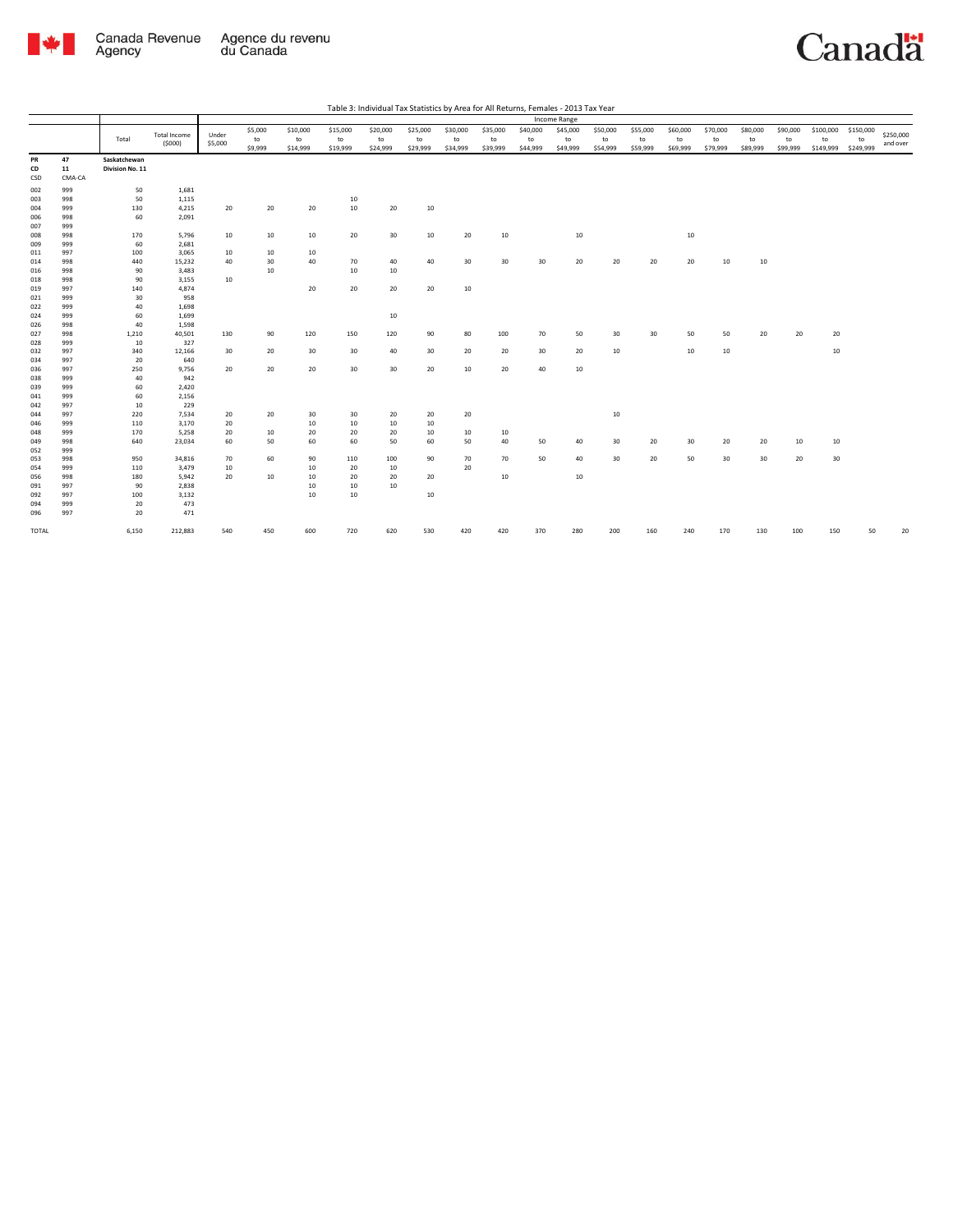

|                 |                    |                                 |                               |                  |                          |                            |                            | Table 5. Individual Tax Statistics by Alea for All Neturns, Ferriales - 2015 Tax Teal |                            |                            |                            |                            |                            |                            |                            |                            |                            |                            |                            |                              |                              |                       |
|-----------------|--------------------|---------------------------------|-------------------------------|------------------|--------------------------|----------------------------|----------------------------|---------------------------------------------------------------------------------------|----------------------------|----------------------------|----------------------------|----------------------------|----------------------------|----------------------------|----------------------------|----------------------------|----------------------------|----------------------------|----------------------------|------------------------------|------------------------------|-----------------------|
|                 |                    |                                 |                               |                  |                          |                            |                            |                                                                                       |                            |                            |                            |                            | Income Range               |                            |                            |                            |                            |                            |                            |                              |                              |                       |
|                 |                    | Total                           | <b>Total Income</b><br>(5000) | Under<br>\$5,000 | \$5,000<br>to<br>\$9,999 | \$10,000<br>to<br>\$14,999 | \$15,000<br>to<br>\$19,999 | \$20,000<br>to<br>\$24,999                                                            | \$25,000<br>to<br>\$29,999 | \$30,000<br>to<br>\$34,999 | \$35,000<br>to<br>\$39,999 | \$40,000<br>to<br>\$44,999 | \$45,000<br>to<br>\$49,999 | \$50,000<br>to<br>\$54,999 | \$55,000<br>to<br>\$59,999 | \$60,000<br>to<br>\$69,999 | \$70,000<br>to<br>\$79,999 | \$80,000<br>to<br>\$89,999 | \$90,000<br>to<br>\$99,999 | \$100,000<br>to<br>\$149,999 | \$150,000<br>to<br>\$249,999 | \$250,000<br>and over |
| PR<br>CD<br>CSD | 47<br>12<br>CMA-CA | Saskatchewan<br>Division No. 12 |                               |                  |                          |                            |                            |                                                                                       |                            |                            |                            |                            |                            |                            |                            |                            |                            |                            |                            |                              |                              |                       |
| 001             | 999                | 120                             | 4,234                         | 10               |                          | 10                         | 10                         |                                                                                       |                            |                            |                            |                            |                            |                            |                            |                            |                            |                            |                            |                              |                              |                       |
| 004             | 997                | 190                             | 7,524                         | 10               | 10                       | 20                         | 20                         | 20                                                                                    | 10                         | 10                         | 10                         | 10                         | 20                         |                            |                            |                            |                            |                            |                            | 10                           |                              |                       |
| 006             | 998                | 1,010                           | 38,921                        | 50               | 80                       | 80                         | 130                        | 100                                                                                   | 90                         | 70                         | 70                         | 60                         | 50                         | 40                         | 30                         | 50                         | 40                         | 30                         | 20                         | 40                           |                              |                       |
| 008             | 997                | 60                              | 2,097                         |                  |                          |                            |                            |                                                                                       |                            |                            |                            |                            |                            |                            |                            |                            |                            |                            |                            |                              |                              |                       |
| 011             | 999                |                                 |                               |                  |                          |                            |                            |                                                                                       |                            |                            |                            |                            |                            |                            |                            |                            |                            |                            |                            |                              |                              |                       |
| 012             | 997                | 150                             | 4.855                         | 20               | 20                       | 20                         | 20                         | 10                                                                                    | 10                         | 10                         |                            |                            |                            |                            |                            | 10                         |                            |                            |                            |                              |                              |                       |
| 014             | 997                | 80                              | 2.978                         | 10               |                          |                            |                            |                                                                                       |                            |                            |                            |                            |                            |                            |                            |                            |                            |                            |                            |                              |                              |                       |
| 016             | 998                | 230                             | 8,149                         | 20               | 10                       | 30                         | 30                         | 20                                                                                    | 20                         | 20                         |                            | 20                         |                            | 10                         |                            | 10                         |                            |                            |                            |                              |                              |                       |
| 019             | 999                | 20                              | 568                           |                  |                          |                            |                            |                                                                                       |                            |                            |                            |                            |                            |                            |                            |                            |                            |                            |                            |                              |                              |                       |
| 020             | 998                | 100                             | 3,355                         |                  | 10                       | 10                         | 10                         | 10                                                                                    |                            |                            |                            |                            |                            |                            |                            |                            |                            |                            |                            |                              |                              |                       |
| 022             | 997                | 50                              | 1,705                         |                  |                          |                            |                            |                                                                                       |                            |                            |                            |                            |                            |                            |                            |                            |                            |                            |                            |                              |                              |                       |
| 026             | 997                | 190                             | 6,245                         | 20               | 10                       | 20                         | 20                         | 10                                                                                    | 20                         | 20                         |                            | 10                         | 10                         |                            |                            |                            |                            |                            |                            |                              |                              |                       |
| 029             | 997                | 210                             | 6,369                         | 40               | 20                       | 20                         | 20                         | 20                                                                                    | $10\,$                     | $10\,$                     | 10                         | 10 <sup>10</sup>           | 10                         |                            |                            |                            |                            |                            |                            |                              |                              |                       |
| 034             | 998                | 140                             | 4,429                         |                  |                          |                            | 20                         | 20                                                                                    | 20                         | 10                         |                            |                            |                            |                            |                            |                            |                            |                            |                            |                              |                              |                       |
| 038             | 998                | 100                             | 3,708                         | 20               |                          |                            | 10                         | 10                                                                                    |                            |                            |                            | 10 <sup>10</sup>           |                            |                            |                            |                            |                            |                            |                            |                              |                              |                       |
| 042             | 998                |                                 |                               |                  |                          |                            |                            |                                                                                       |                            |                            |                            |                            |                            |                            |                            |                            |                            |                            |                            |                              |                              |                       |
| 046             | 998                | 1,260                           | 42,464                        | 110              | 90                       | 110                        | 170                        | 130                                                                                   | 90                         | 110                        | 60                         | 90                         | 60                         | 40                         | 30                         | 50                         | 40                         | 30                         | 20                         | 30                           |                              |                       |
| 050             | 997                | 120                             | 3,108                         | 20               | 10                       | 20                         | 10                         | 10                                                                                    |                            |                            |                            |                            |                            |                            |                            |                            |                            |                            |                            |                              |                              |                       |
| 051             | 997                | 110                             | 3,630                         |                  | 20                       | 10                         | 10                         | 10                                                                                    |                            | 10                         |                            |                            |                            |                            |                            |                            |                            |                            |                            |                              |                              |                       |
| 052             | 999                | 30                              | 853                           |                  |                          |                            |                            |                                                                                       |                            |                            |                            |                            |                            |                            |                            |                            |                            |                            |                            |                              |                              |                       |
| 064             | 997                | 110                             | 2,997                         | 10               | 10                       | 20                         | 20                         | 10                                                                                    |                            |                            | 10                         |                            |                            |                            |                            |                            |                            |                            |                            |                              |                              |                       |
| 069             | 997                | 70                              | 2,167                         | 10               |                          |                            |                            |                                                                                       |                            |                            |                            |                            |                            |                            |                            |                            |                            |                            |                            |                              |                              |                       |
| 072             | 999                | 350                             | 3.658                         | 210              | 40                       | 20                         | 30                         |                                                                                       | 10                         | 10                         |                            |                            |                            |                            |                            |                            |                            |                            |                            |                              |                              |                       |
| 829             | 996                | 10                              | 312                           |                  |                          |                            |                            |                                                                                       |                            |                            |                            |                            |                            |                            |                            |                            |                            |                            |                            |                              |                              |                       |
| 833             | 996                | 200                             | 1,832                         | 110              | 20                       | 10                         | 20                         |                                                                                       |                            |                            |                            |                            |                            |                            |                            |                            |                            |                            |                            |                              |                              |                       |
| TOTAL           |                    | 4,910                           | 156,287                       | 710              | 400                      | 430                        | 580                        | 450                                                                                   | 350                        | 350                        | 250                        | 280                        | 210                        | 150                        | 110                        | 190                        | 130                        | 120                        | 70                         | 120                          | 30                           |                       |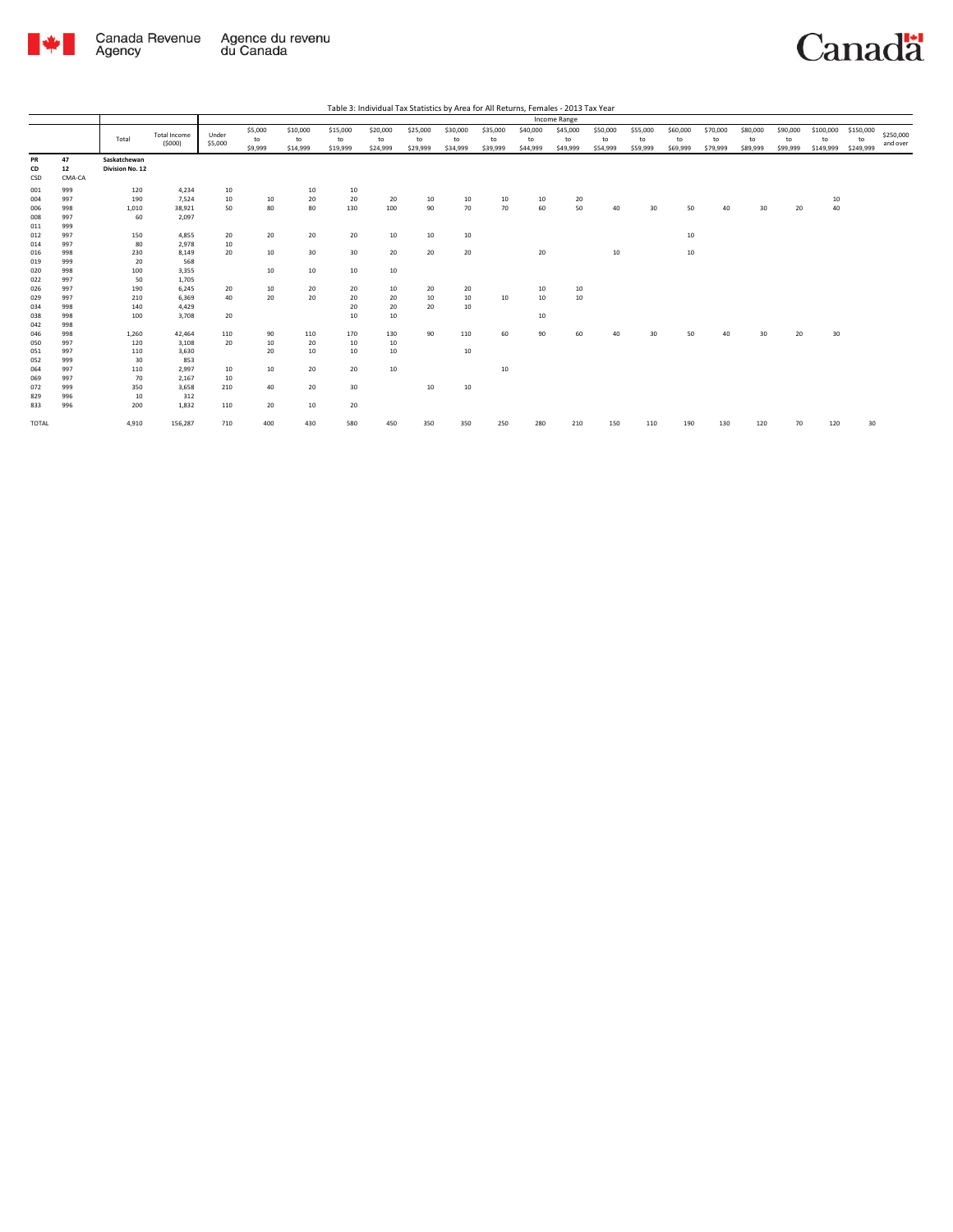

|            |            |                 |                |          |         |          |          | Table 3: Individual Tax Statistics by Area for All Returns, Females - 2013 Tax Year |          |          |          |          |              |                 |          |          |          |          |          |           |           |           |
|------------|------------|-----------------|----------------|----------|---------|----------|----------|-------------------------------------------------------------------------------------|----------|----------|----------|----------|--------------|-----------------|----------|----------|----------|----------|----------|-----------|-----------|-----------|
|            |            |                 |                |          |         |          |          |                                                                                     |          |          |          |          | Income Range |                 |          |          |          |          |          |           |           |           |
|            |            |                 | Total Income   | Under    | \$5,000 | \$10,000 | \$15,000 | \$20,000                                                                            | \$25,000 | \$30,000 | \$35,000 | \$40,000 | \$45,000     | \$50,000        | \$55,000 | \$60,000 | \$70,000 | \$80,000 | \$90,000 | \$100,000 | \$150,000 | \$250,000 |
|            |            | Total           | (5000)         | \$5,000  | to      | to       | to       | to                                                                                  | to       | to       | to       | to       | to           | to              | to       | to       | to       | to       | to       | to        | to        | and over  |
|            |            |                 |                |          | \$9,999 | \$14,999 | \$19,999 | \$24,999                                                                            | \$29,999 | \$34,999 | \$39,999 | \$44,999 | \$49,999     | \$54,999        | \$59,999 | \$69,999 | \$79,999 | \$89,999 | \$99,999 | \$149,999 | \$249,999 |           |
| PR         | 47         | Saskatchewan    |                |          |         |          |          |                                                                                     |          |          |          |          |              |                 |          |          |          |          |          |           |           |           |
| CD         | 13         | Division No. 13 |                |          |         |          |          |                                                                                     |          |          |          |          |              |                 |          |          |          |          |          |           |           |           |
| CSD        | CMA-CA     |                 |                |          |         |          |          |                                                                                     |          |          |          |          |              |                 |          |          |          |          |          |           |           |           |
| 002        | 997        | 40              | 1,243          |          |         |          |          |                                                                                     |          |          |          |          |              |                 |          |          |          |          |          |           |           |           |
| 004        | 999        |                 |                |          |         |          |          |                                                                                     |          |          |          |          |              |                 |          |          |          |          |          |           |           |           |
| 006        | 999        | 120             | 5,352          |          |         | 10       | 10       |                                                                                     | 10       |          |          |          |              |                 |          | 10       |          |          |          |           |           |           |
| 008        | 998        | 2,260           | 95,730         | 160      | 120     | 170      | 220      | 230                                                                                 | 200      | 160      | 150      | 160      | 120          | 90              | 70       | 120      | 60       | 70       | 40       | 70        | 30        | 20        |
| 009        | 999        | 40              | 1,270          |          |         |          |          |                                                                                     |          |          |          |          |              |                 |          |          |          |          |          |           |           |           |
| 011        | 999        | 110             | 3,325          | 20       | 10      | 10       | 10       |                                                                                     |          |          |          |          |              |                 |          |          |          |          |          |           |           |           |
| 014        | 999        | 30              | 831            |          |         |          |          |                                                                                     |          |          |          |          |              |                 |          |          |          |          |          |           |           |           |
| 016        | 999        | 50              | 1,727          |          |         |          |          |                                                                                     |          |          |          |          |              |                 |          |          |          |          |          |           |           |           |
| 019        | 999        | 70              | 2,917          |          | 10      |          |          |                                                                                     |          |          |          | 20       |              |                 |          |          |          |          |          |           |           |           |
| 021        | 999        | 20              | 507            |          |         |          |          |                                                                                     |          |          |          |          |              |                 |          |          |          |          |          |           |           |           |
| 022        | 999        | 10<br>30        | 498            |          |         |          |          |                                                                                     |          |          |          |          |              |                 |          |          |          |          |          |           |           |           |
| 024        | 999        |                 | 1,281          |          |         | 10       |          |                                                                                     |          |          |          |          |              |                 |          |          |          |          |          |           |           |           |
| 026        | 999<br>999 | 110<br>120      | 3,942          | 10<br>10 |         |          | 10       |                                                                                     |          |          |          |          |              | $10\,$          |          |          |          |          |          |           |           |           |
| 028<br>029 | 999        | 80              | 5,797<br>2,758 | 10       |         |          |          |                                                                                     |          |          |          |          |              |                 |          |          |          |          |          |           |           |           |
| 031        | 999        | 60              | 2,744          |          |         |          |          |                                                                                     |          |          |          |          |              |                 |          |          |          |          |          |           |           |           |
| 032        | 999        | 100             | 2,776          | 40       |         |          | 10       |                                                                                     |          |          |          |          |              |                 |          |          |          |          |          |           |           |           |
| 033        | 999        |                 |                |          |         |          |          |                                                                                     |          |          |          |          |              |                 |          |          |          |          |          |           |           |           |
| 038        | 998        |                 |                |          |         |          |          |                                                                                     |          |          |          |          |              |                 |          |          |          |          |          |           |           |           |
| 039        | 999        | 40              | 1,355          |          |         |          |          |                                                                                     |          |          |          |          |              |                 |          |          |          |          |          |           |           |           |
| 042        | 998        | 520             | 20,133         | 40       | 30      | 50       | 60       | 40                                                                                  | 50       | 40       | 30       | 20       | 40           | 20              | 20       | 30       | 20       | 20       | 10       | 10        |           |           |
| 044        | 998        | 380             | 13,813         | 40       | 20      | 40       | 40       | 40                                                                                  | 20       | 20       | 30       | 30       | $20\,$       | 20              |          | $20\,$   |          | 10       |          | 10        |           |           |
| 046        | 998        | 50              | 2,126          |          |         |          |          |                                                                                     |          |          |          |          |              |                 |          |          |          |          |          |           |           |           |
| 049        | 998        | 140             | 4,668          | 10       |         | 10       | 20       | 10                                                                                  | 10       | 10       | 10       |          |              |                 |          |          |          |          |          |           |           |           |
| 051        | 998        | 700             | 24,199         | 70       | 60      | 60       | 70       | 60                                                                                  | 50       | 50       | 50       | 50       | 20           | 30 <sup>°</sup> | 20       | 30       | 20       | 20       | 10       | 20        |           |           |
| 053        | 999        |                 |                |          |         |          |          |                                                                                     |          |          |          |          |              |                 |          |          |          |          |          |           |           |           |
| 056        | 998        |                 |                |          |         |          |          |                                                                                     |          |          |          |          |              |                 |          |          |          |          |          |           |           |           |
| 059        | 998        | 50              | 1,777          |          |         |          |          |                                                                                     |          |          |          | 20       |              |                 |          |          |          |          |          |           |           |           |
| 062        | 999        | 30              | 1,088          |          |         |          |          |                                                                                     |          |          |          |          |              |                 |          |          |          |          |          |           |           |           |
| 064        | 998        |                 |                |          |         |          |          |                                                                                     |          |          |          |          |              |                 |          |          |          |          |          |           |           |           |
| 067        | 999        | 150             | 5,082          | 10       |         | 10       | 20       | 10                                                                                  | 10       |          |          | 10       | 10           |                 |          |          |          |          |          |           |           |           |
| 068        | 996        | 70              | 3,016          |          |         |          |          |                                                                                     |          |          |          |          |              |                 |          |          |          |          |          |           |           |           |
| 069        | 997        | 670             | 23,295         | 50       | 60      | 40       | 90       | 60                                                                                  | 60       | 40       | 40       | 50       | 40           | 30              | 10       | 20       | 20       | 20       | 10       | 20        |           |           |
| 072        | 998        |                 |                |          |         |          |          |                                                                                     |          |          |          |          |              |                 |          |          |          |          |          |           |           |           |
| 074        | 998        | 1,410           | 50,623         | 110      | 100     | 110      | 170      | 120                                                                                 | 90       | 110      | 90       | 90       | 70           | 60              | 60       | 60       | 60       | 40       | 10       | 30        | 10        |           |
| 076        | 998        | 50              | 1,267          |          |         |          |          |                                                                                     |          |          |          |          |              |                 |          |          |          |          |          |           |           |           |
| 078        | 999        | 10              | 641            |          |         |          |          |                                                                                     |          |          |          |          |              |                 |          |          |          |          |          |           |           |           |
| 079        | 997        | 80              | 2,418          | 10       |         |          |          |                                                                                     |          |          |          |          |              |                 |          |          |          |          |          |           |           |           |
| 091        | 997        | 190             | 6,537          | 20       | 30      | 20       | 20       | 10                                                                                  | 20       | 10       | 20       |          |              |                 |          |          |          |          |          |           |           |           |
| 092        | 998        | 130             | 4,870          | 20       | $10\,$  | 10       | 10       | 10                                                                                  | 10       | $10\,$   |          |          |              |                 |          |          |          |          |          |           |           |           |
| 094        | 998        | 150             | 5,510          | 20       | 20      | 10       | 20       | 10                                                                                  |          |          | 20       |          |              |                 |          | 10       |          |          |          |           |           |           |
| 096        | 997        | 20              | 651            |          |         |          |          |                                                                                     |          |          |          |          |              |                 |          |          |          |          |          |           |           |           |
| 098        | 997        | 570             | 14,633         | 170      | 50      | 50       | 50       | 50                                                                                  | 30       | 30       | 10       | 20       | 20           | 10              |          | 30       | 20       | 20       | 10       | 10        |           |           |
| 835        | 998        | 100             | 1,147          | 60       |         | 10       |          |                                                                                     |          |          |          |          |              |                 |          |          |          |          |          |           |           |           |
| 836        | 997        | 150             | 1,657          | 90       | 20      |          | 10       |                                                                                     |          |          |          |          |              |                 |          |          |          |          |          |           |           |           |
|            |            |                 |                |          |         |          |          |                                                                                     |          |          |          |          |              |                 |          |          |          |          |          |           |           |           |
| TOTAL      |            | 8,950           | 323,985        | 1,060    | 640     | 720      | 920      | 750                                                                                 | 670      | 570      | 540      | 570      | AA           | 350             | 270      | 430      | 280      | 250      | 150      | 240       |           | 31        |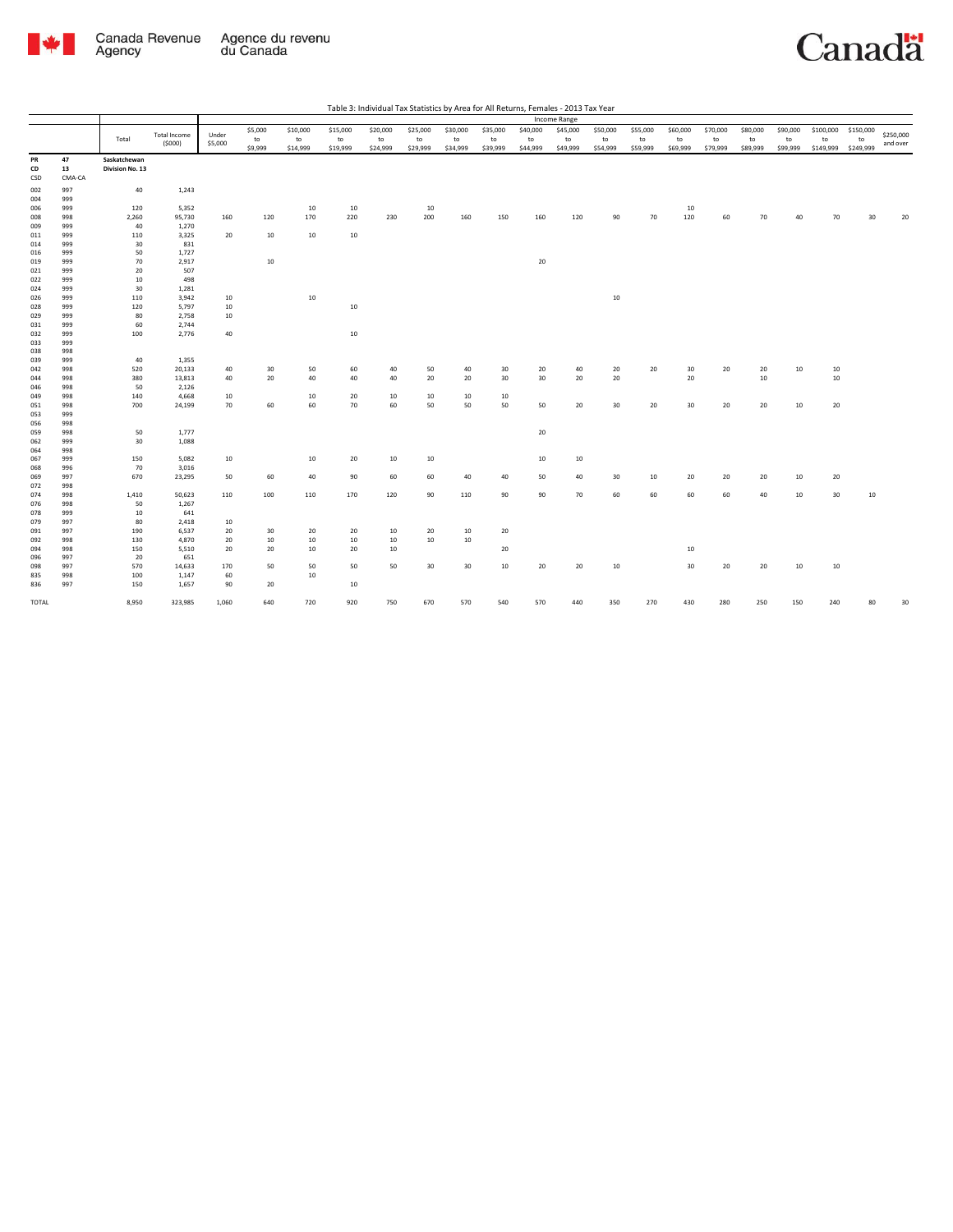

|  | Table 3: Individual Tax Statistics by Area for All Returns, Females - 2013 Tax Year |  |
|--|-------------------------------------------------------------------------------------|--|
|--|-------------------------------------------------------------------------------------|--|

|            |            |                 |                     |          |          |          |          |          |          |          |          |          | Income Range |                  |          |          |          |          |          |           |           |           |
|------------|------------|-----------------|---------------------|----------|----------|----------|----------|----------|----------|----------|----------|----------|--------------|------------------|----------|----------|----------|----------|----------|-----------|-----------|-----------|
|            |            |                 | <b>Total Income</b> | Under    | \$5,000  | \$10,000 | \$15,000 | \$20,000 | \$25,000 | \$30,000 | \$35,000 | \$40,000 | \$45,000     | \$50,000         | \$55,000 | \$60,000 | \$70,000 | \$80,000 | \$90,000 | \$100,000 | \$150,000 | \$250,000 |
|            |            | Total           | (5000)              | \$5,000  | to       | to       | to       | to       | to       | to       | to       | to       | to           | to               | to       | to       | to       | to       | to       | to        | to        | and over  |
|            |            |                 |                     |          | \$9,999  | \$14,999 | \$19,999 | \$24,999 | \$29,999 | \$34,999 | \$39,999 | \$44,999 | \$49,999     | \$54,999         | \$59,999 | \$69,999 | \$79,999 | \$89,999 | \$99,999 | \$149,999 | \$249,999 |           |
| PR         | 47         | Saskatchewan    |                     |          |          |          |          |          |          |          |          |          |              |                  |          |          |          |          |          |           |           |           |
| CD         | 14         | Division No. 14 |                     |          |          |          |          |          |          |          |          |          |              |                  |          |          |          |          |          |           |           |           |
| CSD        | CMA-CA     |                 |                     |          |          |          |          |          |          |          |          |          |              |                  |          |          |          |          |          |           |           |           |
| 001        | 998        | 490             | 14,876              | 50       | 30       | 60       | 70       | 50       | 50       | 40       | 20       | 20       | 20           |                  | 20       | 10       | 20       |          |          | 10        |           |           |
| 004        | 998        | 580             | 17,415              | 70       | 50       | 70       | 80       | 50       | 50       | 40       | 30       | 20       | 20           | 20               | 20       | 10       | 20       | 10       | 10       | 10        |           |           |
| 006        | 998        | 340             | 10,515              | 30       | 30       | 30       | 60       | 40       | 20       | 20       | 10       | 20       | 10           |                  |          |          |          | 10       |          |           |           |           |
| 007        | 999        | 330             | 9,279               | 40       | 30       | 40       | 50       | 40       | 20       | 30       | 20       | 20       | 20           |                  |          | 10       |          |          |          |           |           |           |
| 009        | 999        | 20              | 615                 |          |          |          |          |          |          |          |          |          |              |                  |          |          |          |          |          |           |           |           |
| 021        | 999        | 40              | 901                 |          |          |          |          |          |          |          |          |          |              |                  |          |          |          |          |          |           |           |           |
| 022        | 998        | 640             | 20,532              | 50       | 50       | 60       | 100      | 80       | 50       | 40       | 40       | 40       | 40           |                  | 20       | 20       | 10       |          | 10       | $10\,$    |           |           |
| 023        | 998        | 30              | 784                 |          |          |          |          |          |          |          |          |          |              |                  |          |          |          |          |          |           |           |           |
| 025        | 999        | 50              | 1,225               |          |          |          | 10       |          |          |          |          |          |              |                  |          |          |          |          |          |           |           |           |
| 026<br>028 | 997<br>999 | 360<br>90       | 10,339<br>2,735     | 40<br>10 | 40       | 50<br>10 | 60<br>10 | 30       | 20       | 20       | 20       | 10<br>10 | 10           | 10 <sup>10</sup> |          | 10       |          |          |          |           |           |           |
| 030        | 999        | 30              | 842                 |          |          |          |          |          |          |          |          |          |              |                  |          |          |          |          |          |           |           |           |
| 032        | 999        | 260             | 8,114               | 20       | 20       | 40       | 40       | 20       | 20       | 20       | 20       | 20       | 20           |                  |          |          |          |          |          |           |           |           |
| 034        | 999        | 180             | 5,015               | 20       | 20       | 20       | 30       | 20       | 10       | 20       | 20       |          |              |                  |          |          |          |          |          |           |           |           |
| 035        | 998        | 220             | 6,844               | 20       | 20       | 20       | 30       | 20       | 20       | 10       | 10       | 20       |              |                  |          | 10       |          |          |          |           |           |           |
| 036        | 999        | 80              | 2,223               |          |          | 10       |          | 10       |          |          |          |          |              |                  |          |          |          |          |          |           |           |           |
| 038        | 998        | 270             | 8,116               | 20       | 30       | 30       | 40       | 30       | 20       | 30       | 20       | 20       | 10           |                  |          | 10       |          |          |          |           |           |           |
| 039        | 999        | 20              | 881                 |          |          |          |          |          |          |          |          |          |              |                  |          |          |          |          |          |           |           |           |
| 041        | 999        | 180             | 5,014               | 20       | 10       | 20       | 30       | 20       | 10       |          |          | 10       |              |                  |          |          |          |          |          |           |           |           |
| 043        | 998        | 370             | 12,990              | 40       | 30       | 40       | 50       | 30       | 30       | 30       | 20       | 20       | 10           |                  | 10       | 20       | 10       |          |          | 10        |           |           |
| 044        | 998        | 1,360           | 45,871              | 130      | 90       | 140      | 200      | 130      | 90       | 90       | 80       | 70       | 60           | 50               | 40       | 60       | 40       | 30       | 20       | $20\,$    |           |           |
| 047        | 998        | 170             | 5,196               | 20       | 20       | 20       | 30       | 10       | 20       |          | 10       |          |              |                  |          |          |          |          |          |           |           |           |
| 049        | 999        | 140             | 3,892               | 20       | 10       | 20       | 10       |          |          |          |          |          |              |                  |          |          |          |          |          |           |           |           |
| 051        | 998        | 3,170           | 108,281             | 280      | 210      | 290      | 430      | 340      | 250      | 230      | 200      | 190      | 120          | 110              | 90       | 130      | 90       | 70       | 50       | 80        | 20        |           |
| 053        | 998        | 170             | 5,414               | 20       | 20       | 20       | 20       | 10       | 10       |          | 10       | 10       |              |                  |          |          |          |          |          |           |           |           |
| 056        | 998        | 150             | 5,159               | 20       |          | 20       | 20       | 20       | 20       | 10       |          |          | 10           |                  |          |          |          |          |          |           |           |           |
| 058        | 999        | 20              | 794                 |          |          |          |          |          |          |          |          |          |              |                  |          |          |          |          |          |           |           |           |
| 059        | 999        | 130             | 4,083               | 10       | 10       |          | 20       | 10       |          | 10       |          |          | 10           |                  |          |          |          |          |          |           |           |           |
| 061        | 999        | 130             | 4,993               | 10       | 10       | 10       | 10       | 10       |          |          |          | 10       |              |                  |          |          |          |          |          |           |           |           |
| 062        | 998        | 110             | 3,829               | 10       | 10       |          | 20       | 10       |          |          |          |          |              |                  |          |          |          |          |          |           |           |           |
| 067        | 999        | 20              | 772                 |          |          |          |          |          |          |          |          |          |              |                  |          |          |          |          |          |           |           |           |
| 069        | 999        | 790             | 25,631              | 80       | 70       | 90       | 100      | 60       | 60       | 50       | 40       | 60       | 30           | 20               | 20       | 40       | 30       |          |          | 20        |           |           |
| 072        | 998        | 120             | 3,425               | 10       |          | 20       | 20       | 20       |          |          |          |          |              |                  |          |          |          |          |          |           |           |           |
| 073        | 997        | 80              | 3,078               |          | 10       |          |          |          |          |          |          |          |              |                  |          |          |          |          |          |           |           |           |
| 074        | 999        | 80              | 2,422               |          |          | 10       |          | 10       |          | 10       |          |          |              |                  |          |          |          |          |          |           |           |           |
| 076        | 998        | 2,390           | 77,289              | 230      | 180      | 240      | 340      | 270      | 180      | 160      | 120      | 120      | 100          | 80<br>10         | 60       | 80       | 70       | 70       | 40       | 50        | $10\,$    |           |
| 077        | 998        | 340             | 8,557               | 50       | 20       | 50       | 70       | 20<br>30 | 30       | 20       | 20       | 10       |              |                  |          |          |          |          |          |           |           |           |
| 079<br>092 | 998<br>998 | 270<br>150      | 7,066<br>4,116      | 40<br>20 | 20<br>10 | 40<br>20 | 40<br>20 | 20       | 20       | 10       | 10       | 10       | 10<br>10     |                  |          | 10       |          |          |          |           |           |           |
| 093        | 999        | 70              | 1,975               | 10       |          | 10       |          |          |          |          |          |          |              |                  |          |          |          |          |          |           |           |           |
| 839        | 998        | 100             | 316                 | 80       |          |          |          |          |          |          |          |          |              |                  |          |          |          |          |          |           |           |           |
| 840        | 999        | 90              | 274                 | 80       |          |          |          |          |          |          |          |          |              |                  |          |          |          |          |          |           |           |           |
| 841        | 998        | 120             | 810                 | 80       | 20       | 10       |          |          |          |          |          |          |              |                  |          |          |          |          |          |           |           |           |
| 842        | 999        | 160             | 5,120               | 20       | 10       | 20       | 10       | 10       |          | 10       | 10       | 10       | 10           |                  |          |          |          |          |          |           |           |           |
| 845        | 998        | 190             | 510                 | 150      | 20       |          |          |          |          |          |          |          |              |                  |          |          |          |          |          |           |           |           |
| 846        | 999        | 50              | 77                  | 50       |          |          |          |          |          |          |          |          |              |                  |          |          |          |          |          |           |           |           |
|            |            |                 |                     |          |          |          |          |          |          |          |          |          |              |                  |          |          |          |          |          |           |           |           |
| TOTAL      |            | 15,120          | 468,207             | 1,890    | 1,160    | 1,570    | 2,100    | 1,490    | 1,080    | 970      | 800      | 820      | 600          | 420              | 370      | 540      | 400      | 310      | 190      | 300       | 80        |           |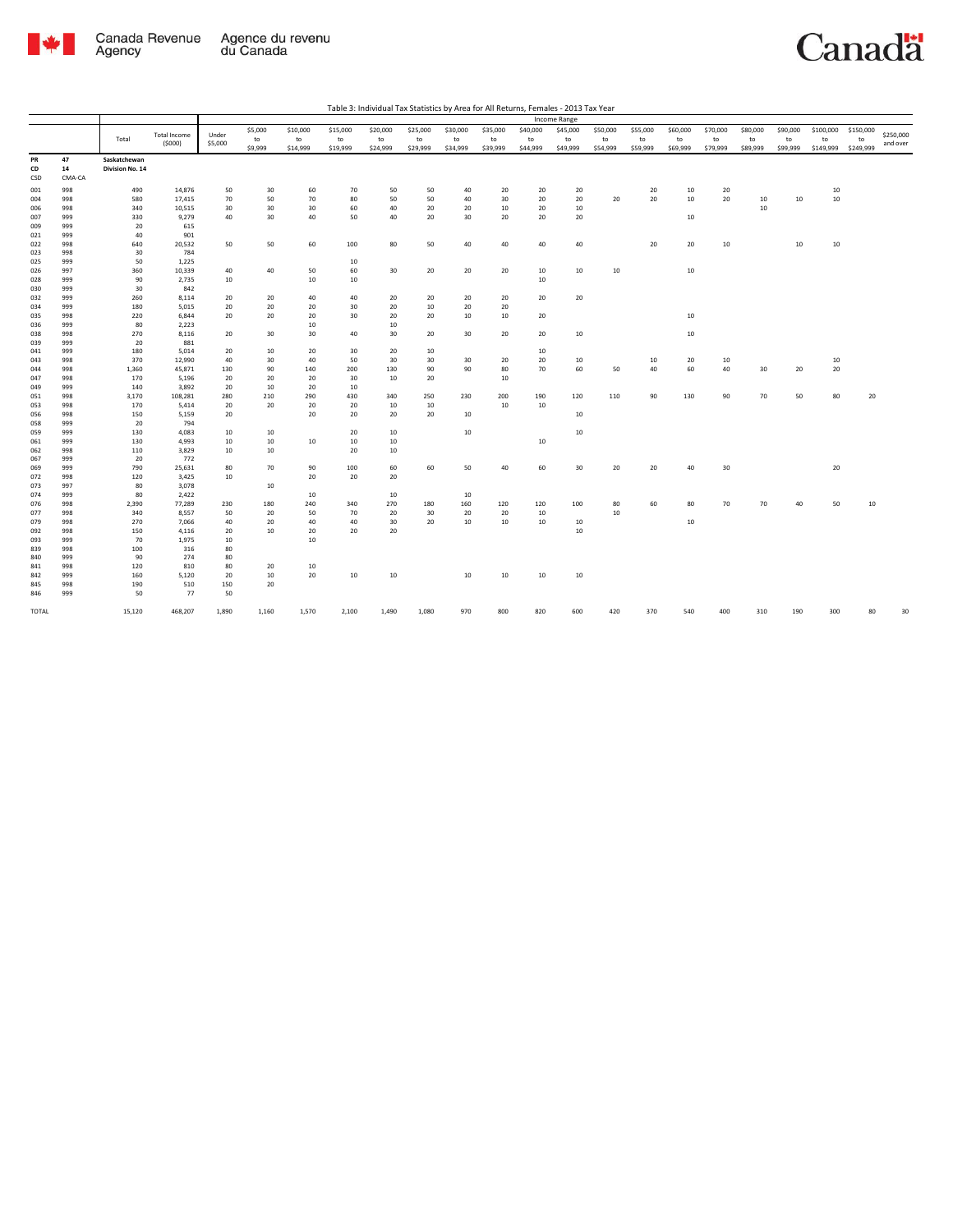

|            |            |                 |                     |           |               |                |                |                |                |                |                |                | Income Range   |                |                |                  |                  |                |                |                 |                 |           |
|------------|------------|-----------------|---------------------|-----------|---------------|----------------|----------------|----------------|----------------|----------------|----------------|----------------|----------------|----------------|----------------|------------------|------------------|----------------|----------------|-----------------|-----------------|-----------|
|            |            |                 | <b>Total Income</b> | Under     | \$5,000       | \$10,000       | \$15,000       | \$20,000       | \$25,000       | \$30,000       | \$35,000       | \$40,000       | \$45,000       | \$50,000       | \$55,000       | \$60,000         | \$70,000         | \$80,000       | \$90,000       | \$100,000       | \$150,000       | \$250,000 |
|            |            | Total           | (5000)              | \$5,000   | to<br>\$9,999 | to<br>\$14,999 | to<br>\$19,999 | to<br>\$24,999 | to<br>\$29,999 | to<br>\$34,999 | to<br>\$39,999 | to<br>\$44,999 | to<br>\$49,999 | to<br>\$54,999 | to<br>\$59,999 | to<br>\$69,999   | to<br>\$79,999   | to<br>\$89,999 | to<br>\$99,999 | to<br>\$149,999 | to<br>\$249,999 | and over  |
| PR         | 47         | Saskatchewan    |                     |           |               |                |                |                |                |                |                |                |                |                |                |                  |                  |                |                |                 |                 |           |
| CD         | 15         | Division No. 15 |                     |           |               |                |                |                |                |                |                |                |                |                |                |                  |                  |                |                |                 |                 |           |
| CSD        | CMA-CA     |                 |                     |           |               |                |                |                |                |                |                |                |                |                |                |                  |                  |                |                |                 |                 |           |
| 001        | 998        | 200             | 6,528               | 20        | 20            | 20             | 20             | 10             | 20             | 20             | 10             | 10             |                |                |                |                  |                  |                |                |                 |                 |           |
| 002        | 998        | 100             | 3,389               | 10        |               |                | 10             |                |                | 10             |                |                |                |                |                |                  |                  |                |                |                 |                 |           |
| 003<br>004 | 997<br>998 | 40<br>240       | 1,236<br>8,069      | 20        | 10            | 30             | 30             | 20             | 10             | 20             | 10             | 20             | 20             |                |                | $10\,$           |                  |                |                |                 |                 |           |
| 005        | 999        | 70              | 2,633               |           |               |                |                |                |                |                |                |                |                | $10\,$         |                |                  |                  |                |                |                 |                 |           |
| 006        | 998        | 120             | 4,369               |           |               |                | 10             |                | 20             | 10             | 10             |                |                |                |                |                  |                  |                |                |                 |                 |           |
| 007        | 999        | 80              | 2,764               |           |               |                | 10             | 10             |                |                |                |                |                |                |                |                  |                  |                |                |                 |                 |           |
| 008        | 998        | 50              | 1,551               |           |               |                | 10             |                |                |                |                |                |                |                |                |                  |                  |                |                |                 |                 |           |
| 011        | 997        | 170             | 4,920               | 20        | 10            | 10             | 30             | 20             | 10             | 20             | 10             |                |                |                |                |                  |                  |                |                |                 |                 |           |
| 012<br>014 | 997<br>997 | 230<br>130      | 7,029<br>4,224      | 20<br>20  | 20            | 20             | 30<br>10       | 10<br>10       | 30             | 20<br>20       | $10\,$         | 10             | 20             |                |                | $10\,$           |                  |                |                |                 |                 |           |
| 016        | 997        | 60              | 2,065               |           |               |                |                |                |                |                |                |                |                |                |                |                  |                  |                |                |                 |                 |           |
| 017        | 997        | 170             | 5,001               | 20        | 10            | 20             | 20             | 20             | 20             | 20             |                | 10             |                |                |                |                  |                  |                |                |                 |                 |           |
| 018        | 996        | 350             | 14,054              | 30        | 30            | 30             | 30             | 30             | 30             | 20             | 20             | 10             | 20             | 20             | 20             | 20               | 10               | 10             |                | 20              |                 |           |
| 019        | 996        | 240             | 9,051               | 30        | 20            | 20             | 20             | 10             | 30             | 20             | 20             |                | 10             |                |                | 10               | 10               |                |                | 10              |                 |           |
| 026<br>027 | 997<br>996 | 230<br>410      | 6,528<br>11,265     | 30<br>60  | 20<br>50      | 30<br>50       | 40<br>50       | 10<br>30       | 20<br>40       | 10<br>30       | 10<br>20       | 10<br>20       | 10<br>20       |                |                | 10               | 10               |                |                |                 |                 |           |
| 028        | 997        | 440             | 13,147              | 60        | 40            | 50             | 60             | 40             | 30             | 30             | 30             | 30             | 20             | $10\,$         | 20             | 20               |                  |                |                |                 |                 |           |
| 029        | 998        | 110             | 3,502               | 10        | 10            | 10             | 20             | 10             |                |                |                |                |                |                |                |                  |                  |                |                |                 |                 |           |
| 031        | 997        | 660             | 20,349              | 100       | 50            | 80             | 70             | 60             | 50             | 40             | 30             | 30             | 20             | 20             | 20             | 20               | 20               | 20             |                | 20              |                 |           |
| 032        | 997        | 3,670           | 122,847             | 330       | 270           | 350            | 500            | 370            | 300            | 280            | 220            | 210            | 170            | 110            | 100            | 130              | 90               | 70             | 60             | 100             | 30              |           |
| 034<br>036 | 997<br>997 | 310<br>60       | 9,763<br>2,448      | 40        | 30            | 30             | 30             | 30             | 20             | 20             | 10             | 30             | 10             | 10             | 10             |                  |                  |                |                |                 |                 |           |
| 038        | 999        | 60              | 1,228               |           |               | 10             | 10             |                |                |                |                |                |                |                |                |                  |                  |                |                |                 |                 |           |
| 039        | 997        | 130             | 3,823               | 20        |               | 20             | 20             | 10             | 10             |                |                |                |                |                |                |                  |                  |                |                |                 |                 |           |
| 041        | 998        | 460             | 14,072              | 40        | 40            | 50             | 70             | 40             | 40             | 40             | 30             | 20             | 10             | 10             | 20             | 20               |                  |                |                |                 |                 |           |
| 042        | 997        | 350             | 10,398              | 60        | 20            | 30             | 50             | 30             | 30             | 20             | 20             | 20             | 20             | $10\,$         |                |                  |                  |                |                | $10\,$          |                 |           |
| 043        | 999        |                 |                     |           |               |                |                |                |                |                |                |                |                |                |                |                  |                  |                |                |                 |                 |           |
| 044<br>045 | 997<br>999 | 40<br>70        | 1,798<br>1,754      | 10        |               | 10             |                |                |                |                |                |                |                |                |                |                  |                  |                |                |                 |                 |           |
| 046        | 999        | 80              | 2,280               |           | 10            |                | 10             | 10             |                |                |                |                |                |                |                |                  |                  |                |                |                 |                 |           |
| 047        | 999        | 200             | 5,861               | 20        | $20\,$        | $20\,$         | $20\,$         | $30\,$         | $10\,$         | 10             | 10             | 20             |                |                |                |                  |                  |                |                |                 |                 |           |
| 048        | 998        | 170             | 5,983               | 20        |               | 20             | $20\,$         | $10\,$         | 10             | 20             |                | 10             |                |                |                |                  |                  |                |                |                 |                 |           |
| 049        | 998        | 240             | 9,618               | 20        | 20            | 20             | 20             | 20             | 20             | 20             | 20             | 10             | 20             |                | 10             | $10\,$           |                  |                |                |                 |                 |           |
| 051<br>052 | 998<br>999 | 60<br>50        | 1,510<br>995        |           |               |                |                |                |                |                |                |                |                |                |                |                  |                  |                |                |                 |                 |           |
| 054        | 997        | 230             | 7,095               | 20        | 20            | 30             | 30             | 20             | 20             | 10             |                | 10             | 10             |                |                | 10               |                  |                |                |                 |                 |           |
| 057        | 997        | 230             | 6,385               | 60        | 20            | 20             | 30             | 20             | 20             | 20             |                |                | 10             |                |                |                  |                  |                |                |                 |                 |           |
| 059        | 996        | 260             | 8,552               | 30        | 10            | 30             | 40             | 20             | 20             | 10             | 30             | 10             | 10             |                |                | 10               | 10               |                |                |                 |                 |           |
| 061        | 996        | 100             | 3,839               |           |               |                | 10             |                |                |                |                |                |                |                |                |                  |                  |                |                |                 |                 |           |
| 062<br>067 | 997<br>997 | 740<br>220      | 11,284<br>7,901     | 320<br>10 | 70<br>20      | 70<br>20       | 80<br>30       | 30<br>20       | 30<br>20       | 30<br>20       | 20<br>20       | 20<br>10       | 10<br>10       | 10<br>10       | 10             |                  | 10               |                |                |                 |                 |           |
| 068        | 996        | 440             | 15,338              | 30        | 30            | 40             | 50             | 60             | 30             | 40             | 20             | $30\,$         | 20             | 20             | 10             | 20               | 20               | 10             |                | $10\,$          |                 |           |
| 070        | 996        | 330             | 12,826              | 30        | 20            | 30             | 30             | 30             | 30             | 30             | 20             | 30             | 20             | 10             | 10             | 20               | 20               | 10             |                |                 |                 |           |
| 071        | 997        | 50              | 1,178               | 10        |               |                |                |                |                |                |                |                |                |                |                |                  |                  |                |                |                 |                 |           |
| 072        | 996        | 150             | 4,286               | 10        | 10            | 20             | 20             | 20             | 10             |                | 10             |                |                |                |                |                  |                  |                |                |                 |                 |           |
| 074<br>075 | 997<br>996 | 700<br>420      | 14,607<br>15,483    | 250<br>80 | 50<br>30      | 60<br>30       | 90<br>40       | 40<br>30       | 30<br>30       | 40<br>30       | 20<br>20       | 30<br>30       | 20<br>20       | $20\,$         | 10             | $10\,$<br>$10\,$ | $10\,$<br>$20\,$ | $10\,$         |                | $20\,$          |                 |           |
| 076        | 997        | 90              | 2,520               | 20        |               |                | 10             |                |                |                |                |                |                |                |                |                  |                  |                |                |                 |                 |           |
| 079        | 996        | 170             | 5,779               | 30        | 20            | 10             | 10             | 20             |                |                | 10             |                |                |                |                |                  |                  | 10             |                |                 |                 |           |
| 085        | 999        | 110             | 3,639               | 20        |               | 20             |                | 10             | 10             |                |                |                |                |                |                |                  |                  |                |                |                 |                 |           |
| 091        | 999        | 20              | 682                 |           |               |                |                |                |                |                |                |                |                |                |                |                  |                  |                |                |                 |                 |           |
| 092        | 996<br>997 | 220<br>60       | 6,949               | 30        | 20            | 30             | 20             | 20             | 10             | 20             | 20             | 20             |                |                |                | 10               | 10               |                |                |                 |                 |           |
| 098<br>099 | 996        | 320             | 1,583<br>10,001     | 60        | 20            | 30             | 30             | 20             | 30             | 30             | 20             | 20             | 10             |                |                | 10               | $10\,$           |                |                |                 |                 |           |
| 844        | 998        | 390             | 11,606              | 70        | 40            | 30             | 40             | 30             | 30             | 20             | 30             | 20             | 10             | 10             | 10             | $20\,$           | $10\,$           |                |                |                 |                 |           |
| 847        | 997        | 280             | 3,902               | 140       | 20            | 20             | 30             | 10             |                | 10             |                |                |                |                |                |                  |                  |                |                |                 |                 |           |
| 849        | 997        |                 |                     |           |               |                |                |                |                |                |                |                |                |                |                |                  |                  |                |                |                 |                 |           |
| 851        | 997        | 100             | 4,435               | 20        |               |                | 10             |                |                |                |                |                |                |                |                |                  |                  |                |                |                 |                 |           |
| 853<br>857 | 997<br>999 | 140             | 4,063               | 30        |               | 10             | $20\,$         |                | 10             |                | $10\,$         |                |                |                |                |                  |                  |                |                |                 |                 |           |
| 861        | 999        |                 |                     |           |               |                |                |                |                |                |                |                |                |                |                |                  |                  |                |                |                 |                 |           |
|            |            |                 |                     |           |               |                |                |                |                |                |                |                |                |                |                |                  |                  |                |                |                 |                 |           |
| TOTAL      |            | 15,790          | 490,487             | 2,350     | 1,220         | 1,510          | 1,900          | 1,350          | 1,160          | 1,120          | 870            | 830            | 650            | 470            | 410            | 550              | 420              | 340            | 200            | 350             | 80              | 30        |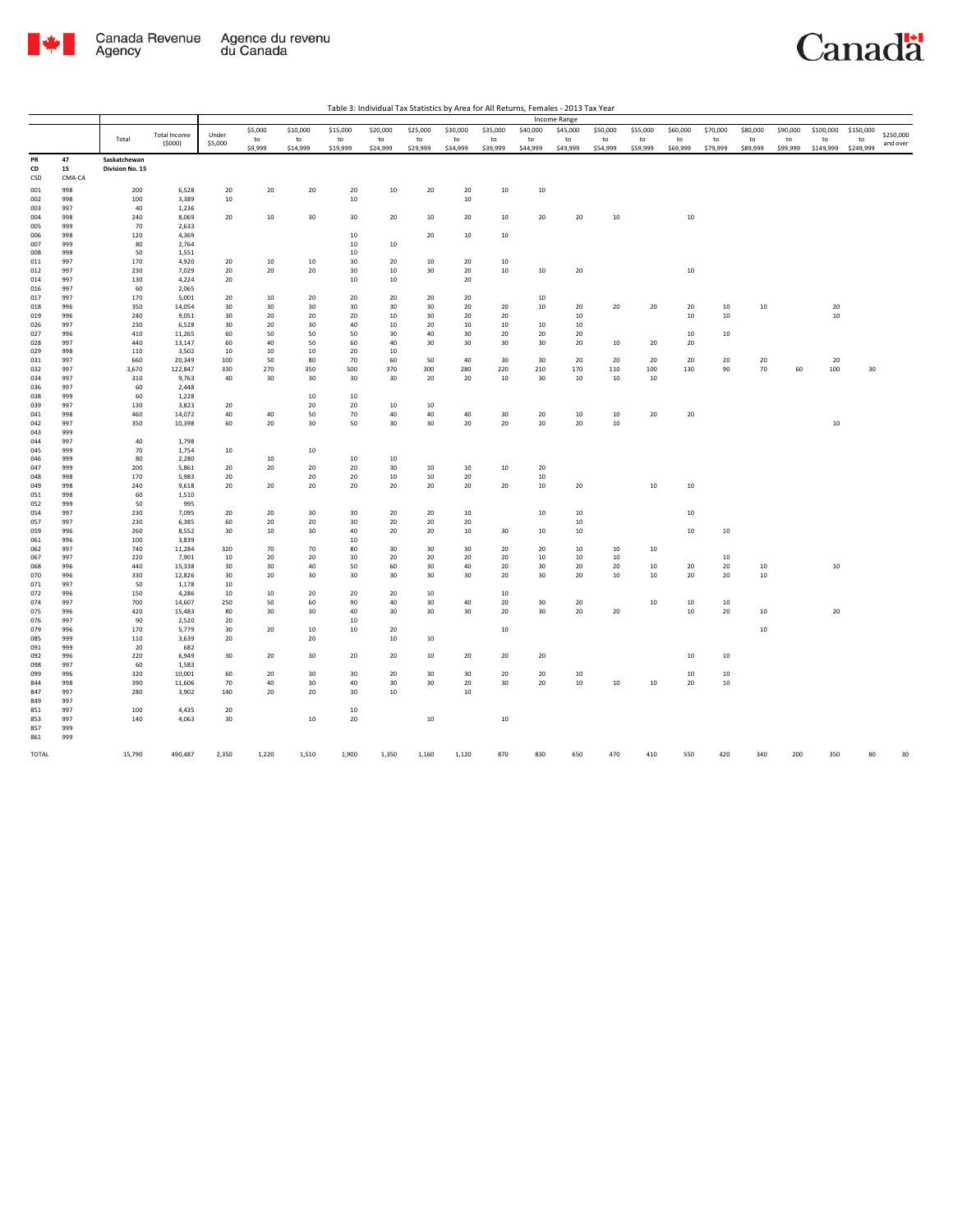

| Table 3: Individual Tax Statistics by Area for All Returns, Females - 2013 Tax Year |
|-------------------------------------------------------------------------------------|
|-------------------------------------------------------------------------------------|

|                 |                    |                                 |                               |                  |                          |                            |                            |                            |                            |                            |                            |                            | <b>Income Range</b>        |                            |                            |                            |                            |                            |                            |                              |                              |                       |
|-----------------|--------------------|---------------------------------|-------------------------------|------------------|--------------------------|----------------------------|----------------------------|----------------------------|----------------------------|----------------------------|----------------------------|----------------------------|----------------------------|----------------------------|----------------------------|----------------------------|----------------------------|----------------------------|----------------------------|------------------------------|------------------------------|-----------------------|
|                 |                    | Total                           | <b>Total Income</b><br>(5000) | Under<br>\$5,000 | \$5,000<br>to<br>\$9,999 | \$10,000<br>to<br>\$14,999 | \$15,000<br>to<br>\$19,999 | \$20,000<br>to<br>\$24,999 | \$25,000<br>to<br>\$29,999 | \$30,000<br>to<br>\$34,999 | \$35,000<br>to<br>\$39,999 | \$40,000<br>to<br>\$44,999 | \$45,000<br>to<br>\$49,999 | \$50,000<br>to<br>\$54,999 | \$55,000<br>to<br>\$59,999 | \$60,000<br>to<br>\$69,999 | \$70,000<br>to<br>\$79,999 | \$80,000<br>to<br>\$89,999 | \$90,000<br>to<br>\$99,999 | \$100,000<br>to<br>\$149,999 | \$150,000<br>to<br>\$249,999 | \$250,000<br>and over |
| PR<br>CD<br>CSD | 47<br>16<br>CMA-CA | Saskatchewan<br>Division No. 16 |                               |                  |                          |                            |                            |                            |                            |                            |                            |                            |                            |                            |                            |                            |                            |                            |                            |                              |                              |                       |
| 003             | 996                |                                 |                               |                  |                          |                            |                            |                            |                            |                            |                            |                            |                            |                            |                            |                            |                            |                            |                            |                              |                              |                       |
| 004             | 996                | 60                              | 1,591                         |                  |                          |                            |                            |                            |                            |                            |                            |                            |                            |                            |                            |                            |                            |                            |                            |                              |                              |                       |
| 005             | 997                | 190                             | 6,130                         | 30               | 20                       | 10                         | 20                         | 20                         | 20                         | 20                         | 10                         |                            |                            |                            |                            |                            |                            |                            |                            |                              |                              |                       |
| 008             | 997                | 190                             | 5,809                         | 30               | 20                       | 20                         | 20                         | 20                         | 10                         | 10                         | 10                         | 10                         |                            |                            |                            |                            |                            |                            |                            |                              |                              |                       |
| 009             | 997                | 180                             | 4,749                         | 30               | 10                       | 20                         | 30                         | 10                         | 20                         |                            |                            | $10\,$                     | 10                         |                            |                            |                            |                            |                            |                            |                              |                              |                       |
| 011             | 997                | 120                             | 3,403                         | 20               |                          | 10                         | 20                         | 10                         | 10                         |                            |                            |                            |                            |                            |                            |                            |                            |                            |                            |                              |                              |                       |
| 013             | 997                | 10                              | 537                           |                  |                          |                            |                            |                            |                            |                            |                            |                            |                            |                            |                            |                            |                            |                            |                            |                              |                              |                       |
| 014             | 997                | 40                              | 1,532                         |                  |                          |                            |                            |                            |                            |                            |                            |                            |                            |                            |                            |                            |                            |                            |                            |                              |                              |                       |
| 016             | 997                | 340                             | 9,610                         | 40               | 30                       | 40                         | 60                         | 40                         | 20                         | 20                         | 20                         | 20                         |                            | 20                         |                            |                            |                            |                            |                            |                              |                              |                       |
| 018             | 997                | 120                             | 3,561                         |                  | 10                       | 20                         | 20                         | 10                         |                            |                            |                            |                            |                            |                            |                            |                            |                            |                            |                            |                              |                              |                       |
| 019             | 999                |                                 |                               |                  |                          |                            |                            |                            |                            |                            |                            |                            |                            |                            |                            |                            |                            |                            |                            |                              |                              |                       |
| 022             | 997                | 160                             | 5,173                         |                  |                          | 20                         | 40                         | 20                         |                            |                            |                            | $10\,$                     | 10                         | 10                         |                            |                            |                            |                            |                            |                              |                              |                       |
| 023             | 997                | 60                              | 1,520                         |                  |                          |                            |                            |                            |                            |                            |                            |                            |                            |                            |                            |                            |                            |                            |                            |                              |                              |                       |
| 024             | 999                | 20                              | 722                           |                  |                          |                            |                            |                            |                            |                            |                            |                            |                            |                            |                            |                            |                            |                            |                            |                              |                              |                       |
| 026             | 999                | 70                              | 2,085                         | 10               |                          | 10                         |                            |                            |                            |                            |                            |                            |                            |                            |                            |                            |                            |                            |                            |                              |                              |                       |
| 028             | 996                | 60                              | 2,181                         |                  |                          | 10                         |                            |                            |                            |                            |                            |                            |                            |                            |                            |                            |                            |                            |                            |                              |                              |                       |
| 033             | 997                | 150                             | 4,728                         | 20               | 10                       | 10                         | 20                         | 20                         |                            | 10                         |                            | $10\,$                     |                            |                            |                            |                            |                            |                            |                            |                              |                              |                       |
| 034             | 999                | 90                              | 2,424                         | 10               |                          | 10                         | 10                         | 20                         |                            |                            |                            |                            |                            |                            |                            |                            |                            |                            |                            |                              |                              |                       |
| 038             | 997                | 90                              | 2,397                         | 10               |                          | 10                         | 10                         | 10                         |                            |                            |                            |                            |                            |                            |                            |                            |                            |                            |                            |                              |                              |                       |
| 041<br>042      | 997<br>997         | 190                             | 3,981                         | 60<br>50         | 20<br>20                 | 20<br>20                   | 30<br>10                   | 10<br>10                   | 10                         | 10                         |                            |                            |                            |                            |                            |                            |                            |                            |                            |                              |                              |                       |
|                 |                    | 140                             | 2,115                         |                  |                          |                            |                            |                            |                            |                            |                            |                            |                            |                            |                            |                            |                            |                            |                            |                              |                              |                       |
| 044<br>046      | 997<br>996         | 80<br>500                       | 2,959<br>17,699               | 40               | 30                       | 10<br>50                   | 60                         | 40                         | 40                         | 30                         | 10<br>30                   | 30                         | 20                         | 20                         | 20                         | 20                         | 20                         | 10                         |                            | 10                           |                              |                       |
| 047             | 997                | 560                             | 19,485                        | 50               | 50                       | 50                         | 70                         | 40                         | 40                         | 40                         | 40                         | 40                         | 20                         | 20                         | 20                         | 20                         | 30                         | 10                         |                            | 20                           |                              |                       |
| 051             | 997                | 480                             | 8,433                         | 200              | 40                       | 40                         | 60                         | 30                         | 20                         | 20                         | 20                         | 10                         | 20                         |                            |                            | 10                         |                            |                            |                            |                              |                              |                       |
| 052             | 997                | 90                              | 1,888                         | 40               |                          |                            |                            |                            |                            |                            |                            |                            |                            |                            |                            |                            |                            |                            |                            |                              |                              |                       |
| 054             | 997                | 700                             | 11,736                        | 320              | 50                       | 60                         | 60                         | 40                         | 30                         | 20                         | 10                         | 20                         | 20                         | 10                         |                            | 20                         | 10                         | 10                         |                            |                              |                              |                       |
| 056             | 998                | 530                             | 11,657                        | 180              | 30                       | 60                         | 70                         | 40                         | 30                         | 20                         | 20                         | 20                         | 20                         |                            | 10                         | 10                         |                            |                            |                            |                              |                              |                       |
| 058             | 998                | 860                             | 23,728                        | 170              | 70                       | 100                        | 100                        | 70                         | 50                         | 50                         | 50                         | 40                         | 30                         | 30                         | 20                         | 30                         | 10                         | 20                         | 10                         | $10\,$                       |                              |                       |
| 061             | 998                | 120                             | 1,677                         | 70               |                          | 10                         | 10                         |                            |                            |                            |                            |                            |                            |                            |                            |                            |                            |                            |                            |                              |                              |                       |
| 062             | 997                | 120                             | 3,585                         | 20               |                          | 10                         | 20                         | 10                         | 10                         |                            |                            |                            |                            |                            |                            |                            |                            |                            |                            |                              |                              |                       |
| 063             | 997                | 50                              | 1,603                         |                  |                          |                            |                            |                            |                            |                            |                            |                            |                            |                            |                            |                            |                            |                            |                            |                              |                              |                       |
| 072             | 997                | 270                             | 7,069                         | 40               | 20                       | 30                         | 40                         | 30                         | 20                         | 20                         | 10                         | 20                         |                            |                            |                            | 10                         |                            |                            |                            |                              |                              |                       |
| 075             | 997                | 340                             | 10,825                        | 50               | 30                       | 30                         | 60                         | 20                         | 20                         | 20                         | 20                         | $10\,$                     | 10                         | 20                         |                            |                            |                            | 20                         |                            |                              |                              |                       |
| 077             | 999                | 120                             | 2,802                         | 40               |                          | 10                         | 10                         | 10                         | 10                         |                            |                            |                            |                            |                            |                            |                            |                            |                            |                            |                              |                              |                       |
| 854             | 997                | 100                             | 2,270                         | 30               |                          | 10                         | 20                         | 10                         |                            |                            |                            |                            |                            |                            |                            |                            |                            |                            |                            |                              |                              |                       |
| 855             | 997                | 260                             | 4,750                         | 110              | 30                       | 40                         | 30                         | 10                         |                            |                            |                            | $10\,$                     |                            |                            |                            |                            |                            |                            |                            |                              |                              |                       |
| 856             | 997                | 440                             | 3,776                         | 300              | 30                       | 30                         | 30                         |                            |                            | 10                         |                            | $10\,$                     |                            |                            |                            |                            |                            |                            |                            |                              |                              |                       |
| 858             | 998                | 30                              | 1,174                         |                  |                          |                            |                            |                            |                            |                            |                            |                            |                            |                            |                            |                            |                            |                            |                            |                              |                              |                       |
| 860             | 998                | 340                             | 6,048                         | 150              | 20                       | 30                         | 40                         | 20                         | 20                         | 10                         | 10                         |                            |                            |                            |                            |                            |                            |                            |                            |                              |                              |                       |
| 861             | 999                | 10                              | 260                           |                  |                          |                            |                            |                            |                            |                            |                            |                            |                            |                            |                            |                            |                            |                            |                            |                              |                              |                       |
| 863             | 999                | 240                             | 4,883                         | 120              | 10                       | 20                         | 20                         | 10                         |                            |                            |                            |                            |                            |                            |                            |                            |                            |                            |                            |                              |                              |                       |
| 872             | 999                |                                 |                               |                  |                          |                            |                            |                            |                            |                            |                            |                            |                            |                            |                            |                            |                            |                            |                            |                              |                              |                       |
| TOTAL           |                    | 8,530                           | 212,959                       | 2,280            | 640                      | 860                        | 1,060                      | 640                        | 490                        | 400                        | 380                        | 360                        | 280                        | 220                        | 160                        | 210                        | 170                        | 140                        | 80                         | 140                          | 40                           | 10                    |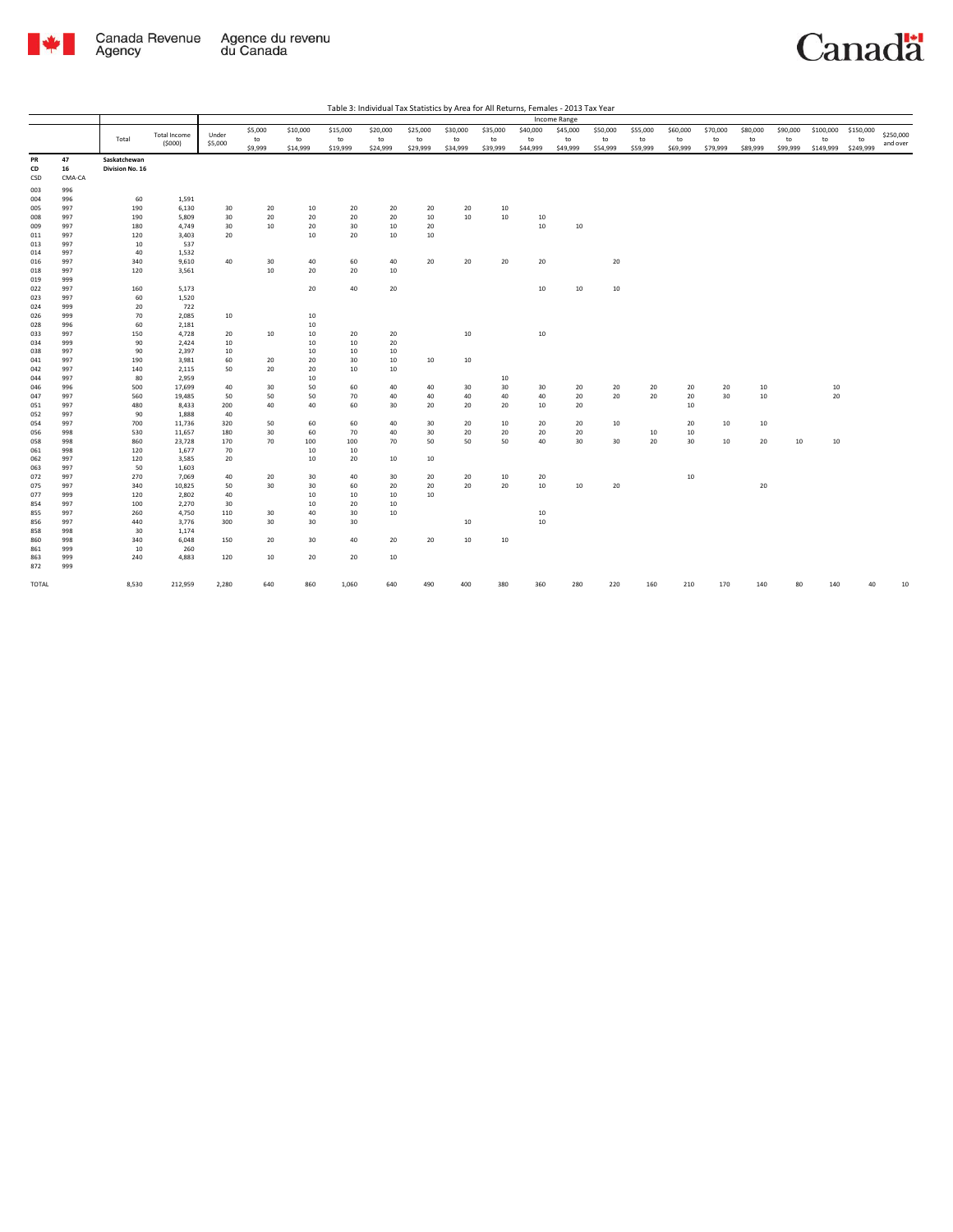

| Table 3: Individual Tax Statistics by Area for All Returns, Females - 2013 Tax Year |  |
|-------------------------------------------------------------------------------------|--|

|                        |                    |                                 |                     |           |               |                |                |                |                |                |                  |                | Income Range   |                |                |                |                |                |                |                 |                 |           |
|------------------------|--------------------|---------------------------------|---------------------|-----------|---------------|----------------|----------------|----------------|----------------|----------------|------------------|----------------|----------------|----------------|----------------|----------------|----------------|----------------|----------------|-----------------|-----------------|-----------|
|                        |                    |                                 | <b>Total Income</b> | Under     | \$5,000       | \$10,000       | \$15,000       | \$20,000       | \$25,000       | \$30,000       | \$35,000         | \$40,000       | \$45,000       | \$50,000       | \$55,000       | \$60,000       | \$70,000       | \$80,000       | \$90,000       | \$100,000       | \$150,000       | \$250,000 |
|                        |                    | Total                           | (5000)              | \$5,000   | to<br>\$9,999 | to<br>\$14,999 | to<br>\$19,999 | to<br>\$24,999 | to<br>\$29,999 | to<br>\$34,999 | to<br>\$39,999   | to<br>\$44,999 | to<br>\$49,999 | to<br>\$54,999 | to<br>\$59,999 | to<br>\$69,999 | to<br>\$79,999 | to<br>\$89,999 | to<br>\$99,999 | to<br>\$149,999 | to<br>\$249,999 | and over  |
| PR<br>CD<br><b>CSD</b> | 47<br>17<br>CMA-CA | Saskatchewan<br>Division No. 17 |                     |           |               |                |                |                |                |                |                  |                |                |                |                |                |                |                |                |                 |                 |           |
| 001                    | 996                | 220                             | 4,832               | 90        | 20            | 10             | 20             | 10             | 10             |                | 10               |                | 10             |                |                |                |                |                |                |                 |                 |           |
| 002                    | 997                | 40                              | 597                 | 20        |               |                |                |                |                |                |                  |                |                |                |                |                |                |                |                |                 |                 |           |
| 005                    | 996                | 20                              | 441                 |           |               |                |                |                |                |                |                  |                |                |                |                |                |                |                |                |                 |                 |           |
| 006                    | 997                | 280                             | 12,214              | 20        | 20            | 20             | 30             | 20             | 20             | 20             | 20               | 20             |                |                | $10\,$         | 20             | 10             |                |                |                 |                 |           |
| 008                    | 998                | 130                             | 4,983               | 10        |               | 10             | 10             |                | 10             |                | 20               | 10             |                |                |                |                |                |                |                |                 |                 |           |
| 011                    | 997<br>997         | 180<br>40                       | 6,710<br>437        | 20<br>20  | 10            | 20             | 20             | 20             | 10             |                |                  | 10             |                |                |                |                |                |                |                |                 |                 |           |
| 013<br>014             | 997                | 40                              | 586                 | 20        |               |                |                |                |                |                |                  |                |                |                |                |                |                |                |                |                 |                 |           |
| 017                    | 997                | 20                              | 782                 |           |               |                |                |                |                |                |                  |                |                |                |                |                |                |                |                |                 |                 |           |
| 018                    | 997                | 790                             | 31,240              | 80        | 50            | 70             | 80             | 50             | 50             | 50             | 60               | 50             | 50             | 40             | 30             | 40             | 40             | 30             |                | 20              | 10              |           |
| 028                    | 996                | 580                             | 24,963              | 60        | 40            | 40             | 70             | 50             | 30             | 40             | 20               | 30             | 30             | 20             | 20             | 40             | 20             | 20             | 20             | 30              |                 |           |
| 032                    | 997                | 930                             | 28,219              | 260       | 50            | 70             | 90             | 60             | 50             | 50             | 50               | 50             | 20             | 30             | 30             | 30             | 30             | 20             | 10             | 10              |                 |           |
| 034                    | 997                | 180                             | 6,290               | 30        |               | 20             | 20             | 20             | 20             |                |                  |                | 10             |                |                |                |                |                |                |                 |                 |           |
| 036                    | 997                | 520                             | 17,732              | 50        | 30            | 40             | 90             | 60             | 30             | 40             | 30               | 30             | 20             | 20             | 10             | 10             | 20             | 20             | 10             | 20              |                 |           |
| 039                    | 997                | 70                              | 2,787               |           |               |                |                |                |                |                |                  |                |                |                |                |                |                |                |                |                 |                 |           |
| 041                    | 997                |                                 |                     |           |               |                |                |                |                |                |                  |                |                |                |                |                |                |                |                |                 |                 |           |
| 045                    | 998                | 410                             | 12,757              | 60        | 30            | 40             | 50             | 40             | 30             | 30             | 20               | 20             | 10             | 10             | 10             | 20             |                |                |                |                 |                 |           |
| 047                    | 997                | 170                             | 4,767               | 30        | 10            | 20             | 30             | 10             | 10             | 10             | 10               | 10             |                |                |                |                |                |                |                |                 |                 |           |
| 048                    | 998                | 130                             | 3,501               | 20        |               | 20             | 20             | 10             | 10             |                |                  |                |                |                |                |                |                |                |                |                 |                 |           |
| 052                    | 998                | 2,910                           | 94,584              | 370       | 230           | 260            | 360            | 270            | 200            | 180            | 170              | 170            | 110            | 90             | 70             | 130            | 110            | 70             | 40             | 70              | 20              |           |
| 053                    | 999<br>998         | 250                             | 6,499               | 60        |               |                |                | 20             |                | 20             | 20               |                |                |                |                |                |                |                |                |                 |                 |           |
| 054<br>055             | 997                | 70                              | 1,505               | 20        | 20            | 30             | 20             |                | 20             |                |                  | 10             |                |                |                |                |                |                |                |                 |                 |           |
| 056                    | 998                | 220                             | 4,431               | 70        | 20            | 30             | 20             | 20             | $10\,$         |                | 10 <sup>10</sup> |                |                |                |                |                |                |                |                |                 |                 |           |
| 057                    | 999                | 30                              | 1,127               |           |               |                |                |                |                |                |                  |                |                |                |                |                |                |                |                |                 |                 |           |
| 058                    | 998                | 140                             | 1,867               | 70        | 10            | 10             | 10             |                |                |                |                  |                |                |                |                |                |                |                |                |                 |                 |           |
| 062                    | 997                | 420                             | 11,442              | 110       | 30            | 30             | 50             | 30             | 30             | 30             | 10               | 20             | 20             |                | 10             | 10             | 10             | 10             |                |                 |                 |           |
| 066                    | 998                | 100                             | 3,009               | 10        |               | 10             | 10             | 10             |                | 10             |                  |                |                |                |                |                |                |                |                |                 |                 |           |
| 067                    | 997                | 200                             | 3,902               | 90        | 20            | 20             | 20             |                |                |                |                  |                |                |                |                |                |                |                |                |                 |                 |           |
| 801                    | 997                |                                 |                     |           |               |                |                |                |                |                |                  |                |                |                |                |                |                |                |                |                 |                 |           |
| 802                    | 997                | 1,050                           | 3,436               | 890       | 40            | 30             | 70             | 20             |                |                |                  |                |                |                |                |                |                |                |                |                 |                 |           |
| 803                    | 997                |                                 |                     |           |               |                |                |                |                |                |                  |                |                |                |                |                |                |                |                |                 |                 |           |
| 805                    | 998                | 210                             | 1,976               | 120       | 20            | 20             | 30             |                |                |                |                  |                |                |                |                |                |                |                |                |                 |                 |           |
| 806                    | 998                | 190                             | 2,074               | 110       |               | 20             | 20             |                |                |                |                  |                |                |                |                |                |                |                |                |                 |                 |           |
| 807                    | 997                | 330                             | 5,063               | 170       | 30            | 30             | 20             | 20             |                | 10             | 20               |                |                |                |                |                |                |                |                |                 |                 |           |
| 809<br>810             | 997<br>999         | 190<br>60                       | 2,138<br>1,611      | 130<br>30 |               | 10             | 10             |                |                |                |                  |                |                |                |                |                |                |                |                |                 |                 |           |
| 811                    | 999                | 230                             | 4,364               | 110       | 10            | 20             | 20             | 10             | 10             |                |                  |                |                |                |                |                |                |                |                |                 |                 |           |
| 812                    | 997                | 230                             | 4,764               | 90        | 20            | 20             | 20             | 20             | $10\,$         |                |                  |                |                |                |                |                |                |                |                |                 |                 |           |
| 813                    | 997                | 120                             | 2,084               | 50        | 20            |                | 10             |                |                |                |                  |                |                |                |                |                |                |                |                |                 |                 |           |
| 815                    | 999                |                                 |                     |           |               |                |                |                |                |                |                  |                |                |                |                |                |                |                |                |                 |                 |           |
| TOTAL                  |                    | 11,720                          | 320,381             | 3,310     | 800           | 920            | 1,260          | 810            | 640            | 600            | 520              | 520            | 380            | 310            | 260            | 390            | 330            | 230            | 140            | 220             | 70              | 20        |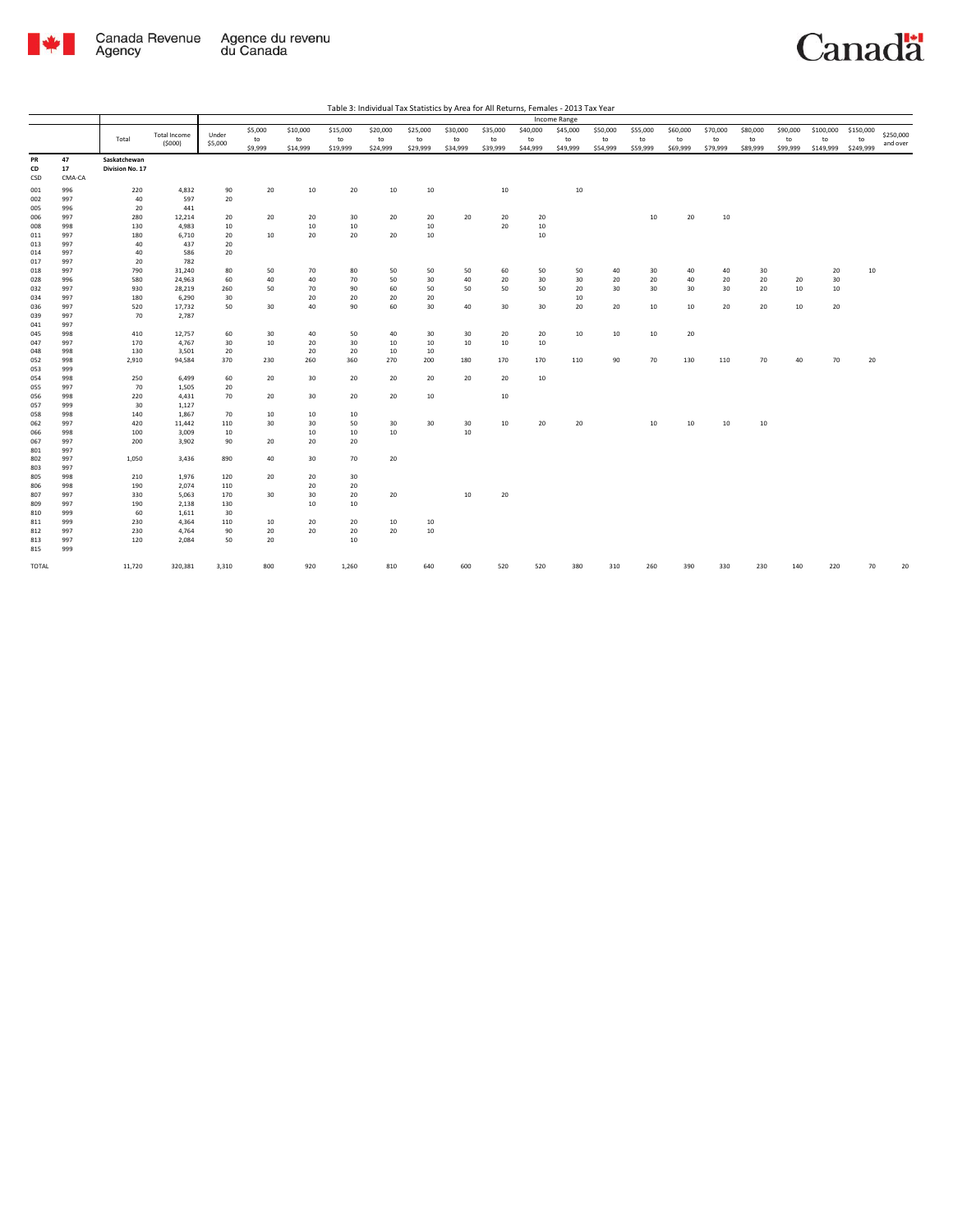

| Table 3: Individual Tax Statistics by Area for All Returns, Females - 2013 Tax Year |
|-------------------------------------------------------------------------------------|
|                                                                                     |

|            |            | Income Range    |                               |                  |           |          |          |          |          |          |          |          |          |          |          |          |          |          |          |           |           |                       |
|------------|------------|-----------------|-------------------------------|------------------|-----------|----------|----------|----------|----------|----------|----------|----------|----------|----------|----------|----------|----------|----------|----------|-----------|-----------|-----------------------|
|            |            |                 |                               |                  | \$5,000   | \$10,000 | \$15,000 | \$20,000 | \$25,000 | \$30,000 | \$35,000 | \$40,000 | \$45,000 | \$50,000 | \$55,000 | \$60,000 | \$70,000 | \$80,000 | \$90,000 | \$100,000 | \$150,000 |                       |
|            |            | Total           | <b>Total Income</b><br>(5000) | Under<br>\$5,000 | to        | to       | to       | to       | to       | to       | to       | to       | to       | to       | to       | to       | to       | to       | to       | to        | to        | \$250,000<br>and over |
|            |            |                 |                               |                  | \$9,999   | \$14,999 | \$19,999 | \$24,999 | \$29,999 | \$34,999 | \$39,999 | \$44,999 | \$49,999 | \$54,999 | \$59,999 | \$69,999 | \$79,999 | \$89,999 | \$99,999 | \$149,999 | \$249,999 |                       |
| PR         | 47         | Saskatchewan    |                               |                  |           |          |          |          |          |          |          |          |          |          |          |          |          |          |          |           |           |                       |
| CD         | 18         | Division No. 18 |                               |                  |           |          |          |          |          |          |          |          |          |          |          |          |          |          |          |           |           |                       |
| CSD        | CMA-CA     |                 |                               |                  |           |          |          |          |          |          |          |          |          |          |          |          |          |          |          |           |           |                       |
| 005        | 997        | 170             | 3,055                         | 60               | 30        | 20       | 20       |          |          |          |          |          |          |          |          |          |          |          |          |           |           |                       |
| 012        | 999        | 30              | 314                           |                  |           |          |          |          |          |          |          |          |          |          |          |          |          |          |          |           |           |                       |
| 015        | 999        | 70              | 1,499                         | 10               | 10        |          |          |          |          |          |          |          |          |          |          |          |          |          |          |           |           |                       |
| 021        | 998        | 180             | 4,817                         | 20               | 20        | 30       | 30       | 20       | 10       |          |          |          |          |          |          |          |          |          |          |           |           |                       |
| 023        | 999        | 20              | 705                           |                  |           |          |          |          |          |          |          |          |          |          |          |          |          |          |          |           |           |                       |
| 028        | 999        | 70              | 905                           | 20               | 10        | 10       |          |          |          |          |          |          |          |          |          |          |          |          |          |           |           |                       |
| 030        | 999        | 20              | 139                           | 20               |           |          |          |          |          |          |          |          |          |          |          |          |          |          |          |           |           |                       |
| 033        | 999        | 330             | 8,391                         | 70               | 40        | 40       | 50       | 30       | 20       |          | 10       |          | 10       |          |          |          |          | 10       |          |           |           |                       |
| 041        | 998        | 840             | 19,683                        | 350              | 50        | 60       | 80       | 30       | 30       | 40       | 30       | 20       | 10       | 20       | 20       | 30       | 30       | $20\,$   | 10       | 20        |           |                       |
| 042        | 998        | 40              | 1,116                         | 20               |           |          |          |          |          |          |          |          |          |          |          |          |          |          |          |           |           |                       |
| 049        | 998        | 270             | 9,298                         | 50               | 20        | 30       | 30       | 10       | 20       | 10       | 10       | 20       | 10       |          |          | 10       | 10       |          |          | 10        |           |                       |
| 051        | 998        | 630             | 21,863                        | 70               | 50        | 50       | 60       | 60       | 50       | 40       | 40       | 30       | 40       | 20       | 20       | 30       | 30       | 20       | 20       | 10        |           |                       |
| 055        | 999        | 180             | 649                           | 160              |           |          |          |          |          |          |          |          |          |          |          |          |          |          |          |           |           |                       |
| 058        | 998        | 350             | 5,948                         | 130              | 50        | 40       | 40       | 30       | 10       |          |          | 10       |          |          |          |          |          |          |          |           |           |                       |
| 062        | 999        | 30              | 771                           |                  |           |          |          |          |          |          |          |          |          |          |          |          |          |          |          |           |           |                       |
| 065        | 998        | 350             | 8,371                         | 70               | 70        | 40       | 40       | 20       | 20       | 20       | 10       |          |          |          |          |          |          |          |          |           |           |                       |
| 067        | 998        | 480             | 14,564                        | 80               | 50        | 50       | 70       | 40       | 20       | 20       | 20       | 20       | 20       | 20       | 10       | 10       | 10       | 20       | 10       | 10        |           |                       |
| 069        | 999        | 30              | 352                           | 20               |           |          |          |          |          |          |          |          |          |          |          |          |          |          |          |           |           |                       |
| 070        | 998        | 470<br>300      | 15,882                        | 50               | 30        | 60<br>30 | 70<br>30 | 30       | 30       | 30       | 30       | 20       | 20       | 10       | 20       | 20       | 20       | 10       |          | 20        |           |                       |
| 072<br>074 | 999<br>998 | 950             | 3,139<br>19,909               | 160<br>190       | 40<br>120 | 140      | 190      | 10<br>80 | 50       | 30       | 20       | 30       | 20       | 20       | 10       | 20       | 20       |          |          |           |           |                       |
| 090        | 998        | 1,120           | 8,780                         | 790              | 80        | 60       | 60       | 30       | 20       |          |          | 10       | 10       |          |          |          | $10\,$   |          |          |           |           |                       |
| 100        | 999        | 90              | 1,640                         | 40               | 10        |          |          |          |          |          |          |          |          |          |          |          |          |          |          |           |           |                       |
| 801        | 998        | 200             | 3,419                         | 70               | 30        | 20       | 30       | 10       |          |          |          |          |          |          |          |          |          |          |          |           |           |                       |
| 802        | 998        | 320             | 1,077                         | 270              | 10        | 20       | 20       |          |          |          |          |          |          |          |          |          |          |          |          |           |           |                       |
| 807        | 999        | 50              | 1,762                         |                  |           |          |          |          |          |          |          |          |          |          |          |          |          |          |          |           |           |                       |
| 808        | 999        | 890             | 22,128                        | 360              | 70        | 60       | 50       | 50       | 30       | 30       | 20       | 30       | 20       | 30       | 20       | 30       | 30       | 30       | 10       | 30        |           |                       |
| 809        | 998        | 420             | 10,197                        | 170              | 30        | 40       | 40       | 20       | 20       | 10       | 10       | 10       | 10       | 10       |          | 10       |          | 10       |          | 10        |           |                       |
| 811        | 999        | 160             | 3,693                         | 70               | 10        |          |          |          |          |          |          |          |          |          |          |          |          |          |          |           |           |                       |
| 812        | 999        | 210             | 5,113                         | 80               | 20        | 20       | 20       |          |          |          |          |          |          |          |          |          |          |          |          |           |           |                       |
| 814        | 998        | 200             | 2,012                         | 130              | 10        | 20       | 20       |          |          |          |          |          |          |          |          |          |          |          |          |           |           |                       |
| 817        | 998        | 310             | 2,333                         | 190              | 30        | 30       | 30       | $10\,$   |          |          |          |          |          |          |          |          |          |          |          |           |           |                       |
| 819        | 999        | 200             | 2,126                         | 120              | 10        | 30       | 10       |          |          |          |          |          |          |          |          |          |          |          |          |           |           |                       |
| 820        | 998        | 440             | 1,227                         | 380              | 20        | 10       | 20       |          |          |          |          |          |          |          |          |          |          |          |          |           |           |                       |
| 821        | 999        | 20              | 116                           | 10               |           |          |          |          |          |          |          |          |          |          |          |          |          |          |          |           |           |                       |
| 822        | 998        | 270             | 1,491                         | 200              | 10        | 20       | 20       |          |          |          |          |          |          |          |          |          |          |          |          |           |           |                       |
| 824        | 998        | 270             | 1,584                         | 210              | 20        | 10       | 20       |          |          |          |          |          |          |          |          |          |          |          |          |           |           |                       |
| 828        | 998        | 390             | 2,816                         | 310              | 10        | 20       | 10       |          |          |          |          |          |          |          |          |          |          |          |          |           |           |                       |
| 831        | 998        | 140             | 3,437                         | 60               | 10        | 10       | 10       |          |          |          |          |          |          |          |          |          |          |          |          |           |           |                       |
| 832        | 998        |                 |                               |                  |           |          |          |          |          |          |          |          |          |          |          |          |          |          |          |           |           |                       |
| 833        | 999        |                 |                               |                  |           |          |          |          |          |          |          |          |          |          |          |          |          |          |          |           |           |                       |
| 839<br>852 | 998<br>998 | 190<br>300      | 2,470<br>1,053                | 120<br>260       | 10        | 10<br>10 | 10<br>10 |          |          |          |          |          |          |          |          |          |          |          |          |           |           |                       |
| 854        | 999        |                 |                               |                  |           |          |          |          |          |          |          |          |          |          |          |          |          |          |          |           |           |                       |
|            |            |                 |                               |                  |           |          |          |          |          |          |          |          |          |          |          |          |          |          |          |           |           |                       |
| TOTAL      |            | 11,960          | 219,881                       | 5,390            | 1,000     | 1,020    | 1,160    | 560      | 410      | 310      | 290      | 270      | 210      | 170      | 160      | 240      | 230      | 200      | 110      | 190       | 20        |                       |